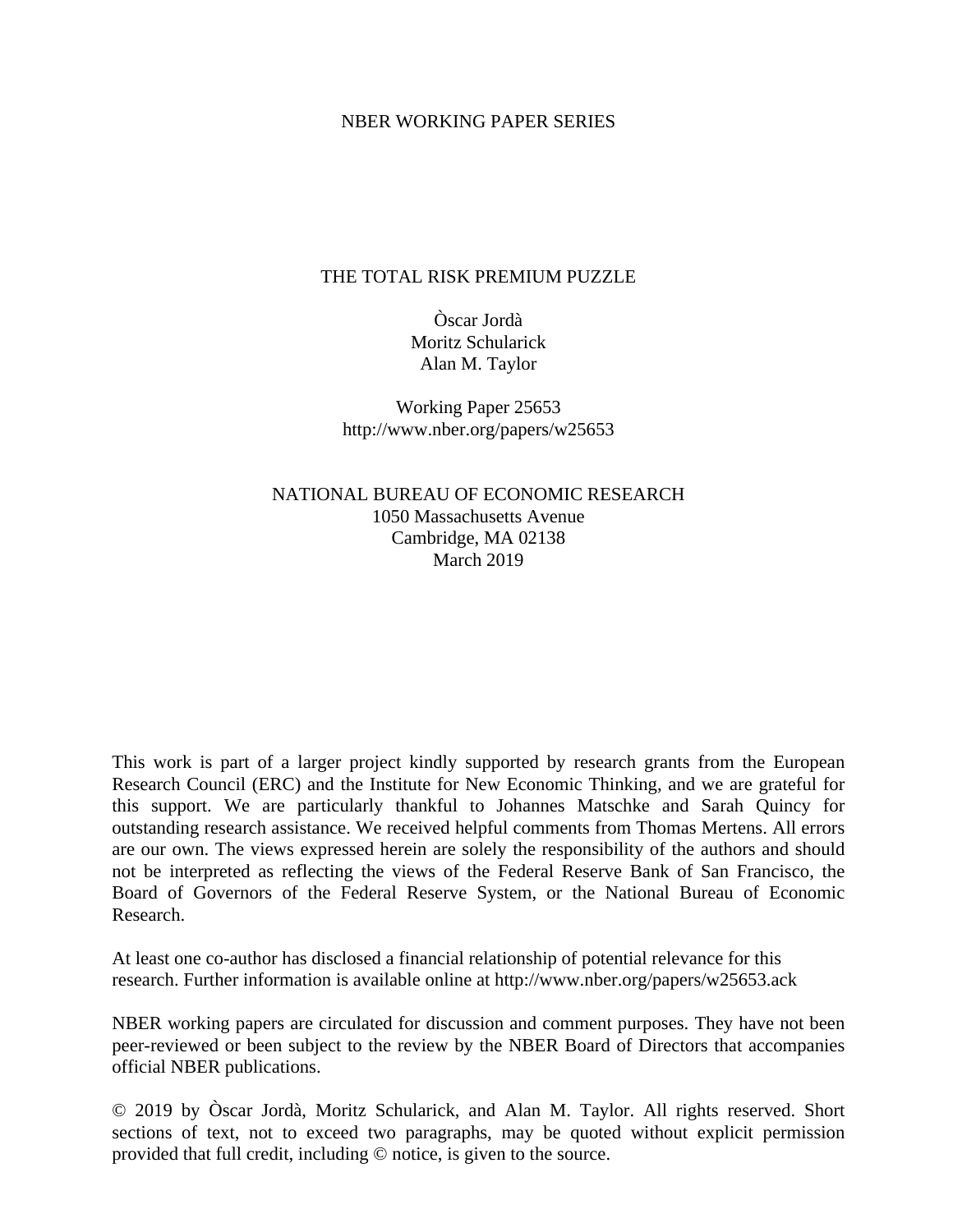The Total Risk Premium Puzzle Òscar Jordà, Moritz Schularick, and Alan M. Taylor NBER Working Paper No. 25653 March 2019 JEL No. E44,G12,G15,N20

#### **ABSTRACT**

The risk premium puzzle is worse than you think. Using a new database for the U.S. and 15 other advanced economies from 1870 to the present that includes housing as well as equity returns (to capture the full risky capital portfolio of the representative agent), standard calculations using returns to total wealth and consumption show that: housing returns in the long run are comparable to those of equities, and yet housing returns have lower volatility and lower covariance with consumption growth than equities. The same applies to a weighted total-wealth portfolio, and over a range of horizons. As a result, the implied risk aversion parameters for housing wealth and total wealth are even larger than those for equities, often by a factor of 2 or more. We find that more exotic models cannot resolve these even bigger puzzles, and we see little role for limited participation, idiosyncratic housing risk, transaction costs, or liquidity premiums.

Òscar Jordà Economic Research, MS 1130 Federal Reserve Bank of San Francisco San Francisco, CA 94105 and University of California, Davis oscar.jorda@sf.frb.org

Moritz Schularick University of Bonn Department of Economics Adenauerallee 24-42 53113 Bonn Germany and CEPR moritz.schularick@uni-bonn.de Alan M. Taylor Department of Economics and Graduate School of Management University of California One Shields Ave Davis, CA 95616-8578 and CEPR and also NBER amtaylor@ucdavis.edu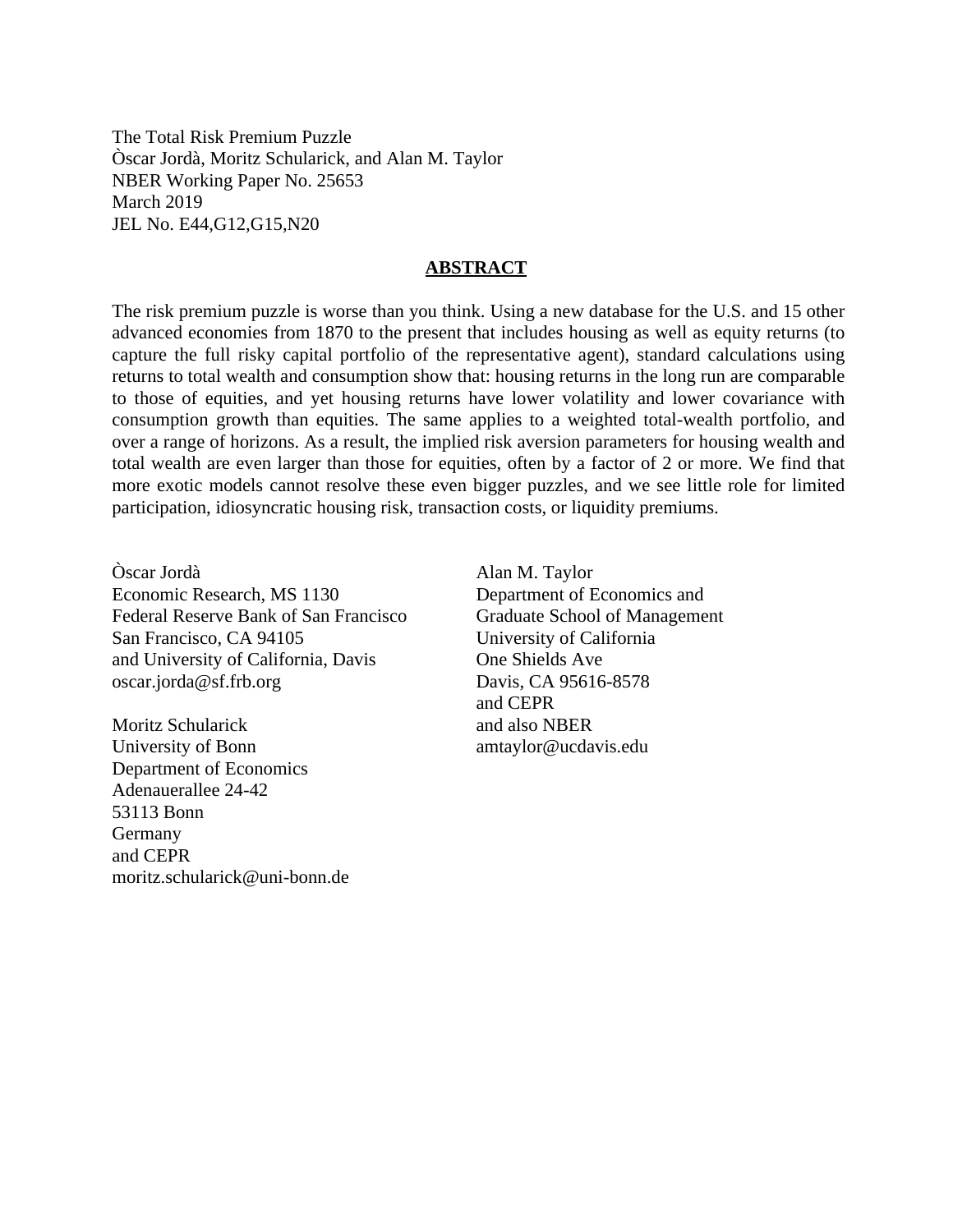#### 1. Introduction

If economics is galvanized by the raw conflict between pure theories and brute facts, then the battle over the equity premium puzzle has arguably energized as much intellectual warfare as almost any other empirical anomaly. Over four decades it has stood as a rebuke to many macro-financial theories, and consumption-based asset pricing in particular, triggering an avalanche of research.<sup>[1](#page-2-0)</sup>

Thus far, the near-universal reaction has been to come up with more elaborate theories taking the magnitude of the puzzle as given. This paper is different. We bring new evidence from historical data to this research agenda along three dimensions. First, international evidence from a wider spectrum of advanced economies. Second, a longer time span that includes wars, financial and currency crises, and other rare but dramatic events that greatly influence how one should think about consumption risk. Finally, we bring in returns to housing, a large category of investable assets for the representative consumer, getting us closer to a more accurate measure of the investor's total wealth portfolio returns and its relation to consumption growth. We focus on measurement and how alternative theories fare against this new evidence.

Methodologically, the paper follows a long lineage. According to textbook theory, a risky asset should earn a risk premium, an excess return relative to a safe asset, which depends on the statistical properties of the risky return and the investor's discount factor—more specifically the covariance of the two, as we recap below. As Shiller (1982) demonstrated, by deriving volatility bounds, if the stochastic discount factor is derived from a standard power utility function, then the high excess return on equities combined with a plausible risk aversion parameter would imply a discount factor that was inadmissible as it was many times more volatile than could be generated by actual U.S. post-WW2 time-series data on consumption. Mehra and Prescott (1985) worked in a two-state model, and reached a formulation which cast the result in a different light: given a plausible risk aversion parameter and the measured consumption data, the excess return was inexplicably large, and they attached to this conundrum its enduring name, the equity premium puzzle. $2$ 

A huge literature has tried a variety of approaches to "solve" the puzzle. One major approach has been to alter the consumption and return data fed into the model. For example, some narrow the excess return or increase the covariance by various means such as choosing longer-duration safe assets (U.S. bonds rather than bills), or considering longer spans of pre-WW2 U.S. economic history where negative skew from "rare disasters" (e.g., the 1930s) change key statistical moments; some introduce non-U.S. time series data to further address the arguably quite serious small-sample and survivorship bias derived from studying only the equity market of the global capitalist hegemon in its heyday. The other major approach has been to alter the model itself, specifically by adding

<span id="page-2-0"></span><sup>&</sup>lt;sup>1</sup> Articles too numerous to list address the point. For major surveys see Breeden et al. (2015ab), Campbell (1999; 2005; 2017), Cochrane (2008), Cochrane and Hansen (1992), and Mehra (2008).

<span id="page-2-1"></span> $2$ On the history of thought, Cochrane (2008, 261–266) notes that many papers from that era found unrealistically high risk aversion was needed to fit consumption-based models to the data, e.g., Grossman and Shiller (1981), Shiller (1982), Hansen and Singleton (1983), as well as Mehra and Prescott (1985). Cochrane also offers an interesting discussion of why the latter paper got much more credit than the others.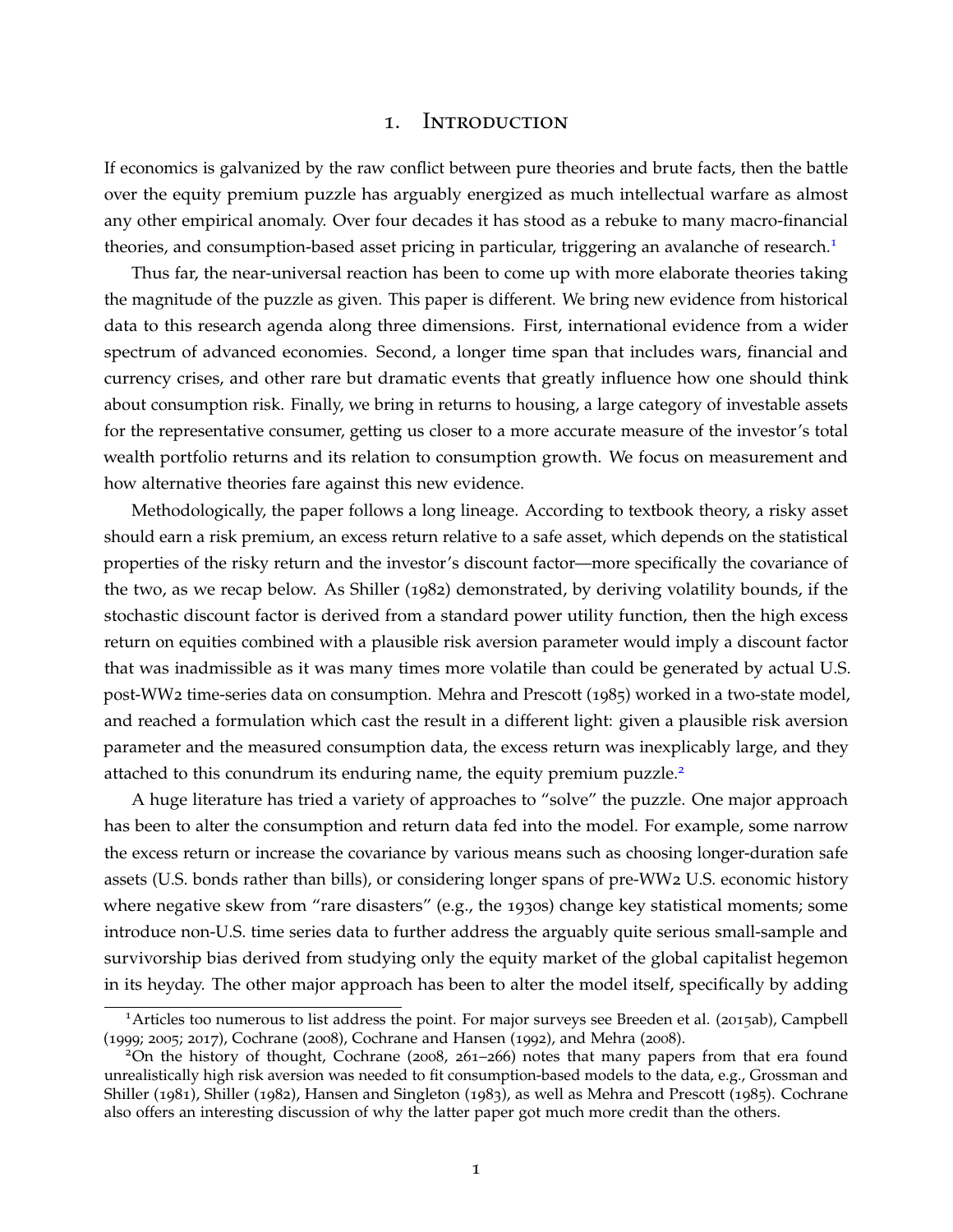"exotic" preference assumptions to derive the stochastic discount factor, and to amplify the necessary moments to achieve a better fit with a plausible level of risk aversion. For example, some impose habits in consumption, so that changes are penalized more heavily and underlying marginal utilities become more volatile; some impose recursive preferences and long-run risks to growth.

The central contribution of this paper is to bring insights from the workhorse models to bear again once we re-measure returns to the hypothetical representative investor's total portfolio including both equities and housing. Note that to keep all else equal, our benchmark is the standard representative agent model. In that model, the equilibrium for the agent is, ipso facto, a buy-andhold, no-trade equilibrium. We take no stand on whether this is the right model of the world, which is a different discussion. Of course, in reality key assumptions fail: assets trade, transactions costs intrude, etc. But this is true for equities as well as housing, and we shall take some time to ponder these issues even if they must be left to a different paper. Rather, our aim is to ask how well this widely-used canonical model works once returns to wealth are properly measured to include a proxy for total wealth that includes the hitherto ignored role of housing.

We make that critical but arduous correction and arrive at a striking conclusion. We rely on a new database for the U.S. and 15 other advanced economies, from 1870 to the present, including total returns on housing as well as equities (Jorda, Knoll, Kuvshinov, Schularick, and Taylor, ` forthcoming). We do standard calculations on returns and consumption and show that housing returns are comparable to those of equities, and yet housing returns have even lower covariance with consumption growth than equities. The same also holds for a total wealth portfolio, and over a range of horizons. In other words, the total risk premium puzzle is even bigger: The implied risk aversion parameters for housing wealth and total wealth are considerably larger than those for equities alone, often by a factor of 2 or more. The total risk premium puzzle is even more pronounced than the equity risk premium puzzle, given the implausibly large degree of risk aversion implied by the data.

The outline of the paper is as follows. Section [2](#page-4-0) presents summary data to fix facts and set the scene. Section [3](#page-6-0) reviews the key literature on equity risk premiums, while bringing in studies of housing risk premiums that use the standard asset pricing framework. Section [4](#page-11-0) reviews our new data on housing and equity returns. Section  $5$  presents our key results: asset pricing moments for equities, housing, and the total portfolio are computed, and implied risk aversion parameters are derived. Section [6](#page-27-0) shows that several well-known "exotic" variants of the benchmark consumptionbased asset pricing model, which partly resolve the equity premium puzzle, struggle to explain the housing and total risk premium puzzles uncovered here. This section also discusses potential deviations from the canonical representative agent model such as limited participation, transaction costs, idiosyncratic risk, and liquidity, how these factors might not much mitigate the puzzles we uncover. Section [7](#page-41-0) concludes, and poses a question for future research: if asset pricing research has struggled for decades with equity-return implied risk aversion parameters too large for comfort, how can we proceed now, confronted with housing-return and total-return implied risk aversion parameters that are 2 or 3 times larger still?

Our paper opens a new front in the risk premium conflict, with challenging findings for asset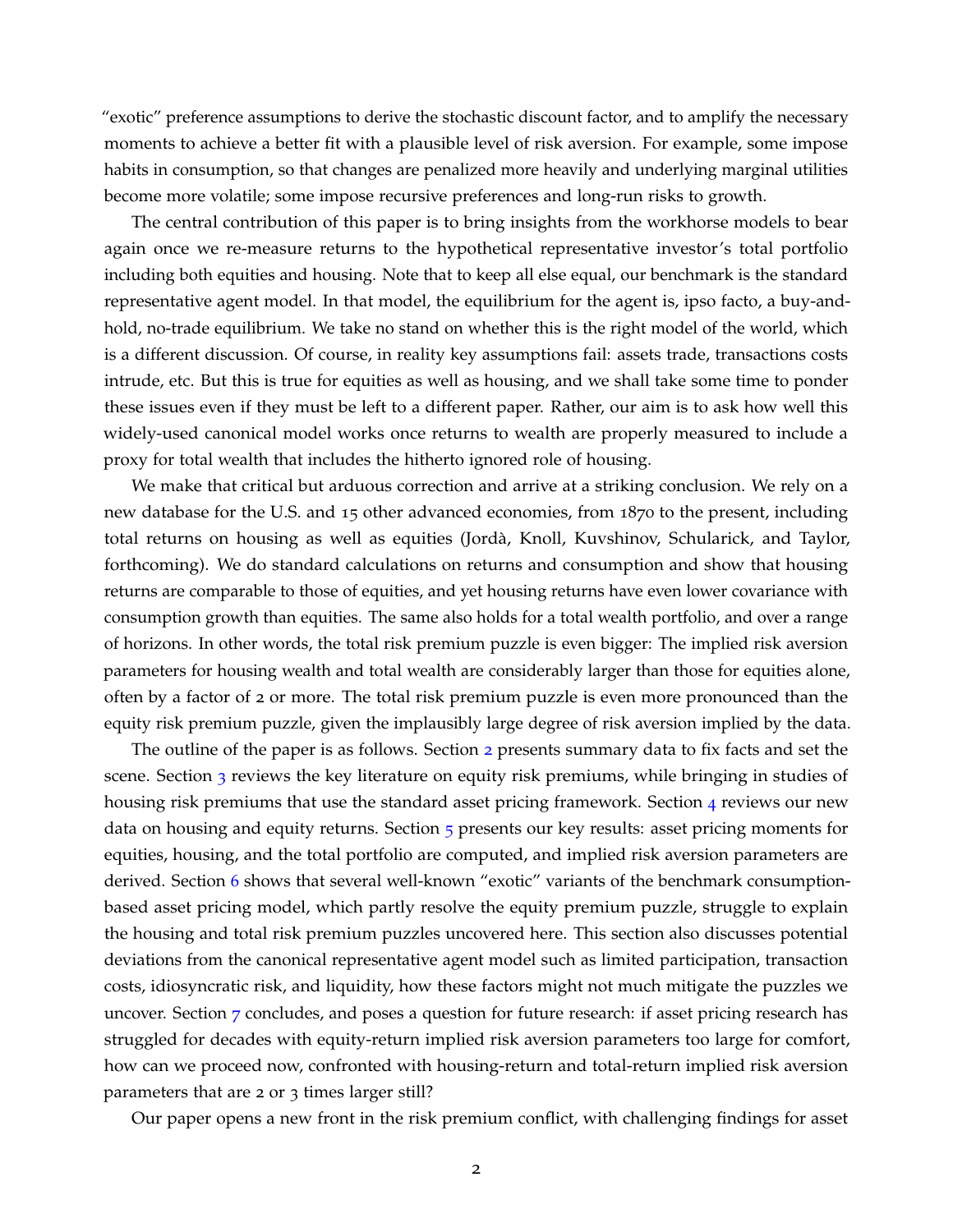pricing research based on a new dataset with unprecedented spatial and temporal coverage for both key asset returns, equity and housing. A key contribution is not just to highlight that housing returns are likely to worsen long-standing puzzles in the literature, but to actually quantify how much worse things get using the near universe of alternative explanations that have been explored in the literature. Whatever future scholarship decides, our new findings and data will be available to those who aim to better understand the behavior of returns to wealth.

#### <span id="page-4-0"></span>2. Total Wealth and Returns: Equity versus Housing at a Glance

The core argument of this paper can be summed up in two statements. First, modern asset pricing research has been unduly focused on traded equities. This is unfortunate not only because traded equities are a small and possibly unrepresentative fraction of the total capital invested in enterprises. The larger problem is that this capital is itself only a fraction of total wealth in the economy, given the large share of capital consisting of housing wealth. Second, by extension, traded equity returns may be a poor guide to total wealth returns. Whether or not they are an acceptable proxy for returns on equity in enterprise capital, returns to housing may have very different statistical properties.

Figure [1](#page-5-0) shows that in advanced economies the share of traded equities in total wealth is about one sixth, and represent about one third of total equity capital invested in enterprises. There is also a large share of wealth not in enterprises, roughly one half, which is invested in housing. The putative representative agent owns *all* of this wealth, not just the small slice in traded equities—but the mainstream asset pricing literature basically ignores this.

Does this matter? As Table [1](#page-5-1) shows, we can now see that this is the case. In the table,  $R^e$  and *R <sup>h</sup>* denote the annual gross total real returns on equities and housing, respectively. Total returns are capital gains plus dividends for equities, and capital gains plus rent (net of depreciation) for housing, with the real returns then deflated by consumer price inflation. The statistics displayed are means and standard deviations of net annual returns (in percent), the correlation of the two returns, and the sample size. The rows correspond to 4 samples, the U.S. and a pooled world sample of 16 advanced economies, for both the full 1870–2015 sample (including wars) and a balanced-panel post-WW2 sample (starting in 1963).

The key message is that of the two risky assets, housing has been a strong and safe investment, comparable to equities. In the World full sample, equities have returned 6.7% pa, and housing 6.9% pa in real terms. In the U.S. full sample, equities have returned 8.5% pa, and housing 6.1% pa. The standard deviation of equity returns has been large, 19% for the U.S. (22% for the World); but the standard deviation of housing returns has only been less than half as large, 8% for the U.S. (10% for the World). Similar findings apply to the Post-WW2 sample. The striking conclusion is that if the equity premium on its own is a puzzle that is hard to explain, introducing into the representative investor's portfolio a second asset class, of equal weight, and with higher returns, lower volatility, and low correlation to the first, is likely to make the puzzle even bigger. The core of this paper is devoted to robustly proving this point in the canonical consumption-based asset pricing framework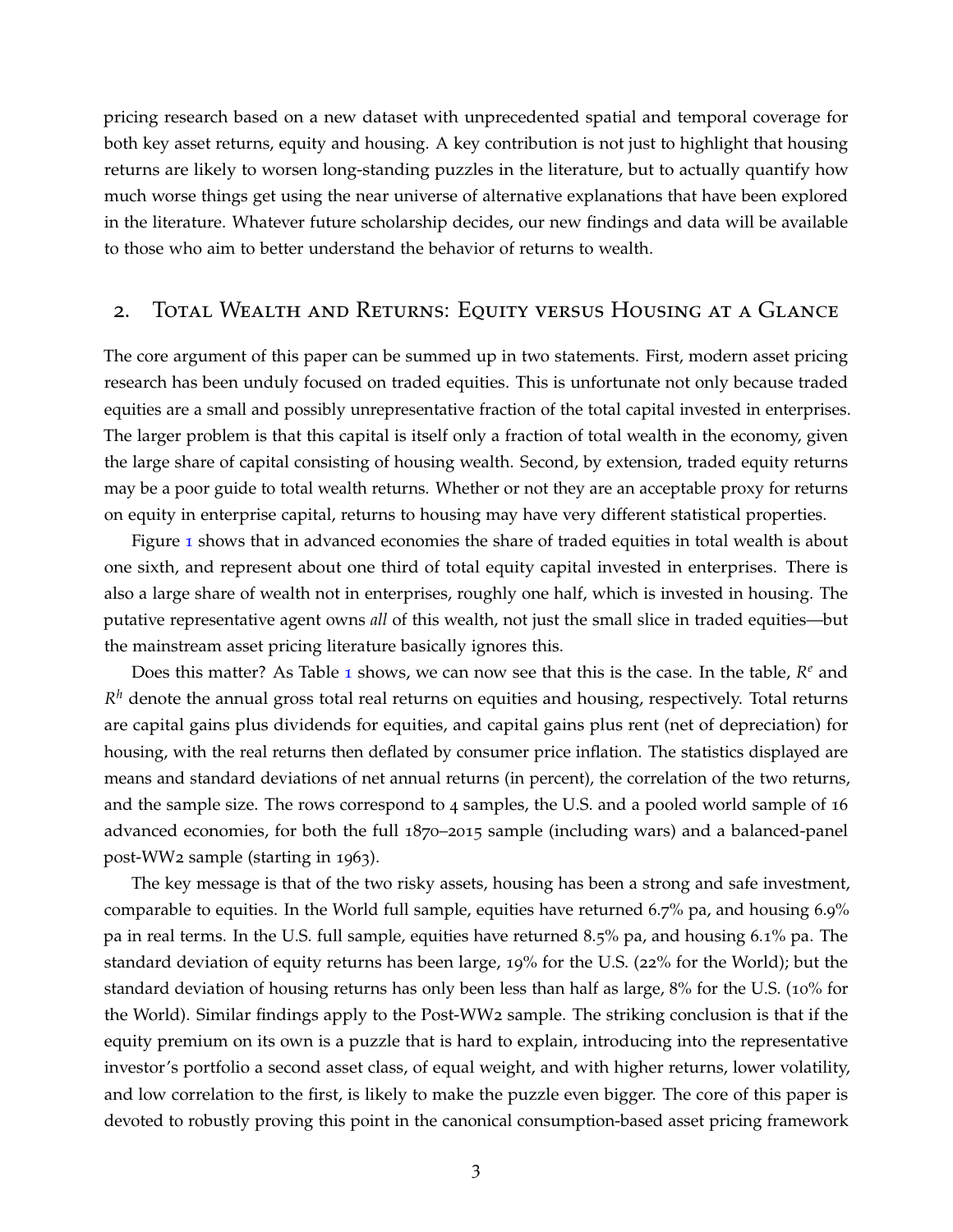<span id="page-5-0"></span>

**Figure 1:** *Composition of total wealth in selected advanced economies in 2005*

*Notes:* This figure shows estimates of the breakdown of total wealth into housing and enterprise wealth for four regions (U.S., U.K., Euro Area, Japan) in 2005, based on national estimates of total wealth, the value of housing, and the capitalization of the tradable equity market. Other enterprise wealth is computed as the residual. Data on housing and total wealth relative to the size of the economy are taken from IMF, *World Economic Outlook*, April 2009, Box 2.1.1. Data on equity market wealth relative to the size of the economy are taken from World Bank, World Development Indicators, online database.

<span id="page-5-1"></span>

|                         | $E(R)-1$ |         |          | $\sigma(R)$ |                 |      |
|-------------------------|----------|---------|----------|-------------|-----------------|------|
|                         | Equities | Housing | Equities | Housing     | $\rho(R_E,R_H)$ | N    |
| U.S. Full Sample        | 8.46     | 6.10    | 19.2     | 8.12        | 0.34            | 125  |
| U.S. Post-WW2 Balanced  | 7.35     | 5.83    | 16.3     | 3.56        | 0.22            | 53   |
| World Full Sample       | 6.73     | 6.93    | 21.9     | 10.3        | 0.18            | 1790 |
| World Post-WW2 Balanced | 7.92     | 6.89    | 25.0     | 7.46        | 0.07            | 837  |

**Table 1:** *Summary table: Key moments for annual real total returns on equities and housing*

*Notes:* This table shows the means and standard deviations of annual real total returns for housing and equities in the U.S. and pooled World samples, for both the full period (1870–2015 including wars) and for the post-WW2 balanced sample (1963–2015). The moments are computed for raw returns, and the units are in percent for means and standard deviations. Also shown is the correlation of the total returns for housing and equities, and the sample size. See text.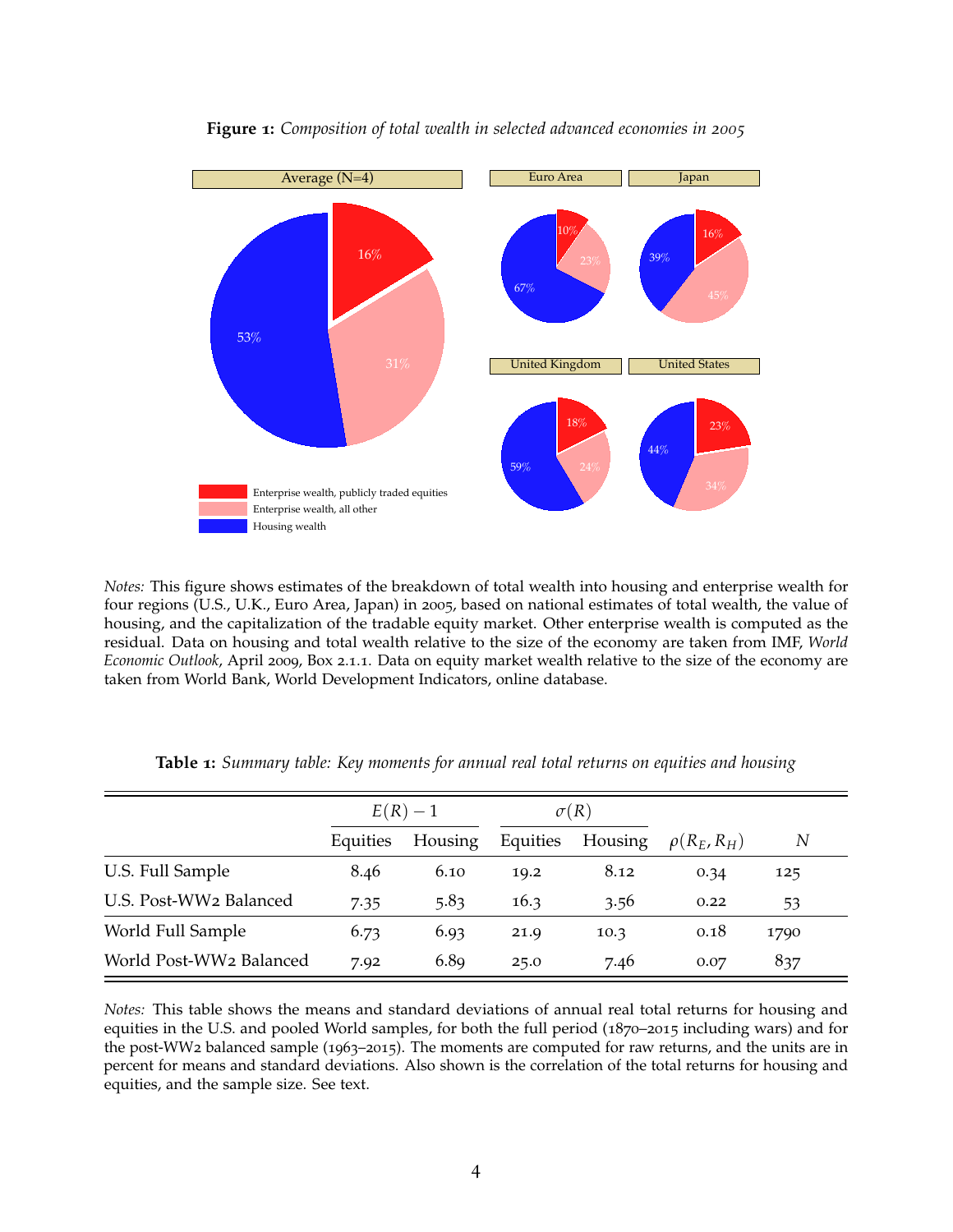and its most familiar exotic variants.

Even more significantly, a portfolio composed, as in the real world, of 50-50 equities and housing would offer significant diversification benefits. The correlation of equity and housing returns is below 0.34 in the U.S. (0.18 world), and in the Post-WW2 sample it is smaller still, virtually uncorrelated. This ostensibly low correlation between equity and housing markets has an important implication. If returns in the equity and housing markets do not co-move closely, the properties of the diversified market portfolio consisting of the weighted sum of investable assets will be very different from that of the equity market alone. The CAPM-betas that quantify the systematic risk of an asset in comparison to the market portfolio will look very different when they are calculated with the true market portfolio that includes housing as opposed to using the equity market alone.

## 3. Theoretical and Empirical Backdrop

## <span id="page-6-0"></span>3.1. Notation and Statistical Preliminaries

Total real returns will be defined as nominal returns deflated appropriately for consumer price inflation. For any country, let *Ri*,*t*+<sup>1</sup> be the gross *h*-period (depending on the periodicity of the data and the investor's horizons considered) total real return on a risky asset of type *i*. Formally,

Return = 
$$
R_{i,t+h} = \frac{p_{i,t+h} + y_{i,t+h}}{p_{i,t}} \frac{1}{1 + \pi_{i,t+h}}
$$
,

where  $y_t$  is the asset's nominal dividend in period  $t$  and  $p_t$  its nominal price at end of the period. The *h* period returns are then cumulated accordingly. We also denote by *R<sup>f</sup>* ,*t*+*<sup>h</sup>* the gross *h*-period return on a safe asset if type *f*. Unless otherwise noted we restrict attention to the case  $h = 1$ , and drop the time subscript for clarity. The risky asset types *i* will be equities (*E*), housing (*H*), and a total (*T*) consisting of a 50-50 weight of each asset, given the above evidence on the weights of each asset type in total wealth. The safe assets will be government bills (typically 3-month, or a proxy short-term instrument) and bonds (typically 5–10 year).

Several summary statistics for raw returns will be of interest and allow a preliminary understanding of the properties of the data. We begin with a focus on a few key moments, namely,

<span id="page-6-1"></span>Expected return, asset *i*: 
$$
E(R_i)
$$
,  
\nS.d. of return, asset *i*:  $\sigma(R_i)$ ,  
\nCorrelation of returns, asset *i*, *j*:  $\rho(R_i, R_j)$ ,  
\nRisk premium or excess return, asset *i*:  $E(R_i - R_f)$ ,  
\nSharpe ratio, asset *i*:  $SR_i = \frac{E(R_i - R_f)}{\sigma(R_i - R_f)}$ .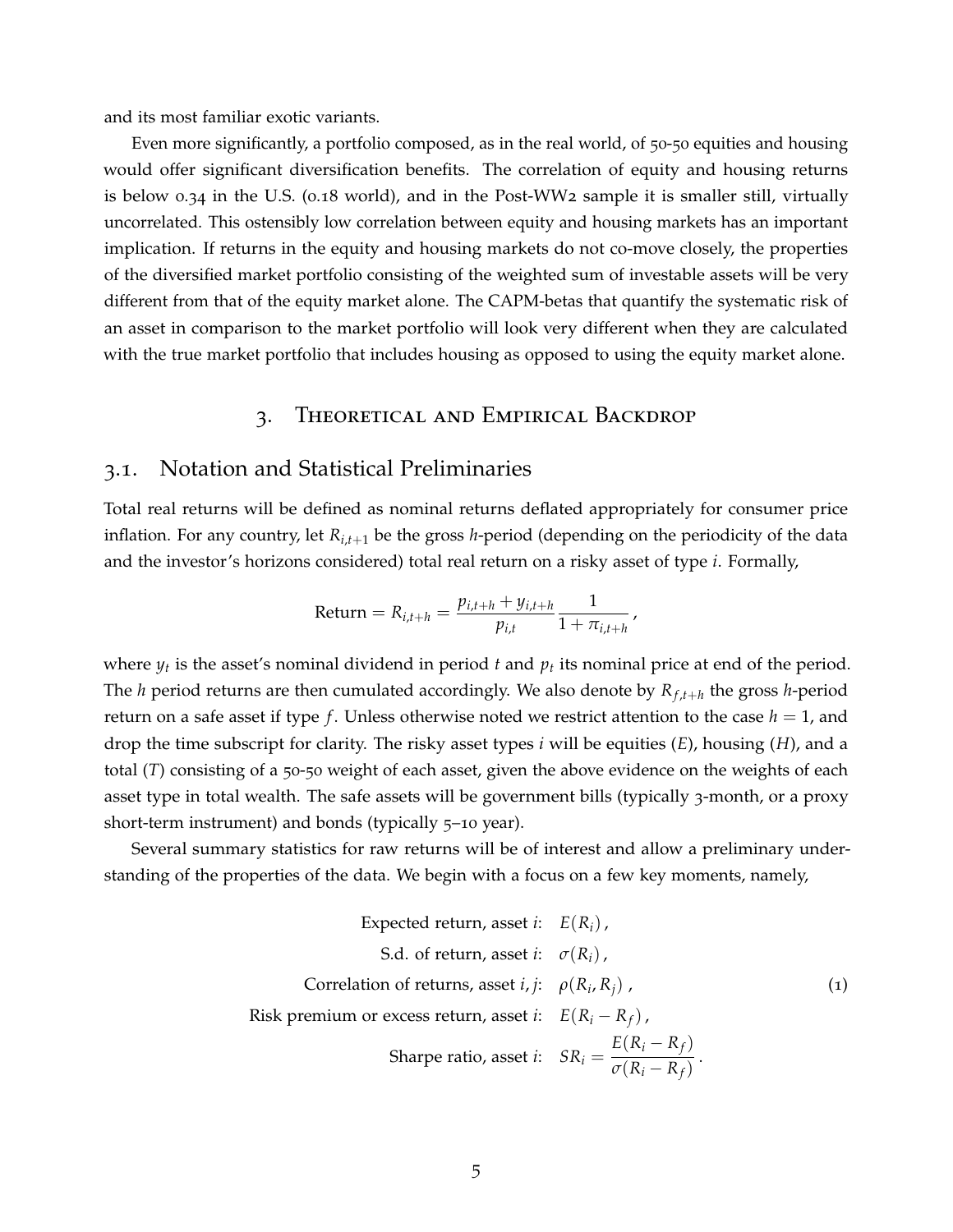## 3.2. Consumption-Based Asset Pricing

To explain some of these moments, we seek to explore how well, or how badly, the standard framework for consumption-based asset pricing can perform, applied now to housing as compared to its familiar use for equities. We follow the simplest textbook approach, assuming a power utility with lognormal returns for tractability. (e.g., Abel 1988; Campbell 1999, 2004; Mehra 2008; Cochrane 2008).

The representative household at any time (e.g., normalized to  $t = 0$ ), maximizes expected time-separable utility from per capita consumption *c<sup>t</sup>* given by

$$
E_0\left\{\sum_{t=0}^{\infty}\beta^tU(c_t)\right\},\quad 0<\beta<1\,,
$$

where, for now, we assume a constant relative risk aversion (CRRA) or power utility function with curvature or *risk aversion parameter γ*, so that

$$
U(c,\gamma)=\frac{c^{1-\gamma}}{1-\gamma}, \quad 0<\gamma<\infty.
$$

Intertemporal optimization requires that the discounted marginal utility tomorrow of  $R_{i,t+1}$  units should equal the marginal utility of one unit today,

$$
1 = \beta E_t \left\{ \frac{U'(c_{t+1})}{U'(c_t)} R_{i,t+1} \right\}.
$$

Applying the same formula to a safe asset return  $R_{f,t+1}$  (riskless one-period bond) we obtain

$$
1 = \beta E_t \left\{ \frac{U'(c_{t+1})}{U'(c_t)} \right\} R_{f,t+1}.
$$

Combining these last two expressions with some tedious algebra one can solve for the risk premium.

Specifically, given a CRRA utility, defining gross real per capita consumption growth as  $g_t =$ *ct*+1/*c<sup>t</sup>* , and dropping time subscripts, the theory yields an expression for the risk premium as the product of the risk aversion parameter and the covariance of returns and consumption growth,



The intuition for this expression is that a risk averse agent will be less willing to hold an asset whose payoffs more tightly covary with consumption, since this asset will tend to have low payoffs in bad states of the world. As a result, in equilibrium, they must be compensated with a higher excess return for bearing this risk.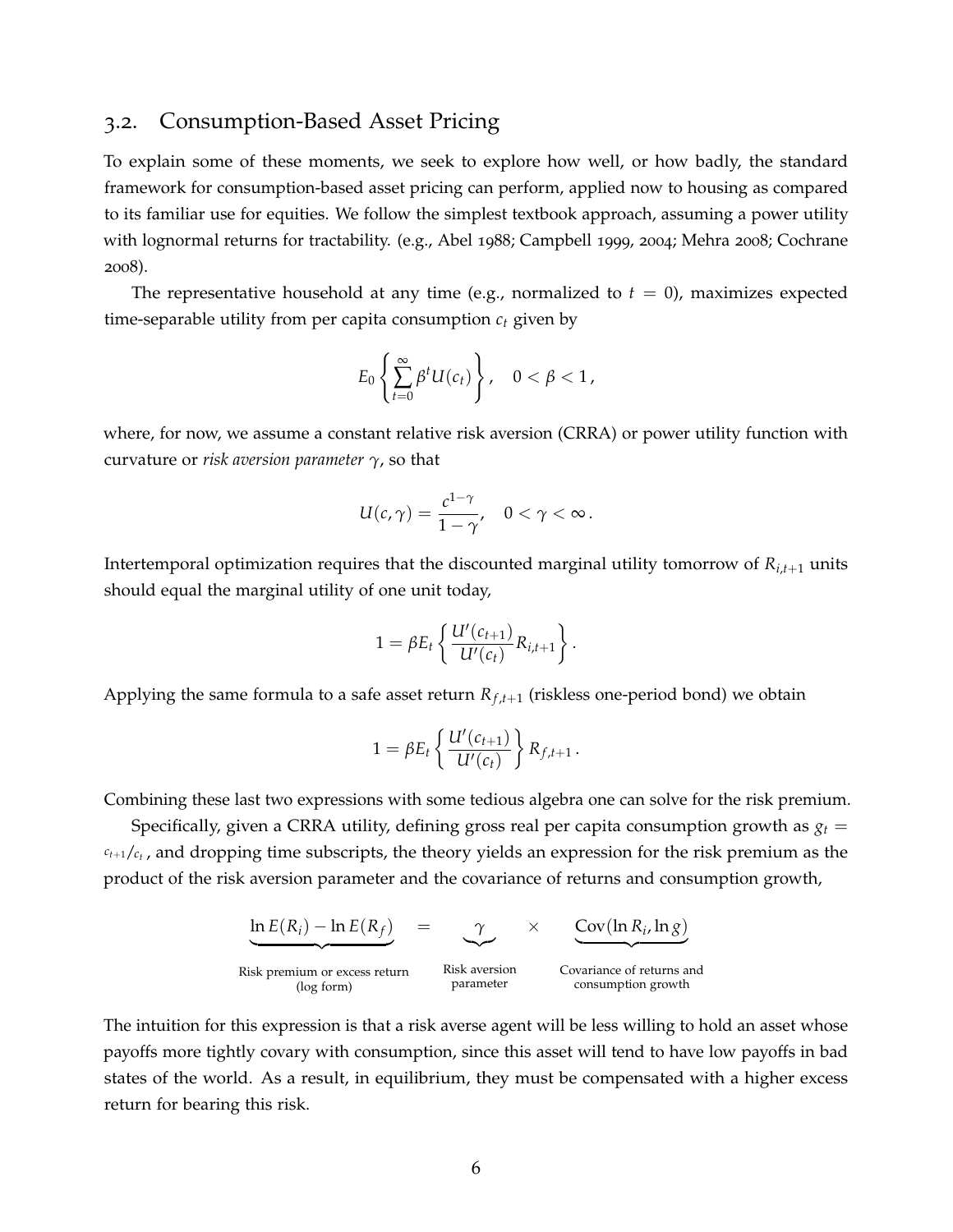The well-trodden path to the risk premium puzzle is taken by going to the data, computing the moments on either side of this expression, and solving for the implied risk aversion parameter *γ*. Along the way, some additional informative moments can be computed, namely,

<span id="page-8-0"></span>S.d. of consumption growth: *σ*(*g*),  
Correlation of return and consumption growth, asset *i*: 
$$
ρ(R_i, g)
$$
,  
Consumption beta, asset *i*:  $\frac{Cov(R_i, g)}{Var(g)}$ , (2)  
Hansen-Jagannathan bound, asset *i*:  $γ ≥ \frac{SR_i}{σ(g)}$ ,  
Implied risk aversion parameter, asset *i*:  $γ = \frac{\ln E(R_i) - \ln E(R_f)}{Cov(\ln R_i, \ln g)}$ .

When we turn to our empirical work in Section  $5$ , we will discuss the relevance of moments  $(1)$  $(1)$  $(1)$ – $(2)$  $(2)$  $(2)$ and present their empirical values for equity, housing, and total returns using our new panel dataset.

Before that we first review important prior work, which comprises a massive literature devoted to U.S. and world equity returns, and then discuss the much smaller literature which has applied the same framework to housing returns. We then briefly discuss the sources and construction of our new returns database.

## 3.3. The Evidence on the U.S. Equity Return Premium

The empirical moments just discussed in expressions ([1](#page-6-1)) and ([2](#page-8-0)) for U.S. postwar equity data have by now been computed many times and the stylized facts are well known. The basic conundrum presented in Shiller (1982) and Mehra and Prescott (1985) remains, and is a core feature of textbook treatments (Cochrane 2000; Campbell 2017).

According to the survey by Campbell (1999) the average U.S. real total equity return from 1947 to 1996 was high at 7.6% pa, and the average riskless rate was low at 0.8% pa based on 3-month Treasury bills; the implied equity risk premium was thus 6.8% pa. Similar estimates appear in Campbell (2003). For a more historical comparison, Mehra (2008) reports a range of equity premiums based on longer run annual data for the U.S. In the longest span sample, 1802 to 2004 due to Ibbotson and Siegel (1984), the value is 5.4% pa. In the shortest span sample, 1926 to 2004 due to Ibbotson and Siegel (1984), the value is 8.6%. The Shiller (1982) sample from 1871 to 2005 gives a premium 8.3% and the Mehra-Prescott sample from 1889 to 2005 gives 6.4%. Campbell (1999) reports an annualized value of 6.7% for 1891 to 1995. A reasonable long-run value of the U.S. annual equity risk premium in both postwar and longer samples is therefore perhaps around 6.5% pa.

Turning to the correlation of real consumption growth and real equity returns, Campbell (1999) finds a postwar value of 0.22 in quarterly data, and 0.33 in annual data. Expanding to a U.S. historical sample from 1891 to 1994 he reports an annual value of 0.45. This higher value presumably reflects some of the more synchronized stock-consumption episodes in the more turbulent pre-WW2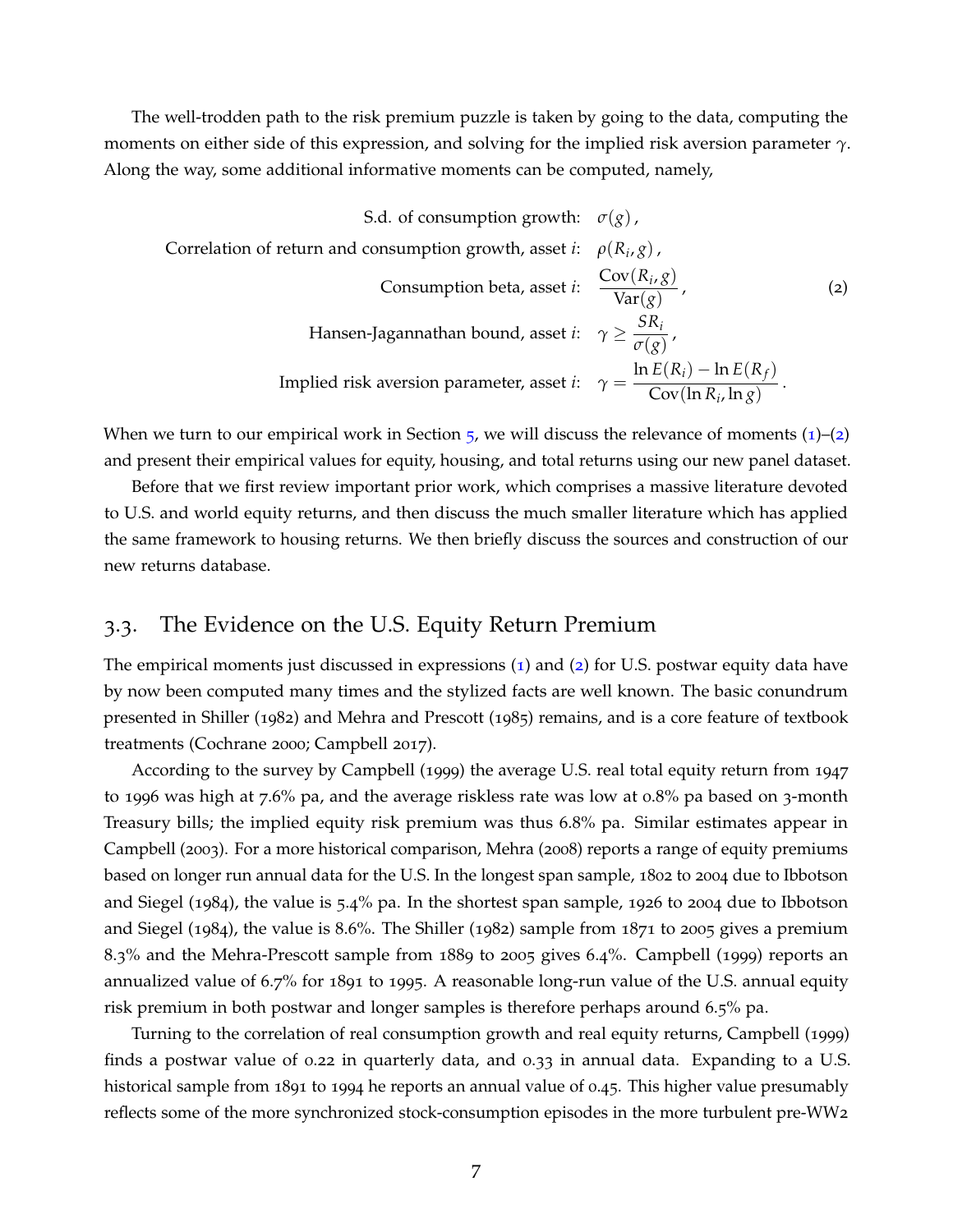period, especially in the 1920s and 1930s. In addition, he shows that the annualized standard deviation of real equity returns is 15.5% and that of real consumption growth is 1.1% in quarterly postwar data. In annual U.S. historical data these figures rise to 18.6% and 3.3%, respectively.

Some results quickly follow. The implied Sharpe ratio for postwar U.S. equities is roughly (0.068/0.155) or 0.44, annualized. Since the standard deviation of real consumption growth is 0.011, the Hansen-Jagannathan lower bound for the implied risk aversion parameter is about 40. But this lower bound is attained if and only if real consumption growth and real returns have a perfect correlation of 1; in reality, they do not. Empirically, the covariance of real equity returns and real consumption growth is small: Campbell (1999) shows that it is approximately 0.22  $\times$  0.155  $\times$  0.011 or about 0.0004 in the quarterly postwar data, and appears to be somewhat higher, at 0.45  $\times$  0.186  $\times$  0.033 or about 0.003, in the longer-run annual data. Plugging these values into equation (10) gives an implied risk aversion parameter of about 150 for U.S. postwar data, and around 20 for the longer-run data (see his Table  $5$ ). The former value is far above a plausible value, which is considered to be something below 10 (Mehra 2008); even the latter value is still quite high, although it forcefully illustrates that the puzzle abates when a broader and more volatile period of economic growth is included in the U.S. sample.

## 3.4. International Evidence on the Equity Return Premium

Brown, Goetzmann, and Ross (1995) suggested that results based on U.S. data alone may suffer from selection bias. A more recent literature (e.g., Jorion and Goetzmann 1999; Campbell 1999, 2000; Dimson, Marsh, and Staunton 2002, 2008; Mehra and Prescott 2003; Mehra 2012) discusses the international experience in more detail in the context of equity returns alone, but finds that international differences are few—the equity premium puzzle endures on a global level, and is not simply a U.S. phenomenon.

Here, research has consistently found a smaller puzzle in the wider international sample, with notably smaller values for the equity risk premium in long-run samples. The reason is, perhaps, obvious: the U.S. experience is exceptional, reflecting roughly 150 years without any major destructive wartime conflict on the U.S. mainland, and no episodes of major political or economic cataclysm such as coups, revolutions, hyperinflation, or sovereign default. In contrast, many of today's so-called Advanced Economies have faced such disruptions within living memory, and these episodes have in general been very adverse for returns to risky (or even "safe") assets. Thus, the empirical moments computed from U.S. data alone might be criticized as being subject to sample selection, or a type of survivorship bias. The same concerns might also apply to a lesser degree to the use of U.S. postwar data, where economic growth has been especially tranquil and even in the pre-2008 samples widely used.

Some typical postwar international results for equity risk premiums can be found in the survey by Campbell (2003). In his Table 4, some advanced economies, e.g., Canada (3.9%), Italy (4.7%), and Japan (5.0%), do exhibit lower equity risk premiums than the United States (6.3%) from 1970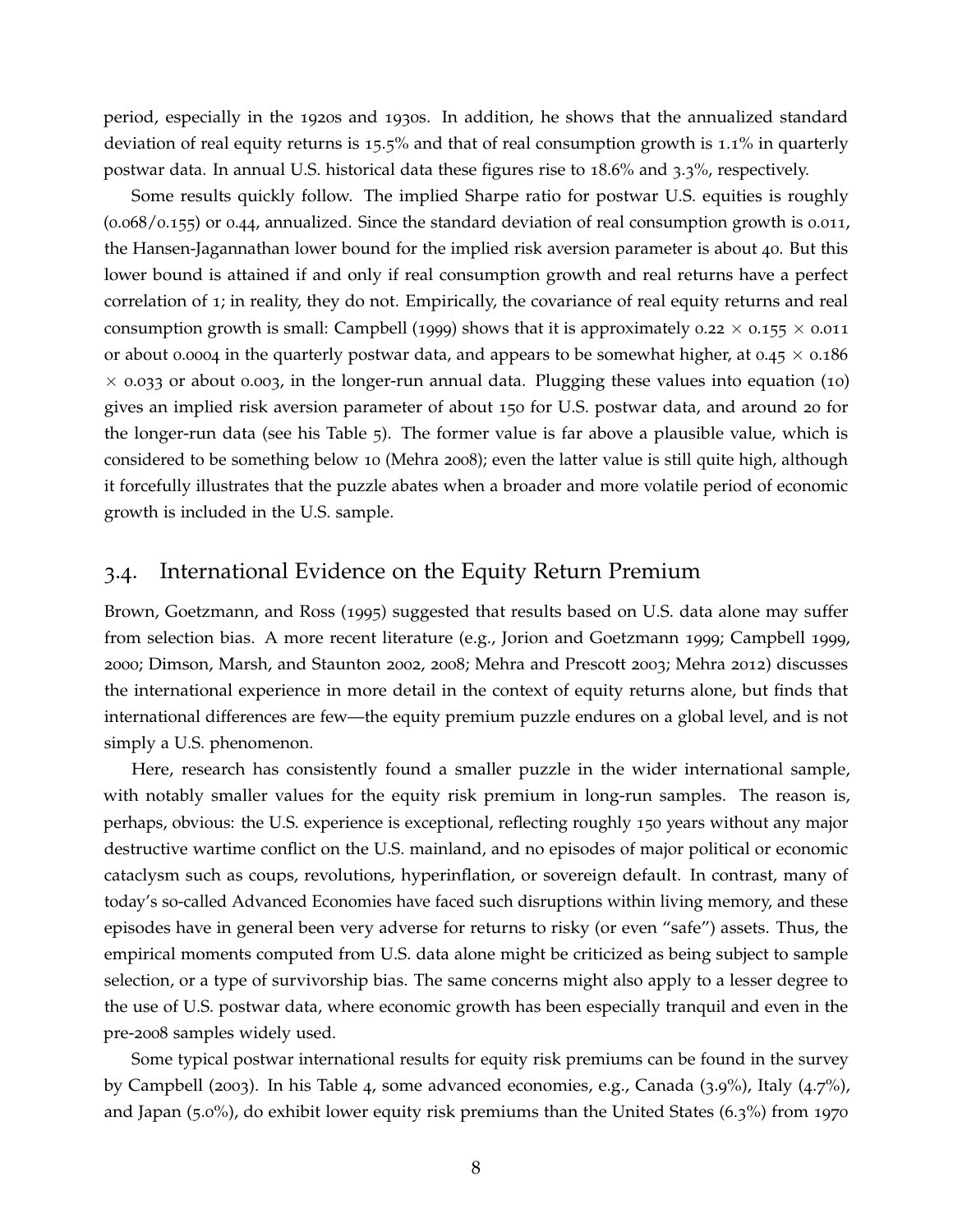to the 1990s. But conversely, some other economies have even higher equity risk premiums, e.g., Netherlands (11.4%), Sweden (11.5%) and Switzerland (14.9%). Thus, compared to the postwar U.S. case, the puzzle is similar in international data—sometimes worse, sometimes not.

Over the longer run back to the 19th century, the issue of sample selection bias is more salient, and the U.S. emerges as a more exceptional country. According to Dimson, Marsh, and Staunton (2008), over the period 1900 to 2005, the real equity returns for the "World ex-U.S." have been 5.23% (16 countries) compared to 6.52% in the U.S. alone. Only 3 out of the 16 other countries attained higher average annual equity returns in this sample: South Africa, Australia, and Sweden. Zooming in on turbulent periods like 1914 to 1945 also emphasizes the much greater volatility of equity returns once the sample period extends outside the post-WW2 era. Converting these to excess returns over bills, these authors found annualized equity risk premiums of 4.2% for the "World ex-U.S." and 5.5% for the U.S. over the same period. Thus perhaps one quarter of the risk premium puzzle might be explained away by sample selection bias when looking only at the U.S. data.

## 3.5. The Evidence on the Housing Return Premium

Although housing constitutes a significant share of wealth, empirical work on the housing risk premium has been held back by lack of widely available data on returns. Most references refer to U.S. returns on residential and commercial real estate. Starting with the early studies for the U.S. by Ibbotson and Siegel (1984), Case and Shiller (1989), and Goetzmann and Ibbotson (1990), a common theme of this literature has been that the U.S. real estate market seems to offer attractive risk-adjusted returns.

More precisely, diversified real estate investments have average returns that are only slightly lower than common stocks, but much less volatile, so that real estate investments have much higher Sharpe ratios. On the basis of the Case-Shiller housing return data, Goetzman (1993) discusses how diversified real estate portfolios can help investors achieve superior risk-adjusted returns. Shilling (2003) concluded that, since the 1980s, U.S. real estate investments carried a puzzlingly large risk premium of about 6% annually, yet with only a fraction of the volatility of the stock market.

Real estate investments thus seem to offer very attractive risk-return trade-offs. As a result, many have questioned whether the publicly available house price indices really capture the true volatility of housing assets and to what extent the attractive risk-return characteristics of real estate hold up to further scrutiny (Cheng, Liu, and Lin 2008). Moreover, from a household finance perspective, it is the volatility of the individual house that matters, since households typically do not invest in a diversified housing portfolio, but rather take on local idiosyncratic risk. Though tangential to the representative agent approach to asset pricing, these issues may deserve more study.

For example, Flavin and Yamashita (2002), using PSID micro-level data from 1968 to 1992, studied optimal portfolios including housing for mean-variance investors. In the data they found annual real after-tax returns of 6.6% for housing and 8.2% for equities. Standard deviations were, respectively, 14.2% and 24.2%. (Note that the after-tax basis of these returns depress them relative to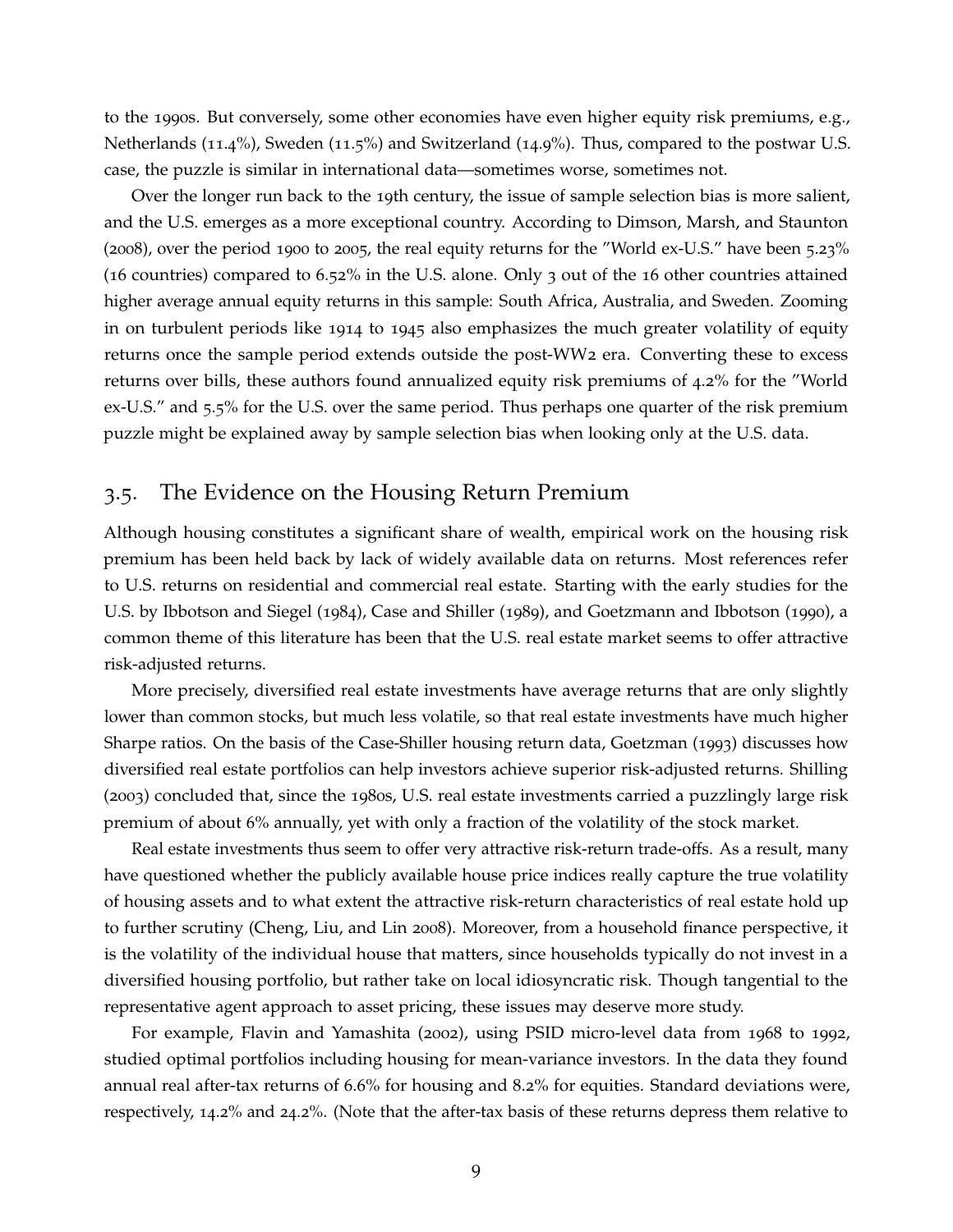the pre-tax values we report in this paper.) Hence, their implied after-tax Sharpe ratios were about 0.3 for equities, but closer to 0.5 for housing in this sample; and their implied Hansen-Jagannathan lower bound for the implied risk aversion parameter would therefore be about 1.6 times larger for housing compared to equities. In addition, this study found housing returns to be negatively correlated with all other asset classes, indicating substantial diversification benefits to a mixed portfolio. However, studies such as Goetzmann (1993), Landvoigt, Piazzesi, and Schneider (2015), as well as Eisfeldt and Demers (2015), find considerably lower city-wide house price volatilities in the range of 7%–9%, depending on city, suggesting that self-assessed house prices in the PSID could suffer from excessive high-frequency noise, leading to the volatility estimate being upward biased.

In our aggregate data, we will find analogous results, not just for a 25-year window of data for the U.S., but for all advanced economies, and over long-run going back to 1870. Of course, macro and micro data may deliver different results in reality as there is a significant asymmetry in practice between equities, where the representative agent can hold the index, and housing, where such diversification is not yet possible. The representative agent model used since Mehra and Prescott (1985) ignores this constraint: in a no-trade equilibrium the agent buys and holds the market, the full equity bundle and the full housing bundle. Yet, as Davis and Van Nieuwerburgh (2014) caution that "the literature still misses high-quality data to pin down the return correlation matrix between stocks, bonds, and individual houses", so the study of individual-level housing investments is painstakingly difficult. Nonetheless, even with our aggregate focus motivated by a literal and brute application of the standard representative agent model, we shall discuss the sensitivity of our results to micro-to-macro housing portfolio aggregation issues in the later part of this paper.

## 4. New Data on Housing and Equity Risk Premiums

<span id="page-11-0"></span>In this section, we will discuss a major new source for the calculation of long-run returns and risk premiums in 16 countries for 145 years, for four asset classes: equities, housing, bills and bonds. This section draws on Jorda, Knoll, Kuvshinov, Schularick, and Taylor (forthcoming) [abbreviated ` JKKST] which discusses the data sources and construction in great detail.

A major innovation in JKKST is the inclusion of housing returns. These new data on housing returns cover capital gains, and also the net rents paid renters and owners (i.e., imputed). Equity return data for publicly-traded equities will then be used, as is standard, as a proxy for aggregate business equity returns.

The JKKST data include nominal and real returns on bills, bonds, equities, and residential real estate for Australia, Belgium, Denmark, Finland, France, Germany, Italy, Japan, the Netherlands, Norway, Portugal, Spain, Sweden, Switzerland, the United Kingdom, and the United States. The sample spans 1870 to 2015. Table [2](#page-12-0) summarizes the data coverage by country and asset class.

Like most of the literature, JKKST examine returns to national aggregate holdings of each asset class. Theoretically, as in the benchmark asset pricing models in this paper, these are the returns that accrue for the hypothetical representative-agent investor holding each country's portfolio.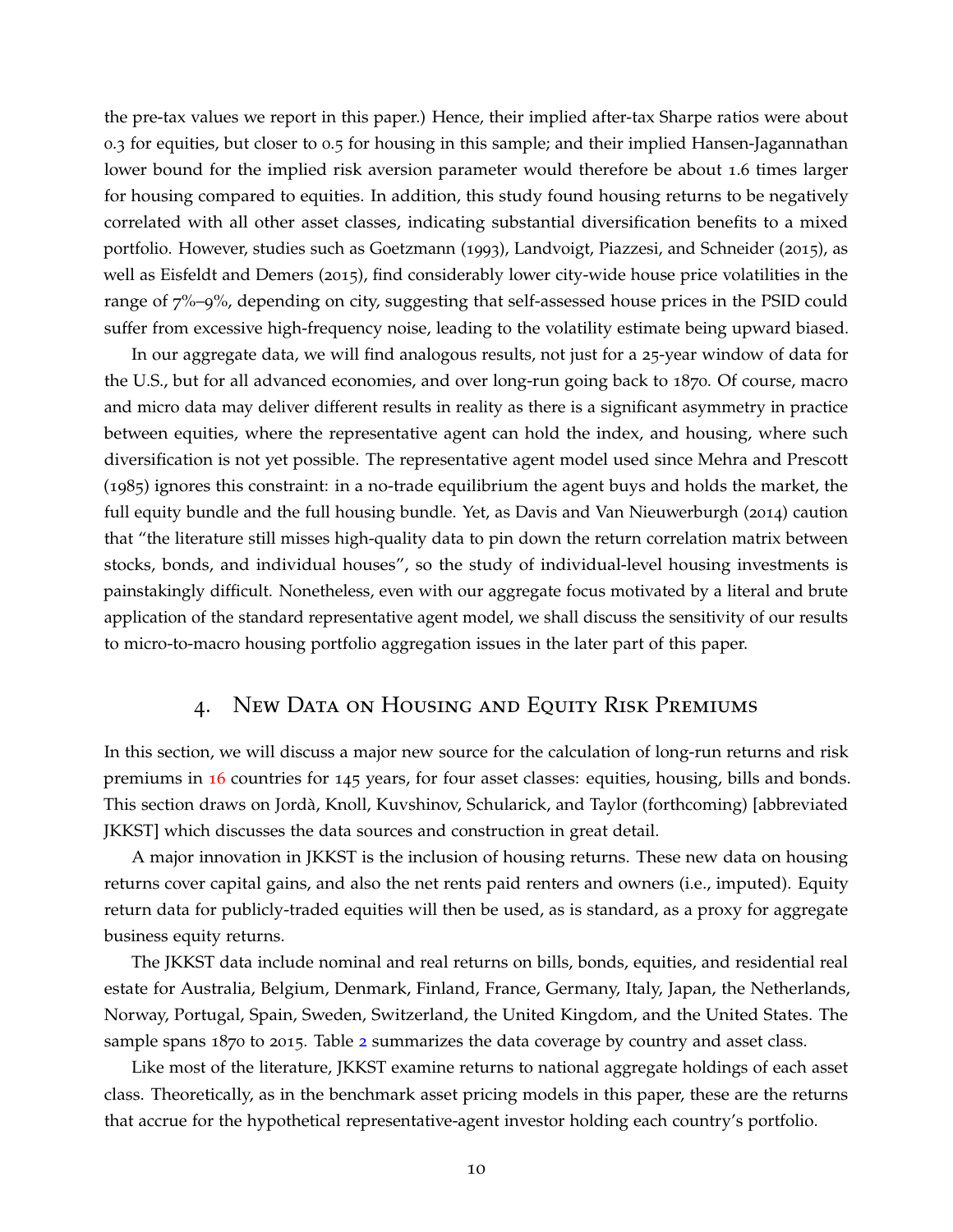<span id="page-12-0"></span>

| Country            | <b>Bills</b>  | <b>Bonds</b>  | Equity        | Housing       |
|--------------------|---------------|---------------|---------------|---------------|
| Australia          | $1870 - 2015$ | 1900-2015     | $1870 - 2015$ | 1901-2015     |
| Belgium            | $1870 - 2015$ | 1870-2015     | $1870 - 2015$ | 1890-2015     |
| Denmark            | $1875 - 2015$ | 1870-2015     | $1873 - 2015$ | 1876-2015     |
| Finland            | $1870 - 2015$ | 1870-2015     | 1896-2015     | 1920-2015     |
| France             | $1870 - 2015$ | $1870 - 2015$ | $1870 - 2015$ | $1871 - 2015$ |
| Germany            | $1870 - 2015$ | $1870 - 2015$ | $1870 - 2015$ | $1871 - 2015$ |
| Italy              | $1870 - 2015$ | $1870 - 2015$ | $1870 - 2015$ | 1928-2015     |
| Japan              | $1876 - 2015$ | $1881 - 2015$ | 1886-2015     | 1931-2015     |
| <b>Netherlands</b> | $1870 - 2015$ | 1870-2015     | 1900-2015     | $1871 - 2015$ |
| Norway             | $1870 - 2015$ | $1870 - 2015$ | $1881 - 2015$ | $1871 - 2015$ |
| Portugal           | 1880-2015     | $1871 - 2015$ | $1871 - 2015$ | 1948-2015     |
| Spain              | $1870 - 2015$ | 1900-2015     | 1900-2015     | 1901-2015     |
| Sweden             | $1870 - 2015$ | $1871 - 2015$ | $1871 - 2015$ | 1883-2015     |
| Switzerland        | $1870 - 2015$ | 1900-2015     | 1900-2015     | 1902-2015     |
| UK.                | $1870 - 2015$ | 1870-2015     | $1871 - 2015$ | 1896-2015     |
| <b>USA</b>         | $1870 - 2015$ | 1871-2015     | $1872 - 2015$ | 1891-2015     |

**Table 2:** *Data coverage*

**Bill returns** In JKKST, the canonical risk-free rate is taken to be the yield on Treasury bills, i.e., short-term, fixed-income government securities, typically 3-month maturity. The yield data come from the latest vintage of the long-run macrohistory database (Jordà, Schularick, and Taylor 2016).<sup>[3](#page-12-1)</sup> Whenever data on Treasury bill returns were unavailable, JKKST relied on either money market rates or deposit rates of banks from Zimmermann (2017). Since short-term government debt was rarely used and issued in the earlier historical period, much of the bill rate data before the 1960s actually consist of deposit rates.

**Bond returns** In JKKST, these are conventionally the total return on long-term government bonds. Unlike earlier cross-country studies, JKKST focus on the bonds listed and traded on local exchanges and denominated in local currency. This focus makes bond returns more comparable with the returns of bills, equities, and housing. Moreover, this results in a larger sample of bonds, and on bonds that are more likely to be held by the representative household in the respective country. For some countries and periods JKKST have made use of listings on major global exchanges to fill gaps where domestic markets were thin, or local exchange data were not available (for example, Australian bonds listed in New York or London). Throughout the sample JKKST target a maturity of around 10 years.

<span id="page-12-1"></span><sup>3</sup>The data are online at <www.macrohistory.net/data> .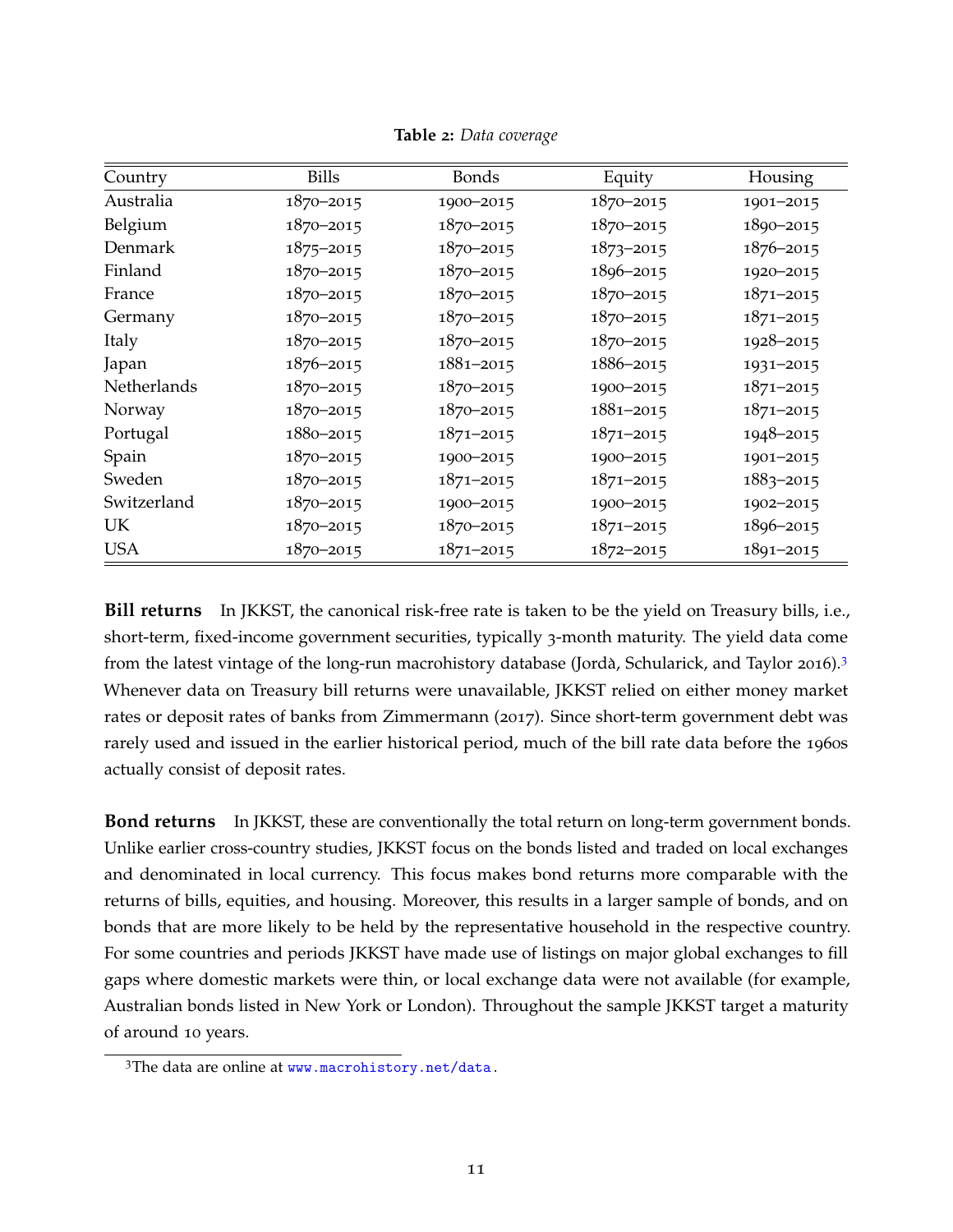**Equity returns** In JKKST, these returns come from a broad range of sources, including articles in economic and financial history journals, yearbooks of statistical offices and central banks, stock exchange listings, newspapers, and company reports. Throughout most of the sample, JKKST rely on indices weighted by market capitalization of individual stocks, and a stock selection that is representative of the entire stock market. For some historical time periods in individual countries, however, JKKST also make use of indices weighted by company book capital, stock market transactions, or weighted equally, due to limited data availability.

**Housing returns** In JKKST, these data combine the long-run house price series introduced by Knoll, Schularick, and Steger (2017) with a novel dataset on rents drawn from the unpublished PhD thesis of Knoll (2017). For most countries, the rent series rely on the rent components of the cost of living of consumer price indices constructed by national statistical offices. JKKST then combine them with information from other sources to create long-run series reaching back to the late 19th century. To proxy the total return on the residential housing stock, the returns include both rented housing and owner-occupied properties. These series also include an adjustment for maintenance and depreciation. To the best of our knowledge, JKKST are the first to calculate housing returns in the literature for as long and comprehensive a cross section of economies.

## <span id="page-13-0"></span>5. A Bigger Puzzle: Returns on Equities and Housing

The consumption-based asset pricing model is disarmingly simple. In equilibrium, the returns of an asset, any asset, should reflect how we value consumption today against that in the uncertain future, and the insurance the asset provides against bad consumption states. In aggregate, little else matters. Realistic frictions faced by individual investors play a secondary role in the aggregate. The quantitative assessment of this model to date has relied primarily on easily available data on equity returns, with a focus on the U.S. postwar experience. The equity-premium puzzle documented by Mehra and Prescott (1985) highlighted how implausibly high the implied price of risk seems to be.

Tables [3](#page-14-0) and [4](#page-14-1) provide a bird's eye view of the new total return data. As discussed in Section 2, equity returns are capital gains adjusted with dividends, and reported in real raw terms deflated by CPI inflation. Similarly, housing returns are capital gains adjusted with unique data on rents from Knoll (2017), and also reported in real raw terms and net of maintenance and depreciation. The tables calculate real and excess returns for equities, housing and the 50-50 portfolio alongside the return on two "safe assets" short- and long-term government securities, usually 3-months and 10-years in duration respectively, where we label these "bills" and "bonds," respectively.

We report our results here, and in subsequent tables, using two samples. A pooled unbalanced panel of all available cross-country data from 1870 to 2015 (but excluding a window of 2 years around both world wars), and a balanced panel based on a post-WW2 subsample that begins in 1963 and ends in 2015.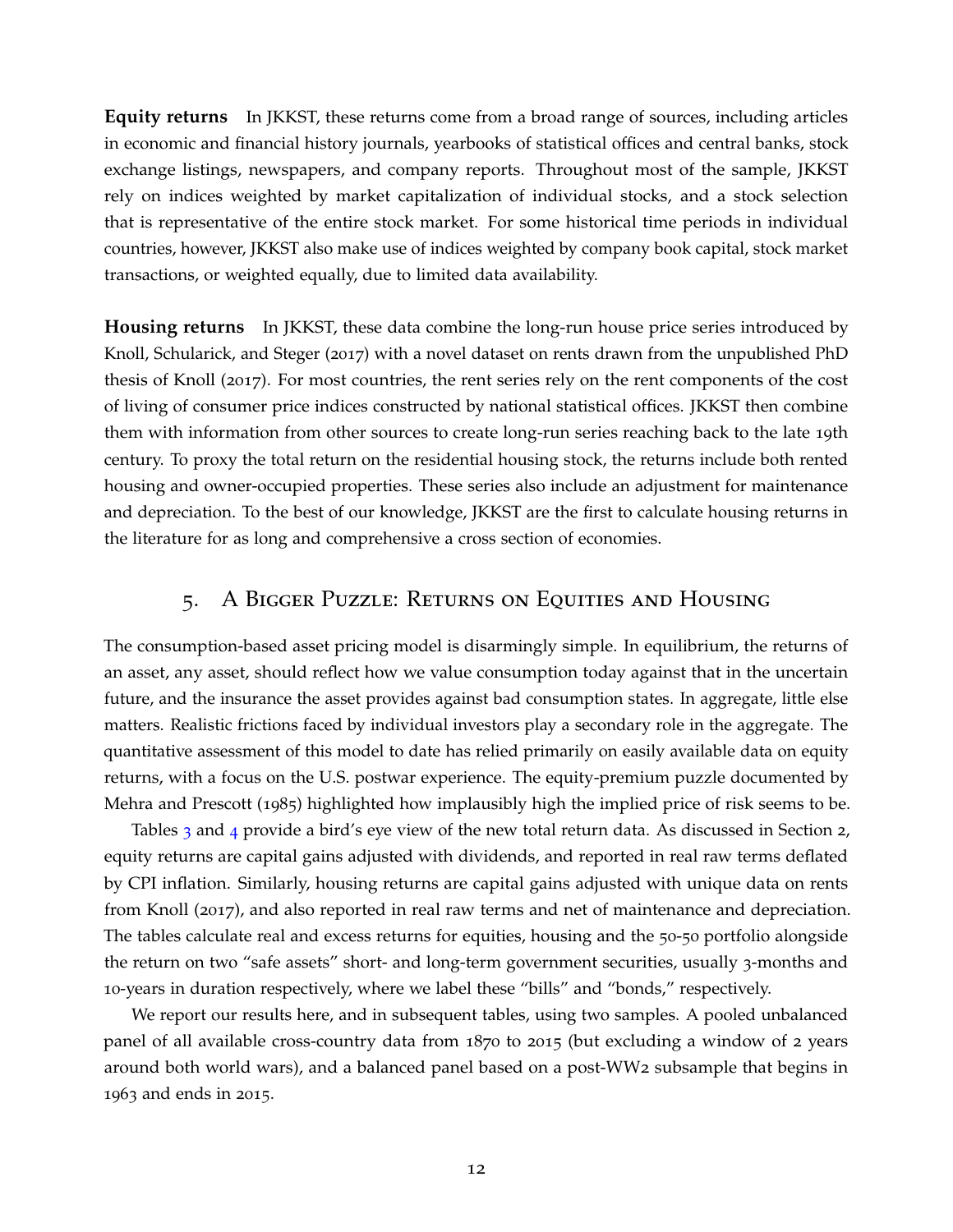<span id="page-14-0"></span>

|                              |              | $E(R)-1$     |              |              |              | $\sigma(R)$    |               |                |
|------------------------------|--------------|--------------|--------------|--------------|--------------|----------------|---------------|----------------|
|                              | <b>Bills</b> | <b>Bonds</b> | Equities     | Housing      | Total        | Equities       | Housing       | Total          |
| (a) Full Sample              |              |              |              |              |              |                |               |                |
| <b>USA</b><br>World (pooled) | 1.52<br>1.04 | 2.10<br>2.03 | 8.46<br>6.73 | 6.10<br>6.93 | 7.28<br>6.83 | 19.17<br>21.92 | 8.12<br>10.31 | 11.60<br>12.92 |
| $(b)$ Post-WW <sub>2</sub>   |              |              |              |              |              |                |               |                |
| <b>USA</b><br>World (pooled) | 1.66<br>1.11 | 2.55<br>2.26 | 7.35<br>7.92 | 5.83<br>6.89 | 6.59<br>7.41 | 16.29<br>25.03 | 3.56<br>7.46  | 8.71<br>13.29  |

**Table 3:** *Total returns on safe and risky assets*

*Notes:* This table shows the means of annual real total returns  $E(R) − 1$  for bills, bonds, housing, equities, and total wealth, and standard deviations  $\sigma(R)$ , for the U.S. and pooled World samples, for both the full period (1870–2015 including wars) and for the post-WW2 balanced sample (1963–2015). Calculations for each of the 16 countries in our sample provided in Appendix table [A.](#page-50-0)1. The moments are computed for raw returns, and the units are percent. See text.

**Table 4:** *Excess returns*

<span id="page-14-1"></span>

|                              |              | $E(R - R_f^{bills})$ |              |              | $E(R - R_f^{bonds})$ |              |  |
|------------------------------|--------------|----------------------|--------------|--------------|----------------------|--------------|--|
|                              | Equities     | Housing              | Total        | Equities     | Housing              | Total        |  |
| (a) Full Sample              |              |                      |              |              |                      |              |  |
| <b>USA</b><br>World (pooled) | 6.95<br>5.86 | 4.58<br>6.03         | 5.76<br>5.94 | 6.37<br>4.82 | 4.01<br>5.00         | 5.19<br>4.91 |  |
| (b) Post-WW2 Balanced        |              |                      |              |              |                      |              |  |
| <b>USA</b><br>World (pooled) | 5.69<br>6.81 | 4.17<br>5.78         | 4.93<br>6.29 | 4.81<br>5.66 | 3.28<br>4.63         | 4.05<br>5.14 |  |

*Notes:* This table shows the means of annual real excess returns *E*(*R* − *R<sup>f</sup>* ) for housing, equities, and total wealth, over bills and bonds, for the U.S. and pooled World samples, for both the full period (1870–2015 including wars) and for the post-WW2 balanced sample (1963–2015). Calculations for each of the 16 countries in our sample provided in Appendix table [A.](#page-51-0)2. The moments are computed for raw returns, and the units are percent. See text.

Table  $3$  (and individually for each country in Table [A.](#page-50-0)1) shows that real total returns on safe assets hover in the 1%–2% range across countries in the full sample. For the U.S., bills and bonds returned 1.5% and 2.0%, respectively, about the same as the average for the World (here, "World" refers to the average for the 16 advanced economies in our sample). These returns are about the same in the post-WW2 sample, being higher in the 1970s and 1980s, before falling with the well-documented secular decline in safe rates observed internationally over the past 30 or so years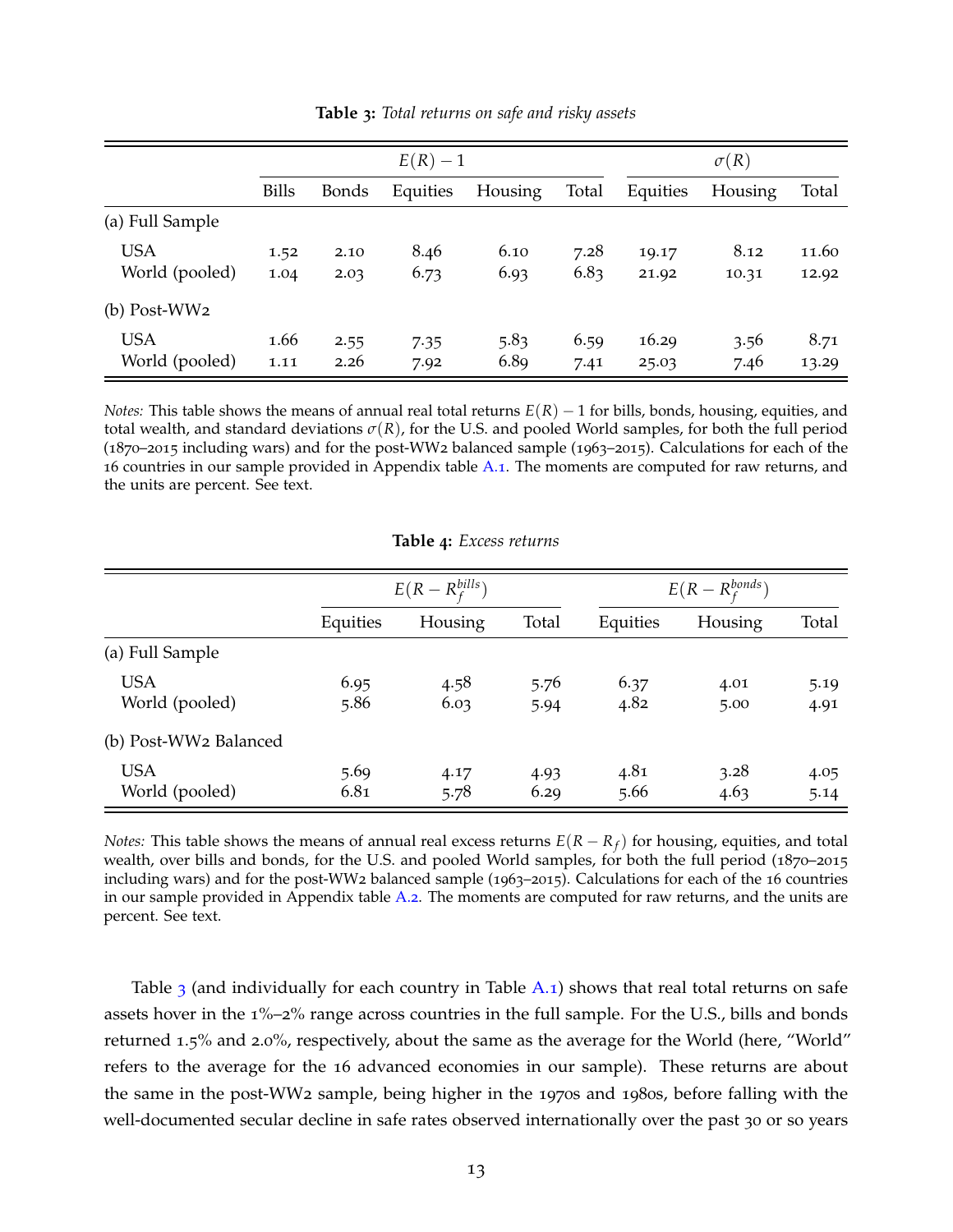(see, e.g., Holston, Laubach and Williams 2017). Cross-country variation is rather limited in both samples, regardless of whether one examines bills or bonds.

Equity and housing returns are similar across countries. In the World samples, returns are about  $7\%$  although equities are 2 to 3 times as volatile (measured by their standard deviation) as housing. For the U.S., housing returns are about 6% compared with about 7% for equities in the post-WW2 era, and yet they are about one-quarter as volatile (3.5% versus 16%). Not surprisingly, when we look at excess returns reported in Table  $_4$  $_4$  (and for individual countries in Table [A.](#page-51-0)2), we find that these are sizable—around 6% on average for the World when using bills as the safe asset, and about 1 percentage point lower when using bonds as the safe asset. The U.S. displays a higher equity risk premium and lower housing risk premium in the full sample, but is well within the global range of variation shown.

## 5.1. Sharpe Ratios and Hansen-Jagannathan Bounds

The ratio of the mean of the excess return to its standard deviation is known as the Sharpe ratio, and it provides a good summary statistic of the basic risk-return trade-offs of an investment. In simple settings—e.g., the mean-variance optimizing investor—the higher this ratio, the higher the returns for a given level of risk, and the more desirable the investment is, all else equal.

Of course, what is meant by "risk" in calculating the Sharpe ratio can be an imperfect guide. Investors that favor stability in their consumption streams—that is, risk-averse investors—will favor investments that insure them against bad consumption states. Thus, the volatility of the investment is as important as how the returns on the investment covary with consumption growth. As we discuss in a moment, an investment with higher pay-offs in a downturn should perhaps command a higher premium than an investment that fares poorly in recession.

The Hansen-Jagannathan lower bound (Hansen and Jagannathan 1991) combines these two concepts of risk into a measure that sets a floor to the volatility of the pricing kernel. Remember that the pricing kernel reflects the utility trade-offs between consuming today versus consuming tomorrow given that the future is uncertain and given that consumers dislike uncertainty. (In our baseline setting the pricing kernel is derived from power utility, as seen below.)

Information on Sharpe ratios and consumption growth volatility are provided in Table [5](#page-16-0) for both of the samples (Full versus Post-WW2) that we have been considering (expanded per country results appear in Table [A.](#page-52-0)3). Several results deserve comment. In line with the results reported earlier, housing offers considerably better investment opportunities than equities as measured by the Sharpe ratio. In some countries and depending on the sample, the Sharpe ratio rises above the fabled threshold of 1. More generally, averaging across the countries in our sample, the Sharpe is about two to three times larger for housing than it is for equities. Given  $\sigma(g)$ , the Hansen-Jagannathan lower bound will also then be twice as large too. The housing puzzle starts to loom larger.

Absent additional information, these returns seem wildly out of proportion compared to the volatility of consumption. After all, if the premiums demanded by consumers on risky investments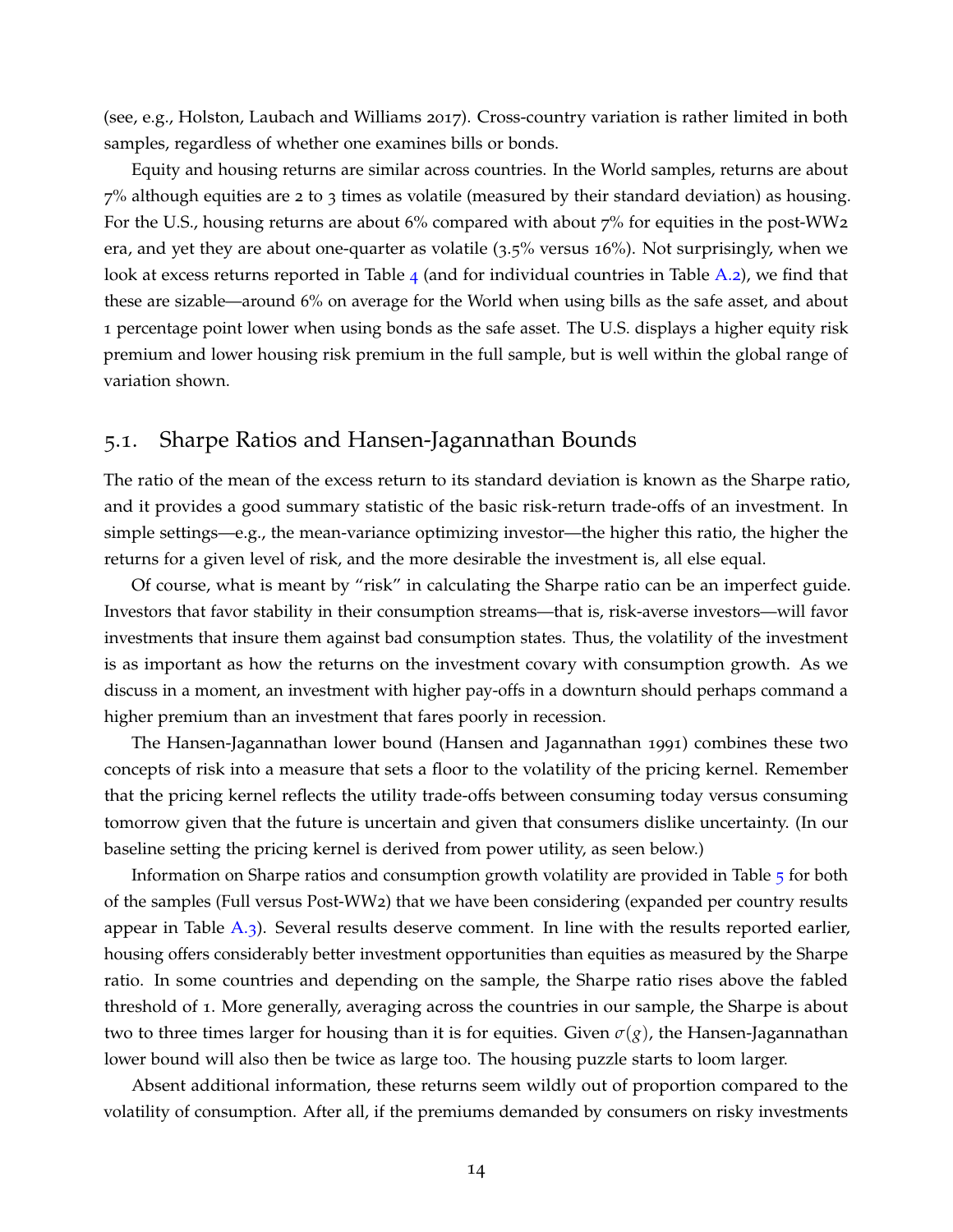<span id="page-16-0"></span>

|                              |              | (a) Full Sample |              |              |              | (b) Post-WW2 Balanced |              |              |  |
|------------------------------|--------------|-----------------|--------------|--------------|--------------|-----------------------|--------------|--------------|--|
|                              |              | SR              |              |              |              |                       |              |              |  |
|                              | Equities     | Housing         | Total        | $\sigma(g)$  | Equities     | Housing               | Total        | $\sigma(g)$  |  |
| <b>USA</b><br>World (pooled) | 0.38<br>0.28 | 0.54<br>0.62    | 0.52<br>0.49 | 0.03<br>0.05 | 0.35<br>0.28 | 1.00<br>0.74          | 0.57<br>0.48 | 0.02<br>0.02 |  |

**Table 5:** *Sharpe ratios and standard deviations of consumption growth*

*Notes:* This table shows the Sharpe Ratios  $SR = E(R - R_f)/\sigma(R - R_f)$  for excess returns for housing, equities, and total wealth, over bills only, for the U.S. and pooled World samples, for both the full period (1870–2015 including wars) and for the post-WW2 balanced sample (1963–2015). Calculations for each of the 16 countries in our sample provided in Appendix table [A.](#page-52-0)3. Also shown are standard deviations of real per capita consumption growth. The moments are computed for raw returns, and the units are raw, not percent. See text.

**Table 6:** *Correlations of returns and consumption growth*

<span id="page-16-1"></span>

|                |          | (a) Full Sample |       | (b) Post-WW2 Balanced |         |       |  |
|----------------|----------|-----------------|-------|-----------------------|---------|-------|--|
|                |          | $\rho(R,g)$     |       | $\rho(R,g)$           |         |       |  |
|                | Equities | Housing         | Total | Equities              | Housing | Total |  |
| <b>USA</b>     | 0.60     | 0.37            | 0.62  | 0.47                  | 0.33    | 0.50  |  |
| World (pooled) | 0.11     | 0.13<br>0.14    |       |                       | 0.30    | 0.33  |  |

*Notes:* This table shows the correlation of returns and consumption growth  $\rho(R, g)$  for housing, equities, and total wealth, for 16 countries and pooled World samples, for both the full period (1870–2015 including wars) and for the post-WW2 balanced sample (1963–2015). Calculations for each of the 16 countries in our sample provided in Appendix table [A.](#page-53-0)4. The moments are computed for raw returns. See text.

reflect—at least in part—distaste for volatility in consumption over time, it must be because consumption itself is volatile. That is clearly not the case. The volatility of consumption for any country, regardless of sample, is an order of magnitude smaller than one would expect.

One possibility not accounted for in Table [5](#page-16-0) is that risky returns could be highly correlated with consumption growth. Or, how else would we explain such high excess returns? The less an investment insures against fluctuations in consumption the higher a premium a consumer would require as compensation for holding such an investment. Table  $6$  (and Table [A.](#page-53-0)4 in the Appendix) therefore calculates the correlation between returns and consumption growth.

In the U.S., where a great deal of the literature has focused, the correlation between equities and consumption growth is 0.47 (0.60 postwar). This number holds promise but appears to be on the high side when looked at in a comparative international context. The pooled average correlation between equity returns and consumption growth across countries in our sample is less than half that of the U.S., at around 0.11 (0.26 postwar). However, a new wrinkle appears when we look at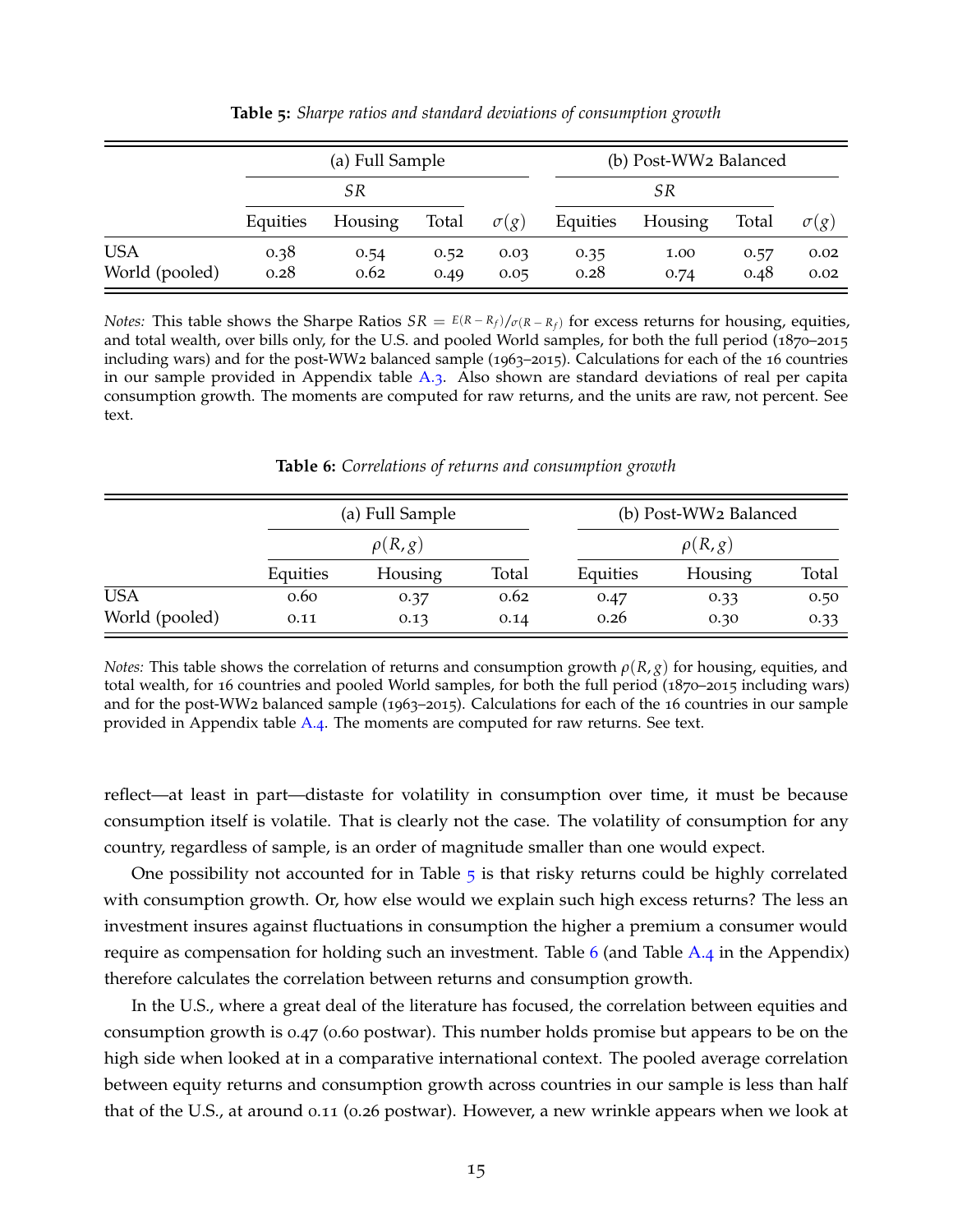housing returns. In the U.S., housing returns, in addition to having a lower volatility than equities, also have much lower annual correlation with consumption growth than equities (about 0.4 versus 0.6). Again, the correlation is lower still around the world (just 0.13 full sample). Indeed, the Table [A.](#page-53-0)4 shows that no other risky return in any country is as highly correlated with that country's consumption growth as it is for U.S. equity. Rather than abating, the puzzle grows.

## 5.2. Consumption Betas and Implied Risk Aversion

The analysis thus far has described basic properties of the returns on equities and housing with scant reference to the statistical properties of consumption growth and the economic implications of their interaction. It is time to extend the analysis in this direction. We explore two distinct but closely related summary calculations based on the consumption-capital asset pricing model (C-CAPM).

If one is willing to make the further assumption that the investor's preferences are well captured by the ubiquitous power utility function, Breeden, Gibbons, and Litzenberger (1989) show that the average gross excess real returns of an asset can be expressed in terms of the (constant) coefficient of relative risk aversion, *γ*, and the gross growth rate of real consumption per capita between periods *t* and  $t + h$  and denoted  $g_{c,t+h}$ ,

<span id="page-17-0"></span>
$$
E[R_{i,t+h} - R_{f,t+h}] = \lambda_h \beta_{i,h}, \qquad (3)
$$

<span id="page-17-1"></span>with

$$
\lambda_h = \frac{\gamma \text{Var}(g_{c,t+h})}{1 - \gamma E(g_{c,t+h} - 1)}; \qquad \beta_{i,h} = \frac{\text{Cov}(g_{c,t+h}, R_{i,t+h} - R_{f,t+h})}{\text{Var}(g_{c,t+h})}.
$$
\n(4)

Here  $\lambda_h$  is the strictly positive market price of consumption risk. Similarly,  $\beta_{i,h} > 0$  for most assets.

The expressions  $(3)$  $(3)$  $(3)$  and  $(4)$  $(4)$  $(4)$  require linear approximation assumptions, assumptions about the utility function underlying the investor's preferences, and an assumption that the risk aversion parameter remain constant over time.

Estimating  $\lambda_j$  would require further assumptions, but the parameter  $\beta_{i,h}$  can be calculated directly from the data for various horizons *h*. Based on this approach, Table [7](#page-19-0) reports estimates of  $\beta_{i,1}$  for  $i = E$ , *H*, *T*, and Figure [2](#page-19-1) displays estimates of  $\beta_{i,h}$  for  $h = 1, \ldots, 5$  for the same three possible investments.

Finally, under lognormal return assumptions and with approximations, an estimate of the coefficient of relative risk aversion (RRA) can be easily calculated as:

<span id="page-17-2"></span>
$$
RRA \equiv \gamma = \frac{\ln E(R_{i,t+h}) - \ln E(R_{f,t+h})}{\text{Cov}(\ln R_{i,t+h}, \ln g_{c,t+h})}
$$
(5)

Table [8](#page-20-0) reports such an estimate for *h* = 1 and for each of the three investments considered  $i = E, H, T$ . Meanwhile, Figure [3](#page-20-1) shows the estimates of  $\gamma$  using  $h = 1, \ldots, 5$ .

Turning to first to the consumption beta estimates, consider the values of *βi*,*<sup>h</sup>* based on expression ([4](#page-17-1)) first, as reported in Table [7](#page-19-0) and Figure 2[b.](#page-19-1) Perhaps the most useful comparison is of *β*E,*<sup>h</sup>* and *β*<sub>H,*h*</sub>. Recall that the model implies  $β_{i,h} > 0$  but otherwise, there is little guidance on interpreting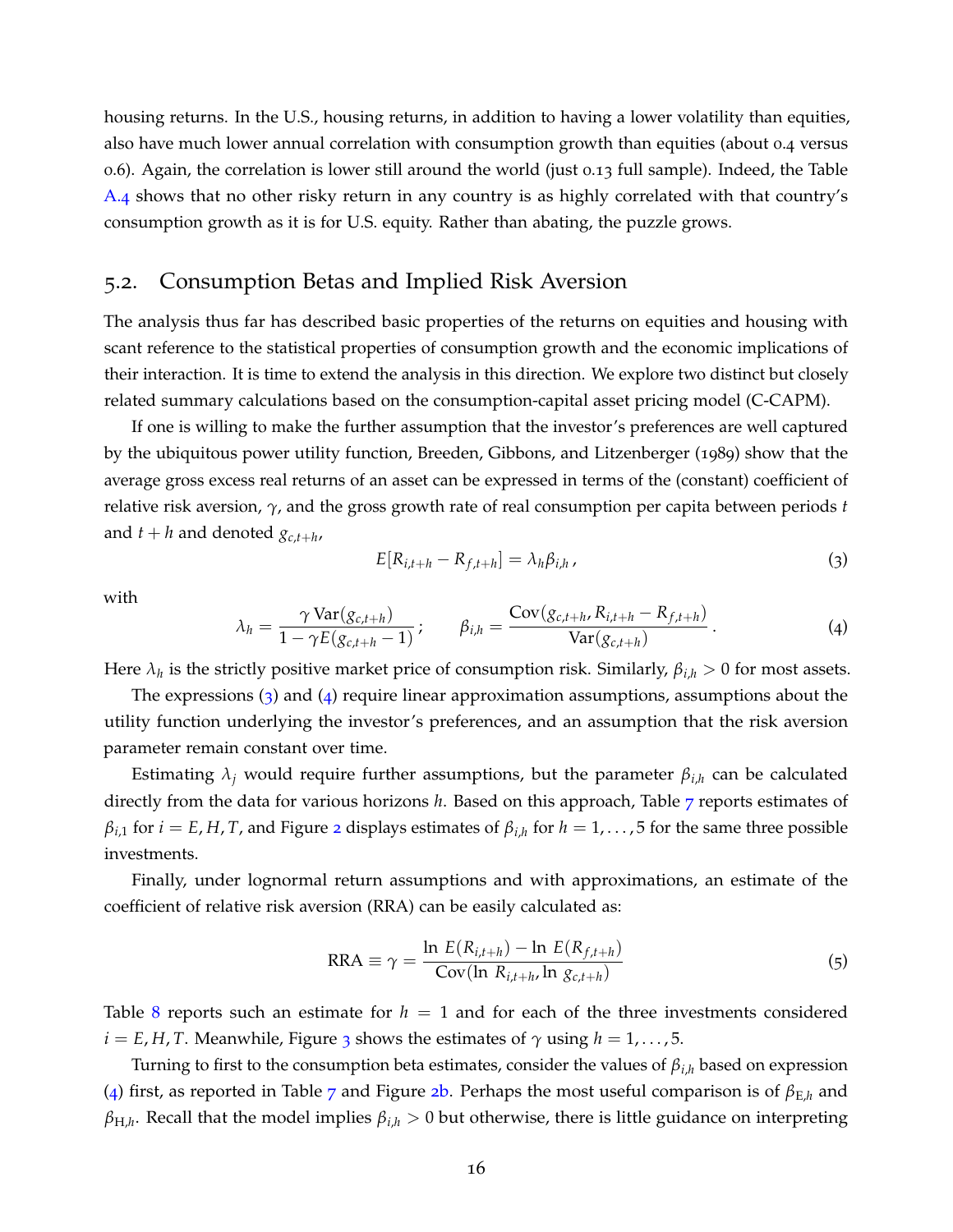the specific values that this parameter may take for a given asset, but a helpful metric is to compare the equity *β* against the housing *β*. Table *[7](#page-19-0)* reports the results for *h* = 1. Nearly uniformly across samples (full and post-WW2 samples) and across countries (see Table  $A_5$  in the Appendix), it is almost always the case that  $\beta_{E,h} > \beta_{H,h}$ . For the U.S., the implied beta for equities is 5 to 10 times that for housing; in the World samples it is  $2$  to  $3$  times.

Turning to Figure 2[b,](#page-19-1) which focuses on the post-WW2 sample only, we display the values of *βi*,*<sup>h</sup>* for the U.S. in panel (a) and World in panel (b). The figure suggests that differences in the betas are largest for *h* = 1 and somewhat dissipate as *h* increases (although a more sizable gap remains for the U.S. as shown in panel (a)). The figure also shows that the differences between equity and housing betas are more extreme in the U.S. than in the World sample at all horizons shown. These results confirm much of what we found in previous sections, namely, that the standard consumption-based asset price model has greater difficulty in explaining the observed historical returns to housing, even more than was the case for equities.

We end this section by returning to the calculations of the implied coefficient of relative risk aversion implied by power utility. The objective is less to come with a precise estimate and more to show that conventional estimates are off by almost an order of magnitude for equities and even more so for housing. Begin with Table [8](#page-20-0). The estimated *γ* based on expression ([5](#page-17-2)) is between 18 and 40 for the U.S. and for equities (comparing full versus post-WW2 samples) but shoots up to between 48 to 203 for housing. This is not just a U.S. phenomenon. The same figures for the World sample are pretty stable over time, hovering around 40–50 for equities and 80–100 for housing in both samples. For the total portfolios the implied World coefficient of relative risk aversion is 60 in both samples, about halfway between the implied equity and housing coefficients.

The picture improves a little bit when considering estimates of  $\gamma$  over extended horizons, as displayed in Figure [3](#page-20-1). This figure only shows the post-WW2 balanced sample results over a maximum horizon of 5 years. Panel (a) corresponds to the U.S. and shows that the *γ* for equities fluctuates in the range 40–60, similar to the numbers reported in Table [8](#page-20-0). The housing *γ* becomes more muted over time as it declines from about 200 at the 1-year horizon to a low of about 100, although it is still far above the benchmark value of 10 or lower, the high end of what is considered to be a plausible value of the risk aversion parameter.

Panel (b) corresponds to the World pooled sample. Here too, we see a similar temporal pattern where the housing *γ* declines quickly beyond the 1-year horizon and in fact quickly becomes very similar to that for equities, both fluctuating in value at around 40. That said, these values are again still much too high relative to the benchmark level of 10.

Finally, note that the low correlation of equity and housing returns means that the puzzle remains serious even when we look at the 50-50 total wealth portfolio. In panel (a), for the U.S. post-WW2 balanced sample, the implied coefficient of relative risk aversion varies between about 50 and 75 at all horizons, and comes in at an average of about 65. In panel (b), for the World post-WW2 balanced sample, the implied coefficient of relative risk aversion varies between 30 and 60 at all horizons, and comes in at an average of about 50.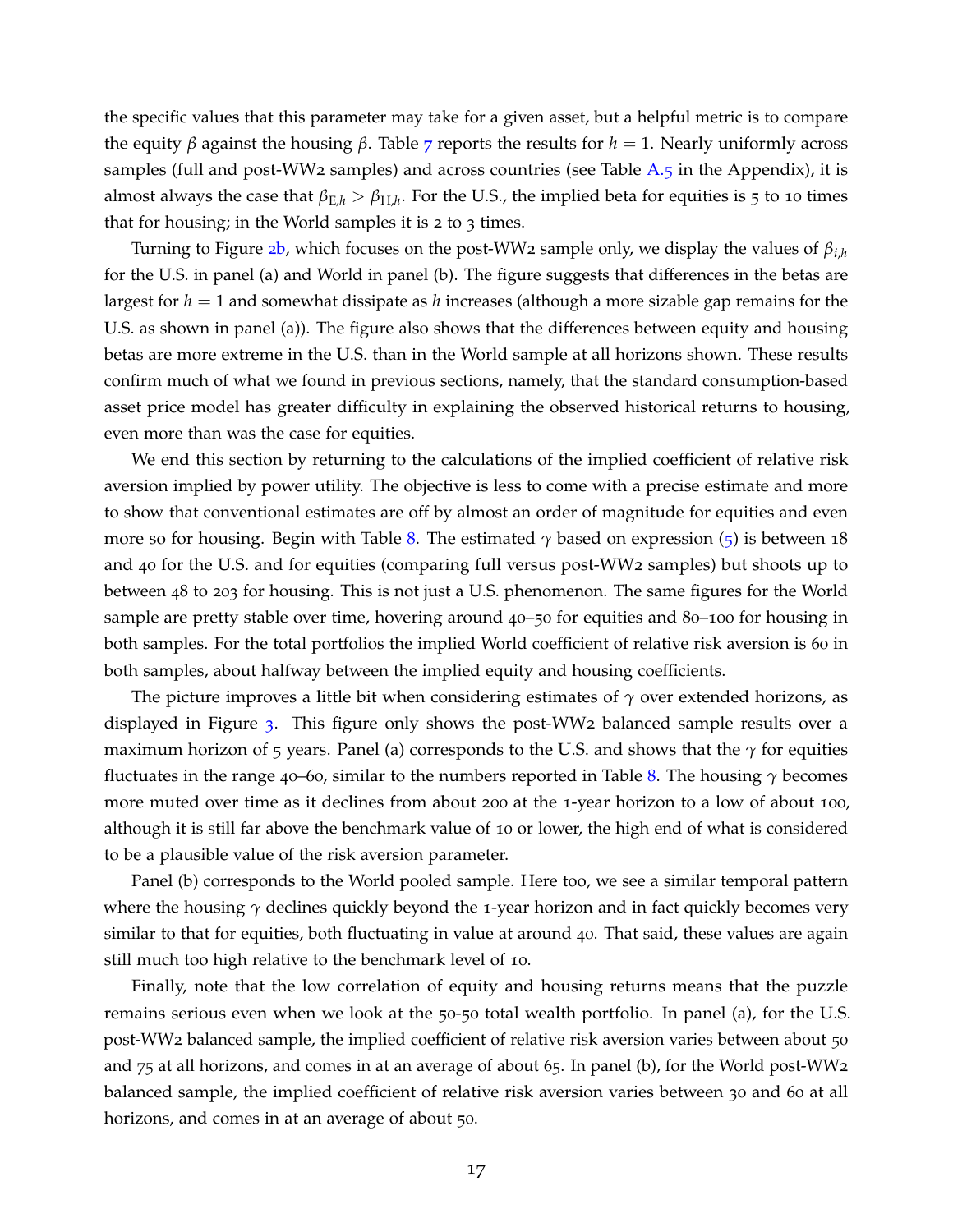<span id="page-19-0"></span>

|                              |              | (a) Full Sample                                     |       |              | (b) Post-WW2 Balanced                                    |              |  |  |
|------------------------------|--------------|-----------------------------------------------------|-------|--------------|----------------------------------------------------------|--------------|--|--|
|                              |              | $\beta = \frac{\text{Cov}(R-R_f,g)}{\text{Var}(g)}$ |       |              | $\beta = \frac{\text{Cov}(R - R_{f}, g)}{\text{Var}(g)}$ |              |  |  |
|                              | Equities     | Housing                                             | Total | Equities     | Housing                                                  | Total        |  |  |
| <b>USA</b><br>World (pooled) | 3.17<br>0.43 | 0.64<br>1.91<br>0.23<br>0.33                        |       | 4.18<br>2.78 | 0.46<br>0.93                                             | 2.32<br>1.85 |  |  |

**Table 7:** *Consumption betas*

*Notes:* This table shows the consumption beta  $\beta = \text{Cov}(R - R_f, g) / \text{Var}(g)$  for housing, equities, and total wealth, for the U.S. and pooled World samples, for both the full period (1870–2015 including wars) and for the post-WW2 balanced sample (1963–2015). Calculations for each of the 16 countries in our sample provided in Appendix table [A.](#page-54-0)5. The moments are computed for raw returns. See text.

<span id="page-19-1"></span>

**Figure 2:** *Consumption betas at longer horizons*

*Notes:* This figure shows the consumption beta  $\beta = \frac{\text{Cov}(R,g)}{\text{Var}(g)}$  over horizons  $h = 1, ..., 5$  for housing, equities, and total wealth, for the U.S. and pooled World samples, for the post-WW2 balanced sample (1963–2015). The moments are computed for raw returns. See text.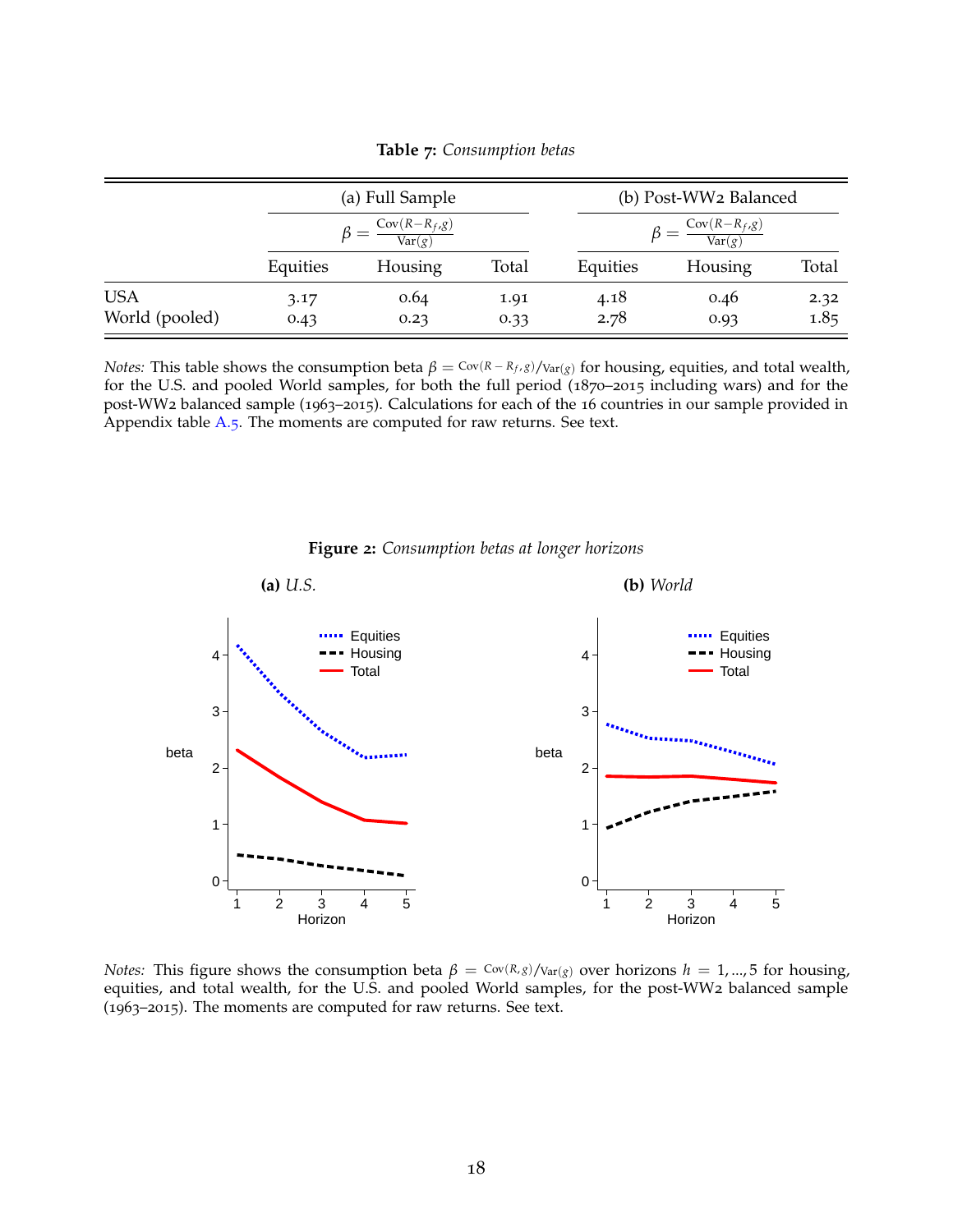<span id="page-20-0"></span>

|                |          | (a) Full Sample |       |          | (b) Post-WW2 Balanced |       |  |  |
|----------------|----------|-----------------|-------|----------|-----------------------|-------|--|--|
|                |          |                 |       |          | $\sim$                |       |  |  |
|                | Equities | Housing         | Total | Equities | Housing               | Total |  |  |
| <b>USA</b>     | 18       | 48              | 24    | 40       | 203                   | 62    |  |  |
| World (pooled) | 46       | 80<br>60        |       |          | 109                   | 60    |  |  |

**Table 8:** *Implied risk aversion parameters*

*Notes:* This table shows the implied risk aversion parameter  $\gamma = [\ln E(R) - \ln E(R_f)]/Cov(\ln R, \ln g)$  for housing, equities, and total wealth, for the U.S. and pooled World samples, for both the full period (1870–2015 including wars) and for the post-WW2 balanced sample (1963–2015). Calculations for each of the 16 countries in our sample provided in Appendix table [A.](#page-55-0)6. See text.

<span id="page-20-1"></span>

**Figure 3:** *Implied risk aversion parameters at longer horizons*

*Notes:* This figure shows the implied risk aversion parameter  $γ = [ln E(R) - ln E(R_f)]/C_0(ln R, ln g)$  over horizons *h* = 1, ..., 5 for housing, equities, and total wealth, for the U.S. and pooled World samples, for the post-WW2 balanced sample (1963–2015). See text.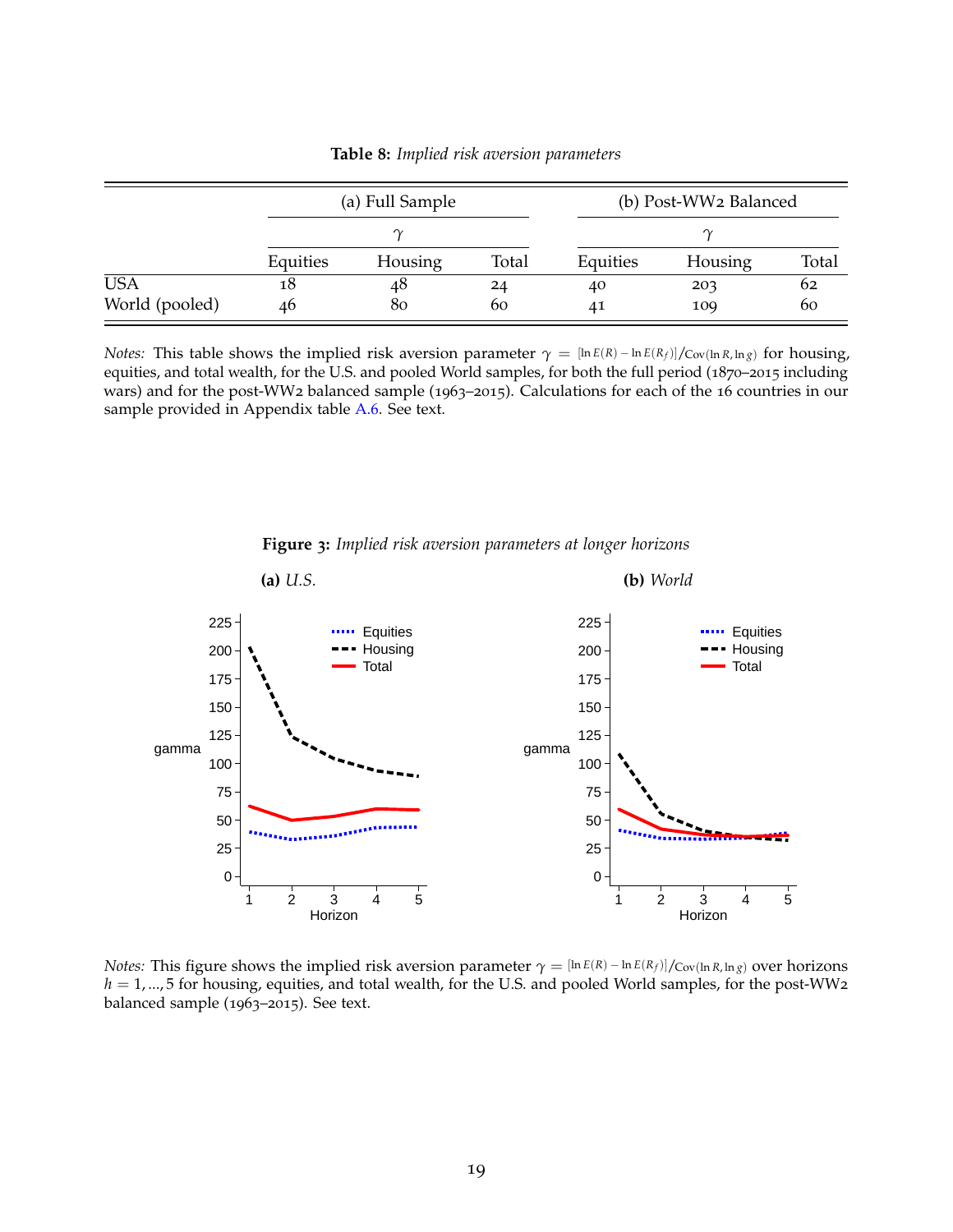<span id="page-21-0"></span>

|                         |          | $\rho(R,g)$ |       | $\gamma$ |         |       |  |
|-------------------------|----------|-------------|-------|----------|---------|-------|--|
|                         | Equities | Housing     | Total | Equities | Housing | Total |  |
| <b>USA Full Sample</b>  | 0.60     | 0.37        | 0.62  | 18       | 48      | 24    |  |
| USA Post-WW2 Balanced   | 0.47     | 0.33        | 0.50  | 40       | 203     | 62    |  |
| World Full Sample       | 0.11     | 0.13        | 0.14  | 46       | 80      | 60    |  |
| World Post-WW2 Balanced | 0.26     | 0.30        | 0.33  | 41       | 109     | 60    |  |

**Table 9:** *Summary table: Consumption correlations and risk aversion parameters*

*Notrs:* This table shows the correlation of returns and consumption growth and the implied risk aversion parameter for housing, equities, and total wealth, for the United States and pooled World samples, for both the full period (1870–2015 including wars) and for the post-WW2 balanced sample (1963–2015). See text.

## 5.3. The Total Risk Premium Puzzle

A concise way to summarize what we have learned in this section is presented in Table [9](#page-21-0). This table reports the annual correlation of equity, housing and the 50-50 portfolio with consumption growth in the left hand block of columns, both for the U.S. and for the 17-country world average, calculated as in Table [6](#page-16-1). We report these results for both the full and the post-WW2 samples that we have considered throughout. The right-hand side block of columns report the model-implied estimates of the *γ* coefficient of relative risk aversion calculated as in Table [8](#page-20-0). The correlation of returns with consumption growth is similar across categories yet the differences in the risk aversion parameter are vast.

This potentially opens new doors for macro-finance research. Moving from equity to the full wealth portfolio of the representative agent aggravates the challenges of the model to match the data. In the context of the canonical representative-agent asset pricing model, we cannot speak of just an equity risk premium puzzle any more. We are also confronted with a housing risk premium puzzle and a total risk premium puzzle.

## 5.4. Further Checks and Adjustments

Before we infer that the inclusion of housing in consumption-based asset pricing aggravates the problems of the canonical model, it is important to think about a number of objections that have been raised with regard to the standard model. Specifically, as noted in the introduction, for ceteris paribus reasons we have strictly adhered to the logic of the representative agent model and its no-trade equilibrium. But some deviations from that setup might be particularly salient in the case of housing, so we need to consider how they might affect our core results presented above.

Three issues stand out, and we will discuss them here as they are potentially important when it comes to housing returns: limited participation, transaction costs, idiosyncratic risks, and liquidity.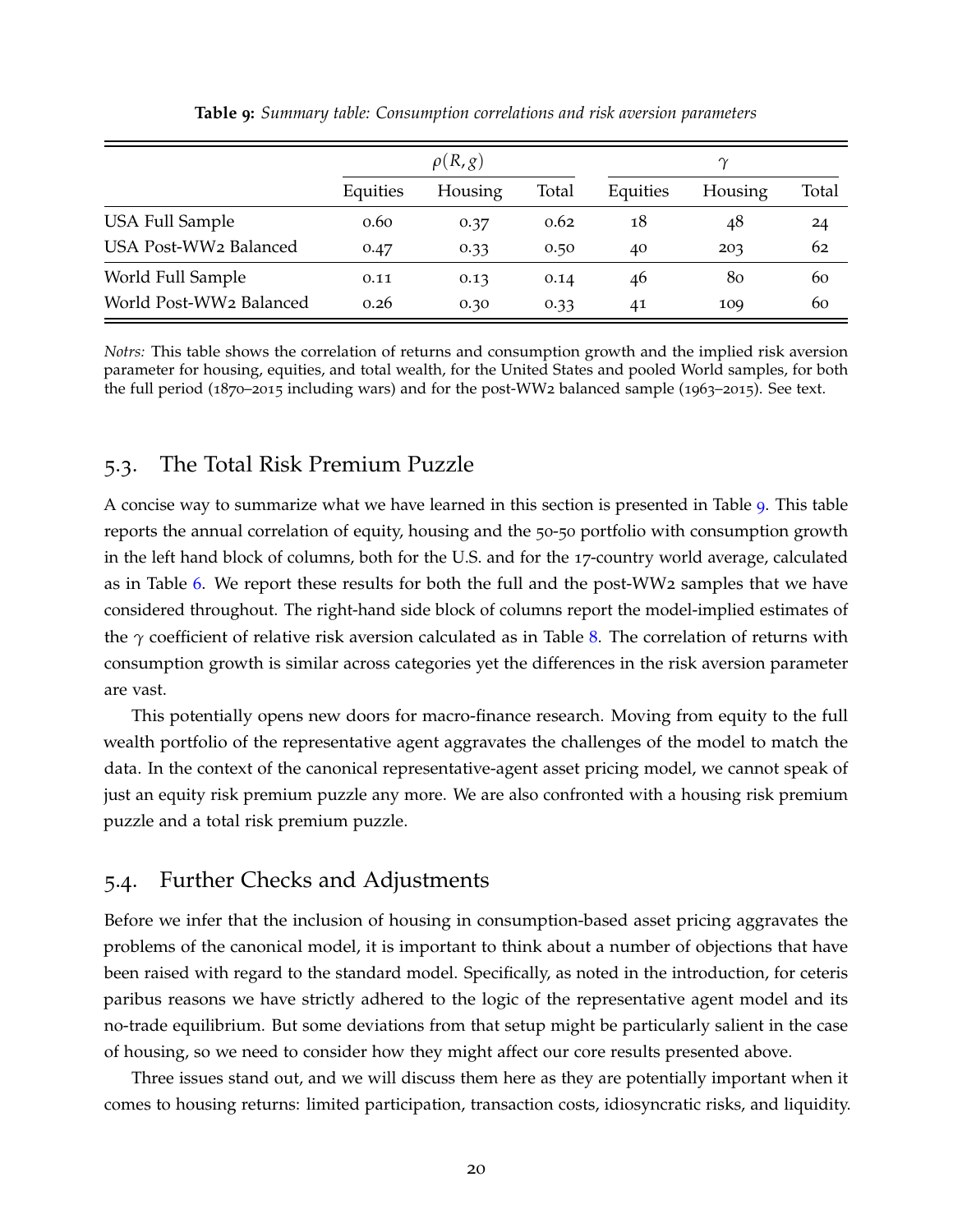Do any of these adjustment have the potential to overturn our key finding that the puzzles of the consumption based asset price model get worse when one includes housing into the total wealth portfolio? We will argue that the answer is likely negative.

#### **5.4.1 Limited Participation**

We start with limited participation as a potential reason for the observed failure of the standard consumption based model. With respect to equity returns, papers such as Mankiw and Zeldes (1991) and Vissing-Jorgensen (2002) argue that the consumption stream of stockholders is more volatile and more highly correlated with excess returns to equities. In Brav, Constantinides, and Geczy (2002), as the participation threshold is raised (based on value of assets owned), the correlation of the per capita consumption growth with the equity premium rises, and so again the implied RRA parameter falls. Hence, the RRA parameter implied by the consumption of luxury goods falls relative to national accounts data. Aït-Sahalia, Parker, and Yogo (2004) find a similar result when the consumption stream is restricted to a set luxury goods which form a more significant share of rich households' spending.[4](#page-22-0)

However, limited participation arguments are much less likely to work in the context of housing as compared to equities. And the reason is simple: housing is a much more broadly held asset than equities. According to Mankiw and Zeldes (1991) only 25% of U.S. households own stock. In contrast, U.S. Census Bureau data shows that for more than 50 years, going back to 1962, the U.S. home ownership rate (share owner-occupied) has been between 63% and 69% in all years. Only in the uppermost deciles do equities start to take up a large fraction of household portfolios. Thus, while limited participation is a serious problem for equities, and could strongly bias the results of consumption-based capital asset pricing models applied to aggregate data, the bias should be significantly smaller in the case of housing, since a much larger fraction of households own a house.

A graphical view of the long-run cross-section patterns in U.S. real estate and equity holdings by households can be gleaned from Survey of Consumer Finances, using newly collected data by Kuhn, Schularick, and Steins (2017). Some representative snapshots for the 1960s, 1980s, and today are shown in Figure [4](#page-23-0), and these clearly makes the point that exposure to housing investment risk runs very far down the wealth distribution, but material exposure to equity investment risk is only a matter for the top quintile. For confirmation using a different source, PSID data by wealth decile, Barras and Betermier (2016) have shown similar patterns in today's data.

<span id="page-22-0"></span><sup>4</sup>The point may well apply more broadly. An alternative disaggregated approach would be to look at other less aggregate consumption streams, which can be more volatile than the averaged national accounts data would suggest. E.g., Attanasio and Weber (1993) and Beaudry and van Wincoop (1996) have found higher values for the IES (or lower RRA) using disaggregated cohort-level and state-level consumption data.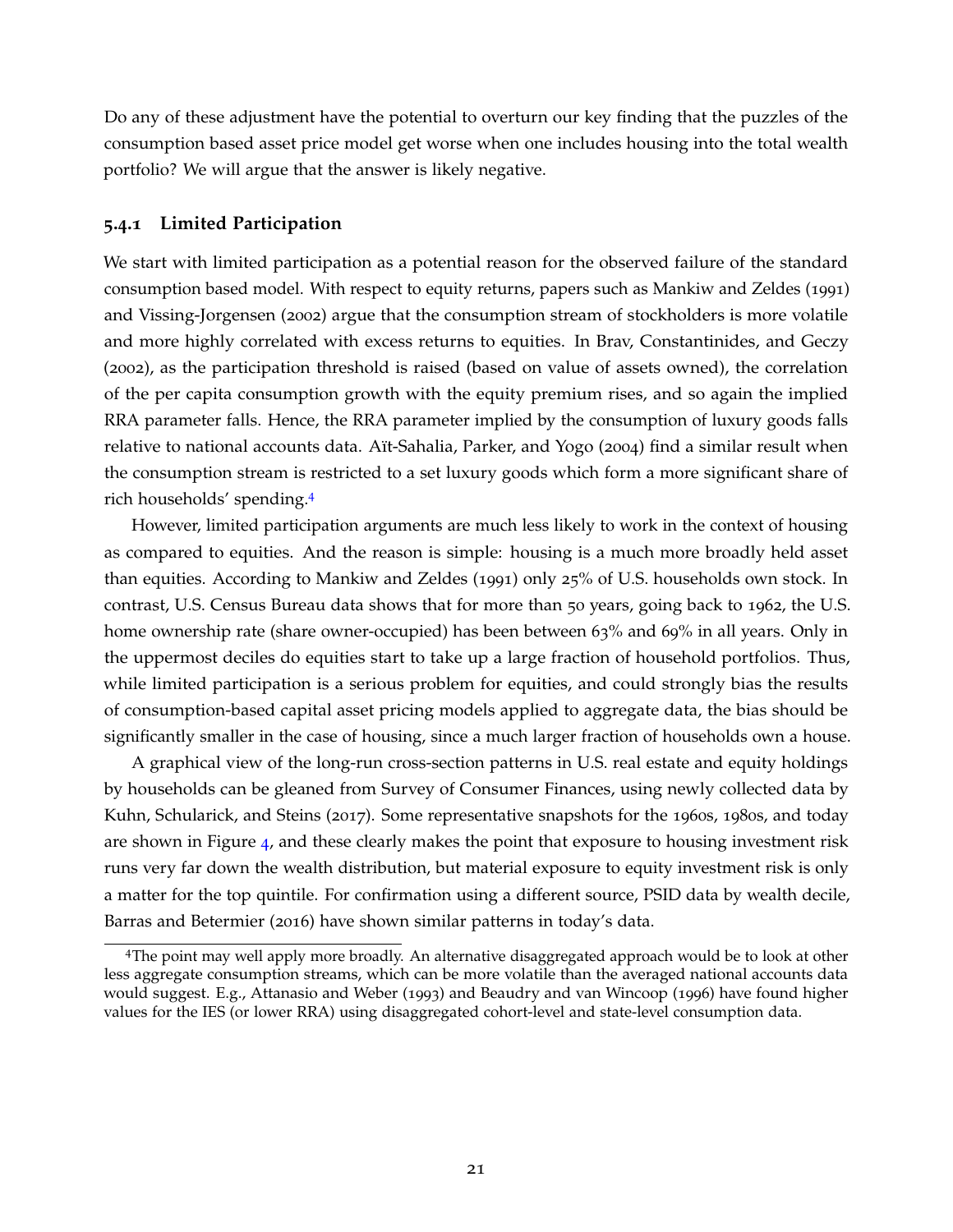<span id="page-23-0"></span>**Figure 4:** *Share of household assets in corporate equity and real estate by wealth percentile*



*Notes:* Based on data from Kuhn, Schularick, and Steins (2017).

#### **5.4.2 Transaction Costs**

Transaction costs for assets might potentially explain the problems of the consumption-based asset pricing model. Moreover, such concerns might loom especially large in the case of housing. So far the results seem mixed, in that plain symmetric transaction costs can do very little to help bring down the implausibly high values of the implied RRA, or its Hansen-Jagannathan lower bound (He and Modest 1995; Luttmer 1996). Instead, more complicated transaction costs, specifically on short-sales might be required to make any difference to the puzzle.

In Table [10](#page-24-0) and what follows we explore whether this approach could have promise if applied to housing premium puzzle. We argue that it likely does not. For the equity market, typical transaction costs values used applied to the U.S. are 1.5 bps and 75 bps for the Treasury bill and value-weighted equity returns, respectively. The 75 bps value may be a little low for the equity market over the longer run, as costs have fallen in recent decades on U.S. bourses. Jones (2002) finds a round-trip transaction cost of 100 bps. For less frequently traded stocks spreads could be as high or higher (and likewise, of course, for nontraded equity), and they could well be higher in overseas markets and in more distant historical epochs.

However, these simple cost ratios need to be adjusted for the typical trading frequency of each asset. Jones (2002) also shows that equity market turnover, at least post-WW2, has been at a minimum of 25% annually on the NYSE, rising rapidly in recent years. Over a longer horizon NYSE turnover has been at least 50% on average implying annualized round-trip transaction costs of at least 50 bps (100 bps times 50%) over a century or so.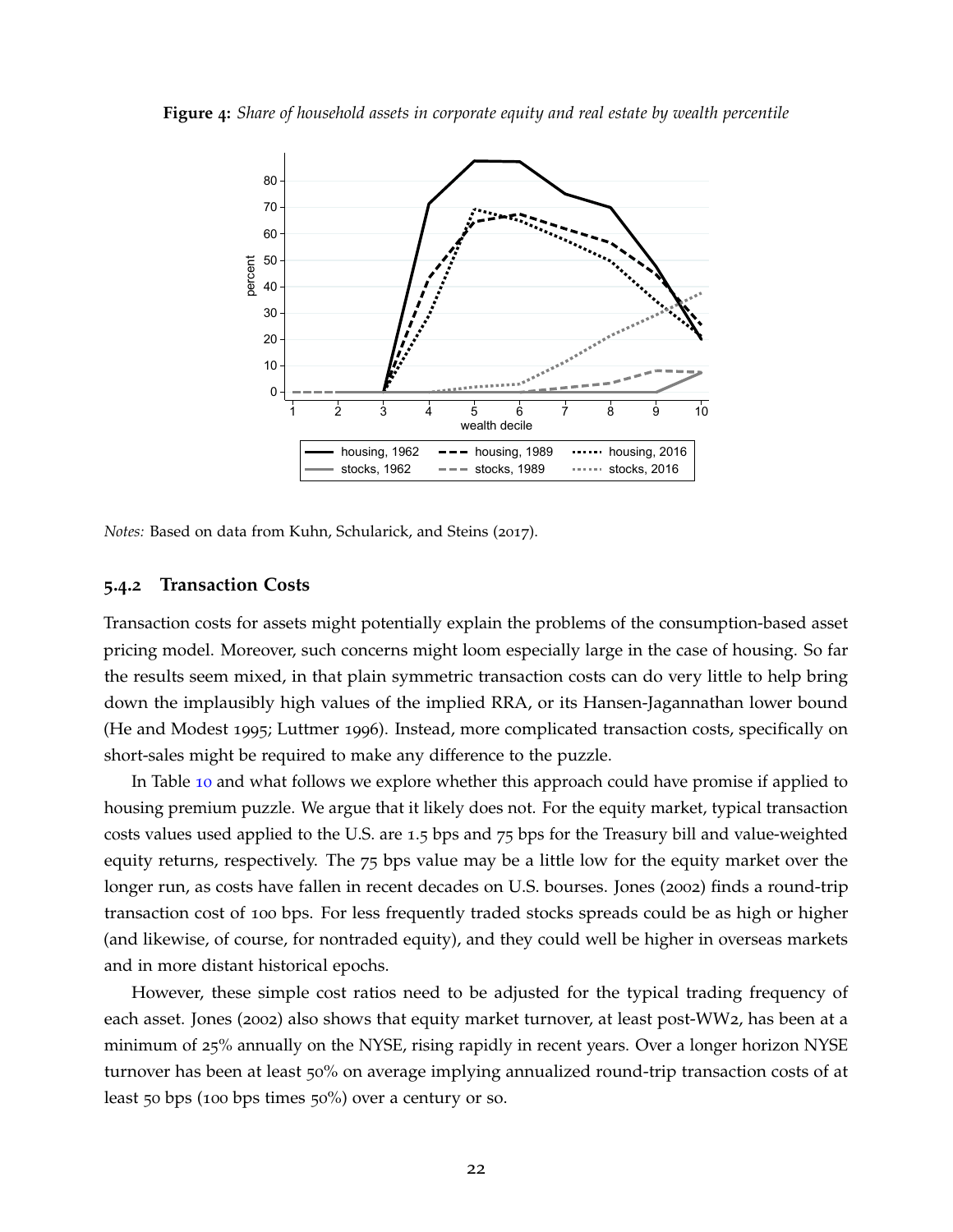<span id="page-24-0"></span>

|                                       | Equities |                  | Housing |      |
|---------------------------------------|----------|------------------|---------|------|
| Cost per transaction, two-way         | 100      | bps              | 700     | bps  |
| Annualized turnover rate              |          | $50 \frac{9}{6}$ | 15.     | $\%$ |
| Annualized transaction costs, two-way |          | bps              | 105     | bps  |

**Table 10:** *Transaction costs for equities and housing*

*Notes:* This table shows transaction cost computations for U.S. equities and housing as detailed in the text.

One's first thought might be that in the context of our risk premium puzzle applied to housing, the transaction costs explanation might bear more fruit. After all, on any individual transaction the costs are much higher for the trade of a house, than for an equity trade. For example, in the U.S. standard realtor fees are typically 600 bps and an additional 100 bps might be absorbed by other fees such as title, recording, and closing costs, for a total round-trip transaction cost of 700 bps.

Perhaps surprisingly, it turns out the analogous calculations of transaction costs for U.S. housing generate a not so different result. A recent study by Bachmann and Cooper (2014) finds that annual turnover in the housing market is 15%, using PSID data (see their Figure 2). That is, the typical house is bought and sold roughly once every 7 years. Given the round-trip transaction cost of 700 bps for housing, this works out to annual round-trip transaction costs of 105 bps for this asset class too, only about 50 bps higher than equities. Thus, prima facie, it would seem that using transaction costs to provide an explanation of the housing premium puzzle will be about as successful, or unsuccessful, as using transaction costs to provide an explanation of the equity premium puzzle. That is, not very.

As a final caveat, we could worry that it is possibly misleading to base this argument entirely on moments computed from short holding periods, such as annual data, when most houses are not being traded, but equities are. However, this is where our decision to explore the puzzle at longer horizons provides extra assurances. We showed about that at horizons all the way out to  $h = 5$  years, the puzzles remain intact, and the implied RRAs remain ludicrously large. As we extend to ever longer holding periods, the differences in transaction frequency, possibly due to different liquidity and other characteristics of the two assets, will matter much less, but as we have seen earlier the puzzle still remains strong at longer horizons.

#### **5.4.3 Idiosyncratic Risks**

Idiosyncratic risks could be especially salient for the housing component of wealth. It is, of course, relatively easy for a U.S. investor to "hold the market" by investing in a low-cost mutual fund or ETF which tracks the total return to a broad stock index like the  $S\&P_5$ 00. (Of course, this argument does not apply to the large share of enterprise wealth that is not publicly traded as shares on stock markets, and which is often held in concentrated forms, e.g., family businesses.)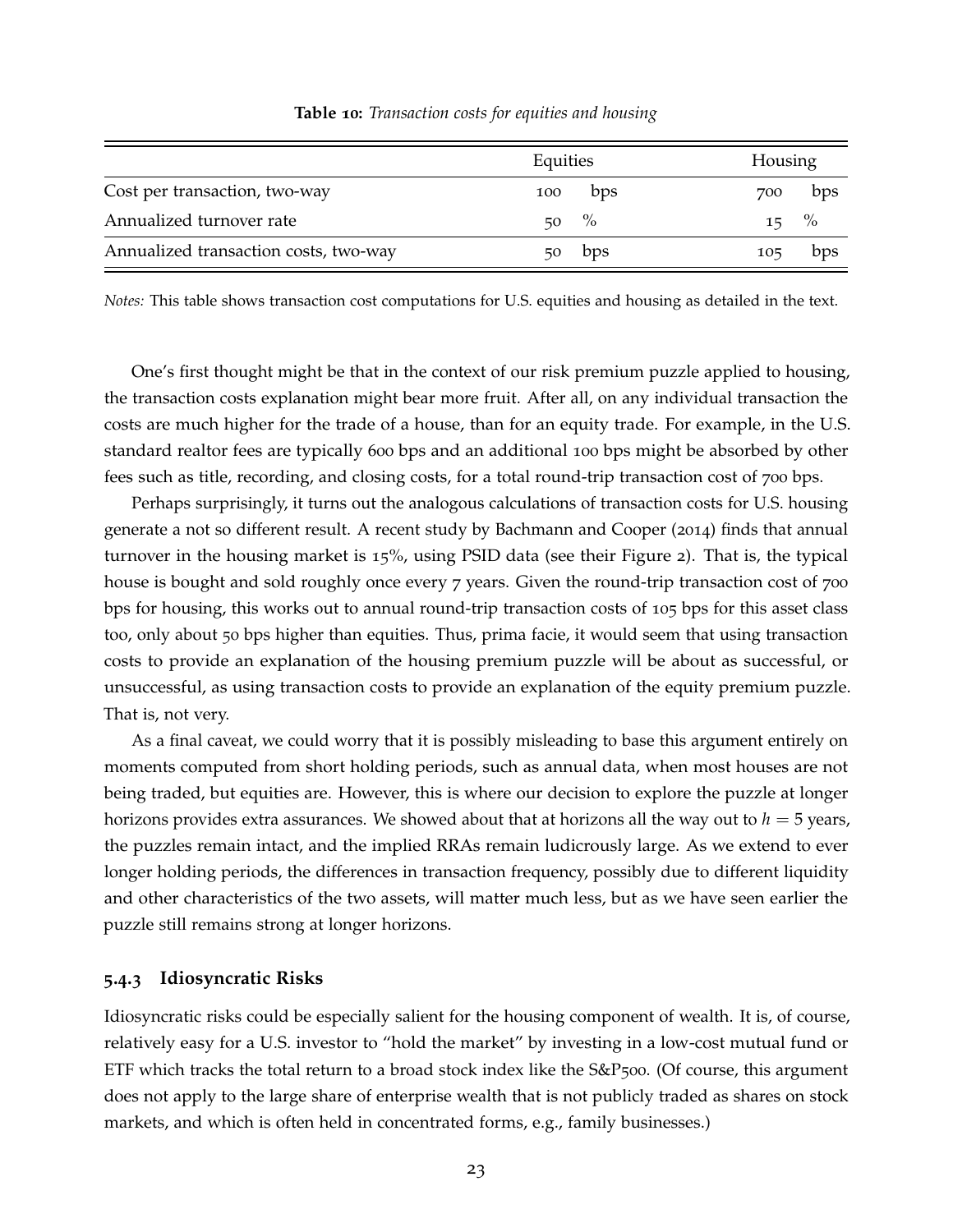|                             | <b>Baseline</b> |          |              | Zillow |         |  |
|-----------------------------|-----------------|----------|--------------|--------|---------|--|
|                             | National        | National | <b>State</b> | County | Zipcode |  |
| Mean real capital gain p.a. | 1.42            | 0.79     | 1.07         | 0.53   | 0.92    |  |
| Standard deviation          | 4.67            | 5.67     | 6.05         | 6.28   | 7.46    |  |

<span id="page-25-0"></span>**Table 11:** *Level and volatility of real housing capital gains at different levels of coverage and aggregation*

*Note*: US data, 1995–2015. Average annual real capital gain and standard deviation of house prices. Baseline data are sourced from the OFHEO index. Zillow data are sourced from the Zillow Home Value Index which covers around 95% of the US housing stock, and are averages of monthly values. National data are the returns and volatility of prices for a nationwide housing, and the other figures cover a representative state, county or zipcode level porftolio respectively. See Jorda, Knoll, Kuvshinov, Schularick, and Taylor (forthcoming) `

Having said that, it is even more difficult, nay, impossible, for a U.S. investor to buy an index that tracks the total return to aggregate U.S. housing. Rather, if we are a typical homeowner, we own our own house, and that house alone. It will suffer regional, state, county, and possibly also city and neighborhood risks which are not present in the national house price index.

The question is, are these disaggregated local housing risks large enough to matter, relative to the national, to change the picture substantially? We argue that although they go in the right direction, these adjustments are unlikely to solve the problem entirely, simply because we find the housing premium puzzle is so big in our data.

Drawing on Jordà, Knoll, Kuvshinov, Schularick, and Taylor (forthcoming), Table [11](#page-25-0) compares the recent level and volatility of the US conforming mortgage based OFHEO national house price indices with those that cover sub-national markets, where the latter are sourced from Zillow. Comparing columns 2 and 3 of Table [11](#page-25-0), the nationwide moments of the data are similar across the two measures—but, as expected, the OFHEO data display slightly higher real capital gains and slightly lower volatility, because they have a less comprehensive coverage of the areas that were hit hardest by the subprime crisis, which receives a relatively high weight in the 1995–2015 US sample used here. Columns  $3-5$  of Table [11](#page-25-0) also show that the volatility of the housing series increases as we move from the aggregate portfolio (column 2) to the subnational and local level. But not by much. Any individual house will track Zillow Zipcode-level price movements closely, and the standard deviation of those housing returns is roughly one-third (a factor  $\frac{4}{3}$ ) higher than that in the national data, so the Sharpe Ratio and related puzzles revealed by the moments our housing return data might be mitigated by  $25\%$  (i.e., by a factor of  $3/4$ ).

This pattern is consistent with a very long tradition of work. In a seminal paper, Case and Shiller (1988) documented that prices of individual homes are twice as volatile as city-level house price indexes. Similar patterns appear in Flavin and Yamashita (2002) and Piazzesi et al. (2007). Flavin and Yamashita (2002) looked at individual-level PSID data from 1968 to 1992 they found the annual standard deviation of housing returns to be 14%, versus 24% for stocks. This compared with Case-Shiller city wide annual standard deviation of housing returns of 7%. In that same period the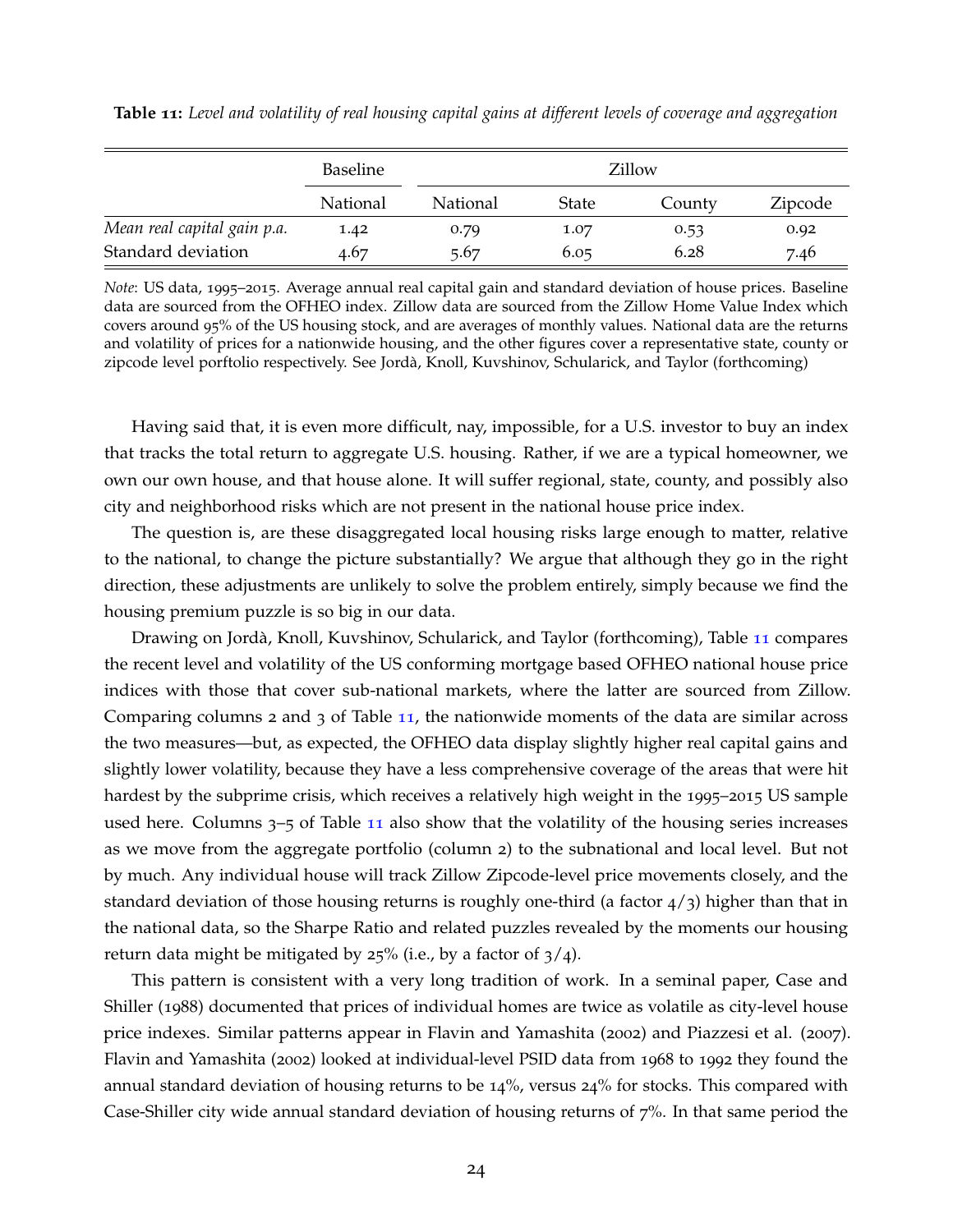FHFA U.S. price index has standard deviation of about 3.3%. However, as noted earlier, one concern might be the potential excess volatility of self-reported PSID housing wealth data.

In addition, as noted in a recent work by Giacoletti (2016), all these works except the first, assumed price shocks were i.i.d., but Case and Shiller (1987) and Goetzmann (1993) show that at short horizons the volatility does not scale to zero, indicating that care must be taken with regard to the holding period being studied. Giacoletti (2016) looks across horizons and, using CoreLogic data, focuses narrowly on a few real estate markets with big price action (LA, San Francisco, San Diego). He shows that the fraction of individual house price volatility determined by idiosyncratic risk is decreasing as the holding period increases. Idiosyncratic risk makes up to 60% of capital gains volatility of home resales after one year, but it accounts for less than 20% after five years.

Therefore, a putative resolution of the housing puzzle via this mechanism appears incomplete; it might only be promising at short horizons, and unlikely to change the story at long horizons where the puzzle remains strong. It is again fortunate that we have computed values of the implied RRA, or its Hansen-Jagannathan lower bound at a range of horizons. Once we get out to five years, the housing puzzle still remains large, but the idiosyncratic volatility is less that 20%, and this would be too small of an amplification to materially change the key asset pricing moments, as it would not do much to raise the consumption beta or depress the implied RRA for housing. Even at the one year horizon, a 75% increase in housing price volatility would leave the implied RRAs in Table 8 still at a level of about 40 or higher—still much higher than the equity-implied RRAs, and well above the a priori reasonable range.

#### **5.4.4 Liquidity**

From the point of view of an individual investor, real estate is a heterogenous asset held over over relative long periods of time that is usually traded in decentralized markets far more infrequently than equities, as we just showed. Uncertainty on how much time the seller will need to close the transaction is considered an important reason why real estate returns carry a liquidity premium. When prices are rising, selling times are short and the volume of transactions are high. When prices are falling, all these features go into reverse.

It has been long recognized that for an individual investor, housing must carry a liquidity premium. Theoretical asset pricing models on housing have incorporated this and other features of housing markets (see, e.g. Krainer 2001; Piazessi and Schneider 2009; Ngai and Tenreyro 2014). However, empirical estimates of the magnitude of this liquidity premium are hard to come by.

One notable exception is Lin and Vandell (2007), who introduce a model of the liquidity premium and estimates based on U.S. data from the Office of Federal Housing Enterprise (OFHEO) from 1981Q1 to 2004Q4. Table 2 of their paper in particular, reports a calculation informative for our purposes. The table is organized as a function of the expected time the house will be in the market before it is sold, and adjusted for the holding period.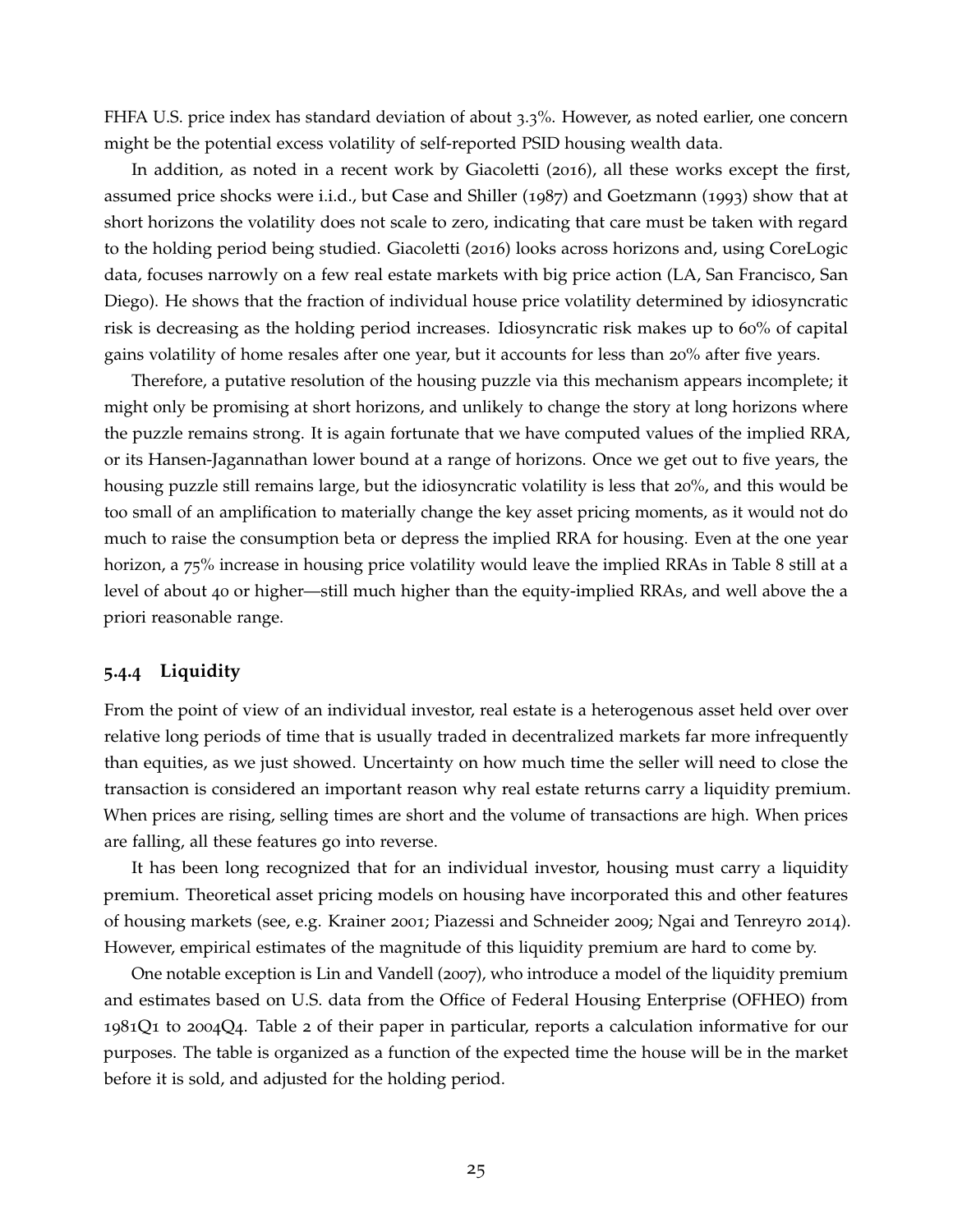For example, data from the National Association of Realtors in the U.S.<sup>[5](#page-27-1)</sup> reports that recently sold homes were on the market a median of 4 weeks (one month). Using those figures, Lin and Vandell (2007) indicate the variance would need to be scaled by a factor of 1.02 based on a holding period of 10 years. Holding periods in the U.S. appear to be in line with those in other countries. Data from various sources<sup>[6](#page-27-2)</sup> indicate holding periods in 2015 were 10 years in Australia, 9 years in New Zealand (not in our dataset), 9 years in Canada, and 11 years in the U.K., all very close to the U.S. median. Prior to the Great Recession, the median tenure in the U.S. had been in the neighborhood of 6 to 7 years historically, bringing the scaling factor closer to 1.05. These numbers increase to 1.10 and 1.19 respectively if we quadruple to 4 months the time it takes to sell a house. Even under these adverse scenarios, the increase in the variance of housing returns suggested by these scaling factors would fall well short to explain the housing premium that we report above.

An alternative options-based framework for gauging liquidity premia is provided by Longstaff (2018). Here, illiquidity takes the form of a lockup or "gate" which prevents sale in a given window. Theoretically, the *upper bound* on the opportunity cost of not being able to trade is equal to forgoing an option to sell at the asset's expected high price in the window, the *best-case* scenario. The value of selling at this optimal stopping time equals the value of a put option at the exercise date with a strike equal to the expected high, which has a closed-form solution. Using, Table 2 of Longstaff (2018), for an asset with 10% annualized volatility and a holding period of 10 years (comparable moments to housing found in our data) the required liquidity premium is 126 basis point or 1.25 ppt. Since the excess return to housing is about 6 ppt this correction amounts to a downscaling of the risk premium of only 125/600 or about 20%. Since the Sharpe ratio of housing is double that of equities, and since this is very much an upper bound, this correction also does little to explain away the even larger risk premium puzzle we have uncovered for housing as compared to equities.

## <span id="page-27-0"></span>6. "Exotic" Models and the Total Risk Premium Puzzle

In this section we study how more "exotic" variants of the benchmark consumption-based asset pricing model cope with the addition of housing to the aggregate portfolio. More precisely, we ask to what extent well-known extensions of the standard model can resolve the total risk premium puzzle that we discussed in the previous sections. The literature is vast, and here we focus on two important approaches, both of which respond to the fundamental problem that in the benchmark model the stochastic discount factor derived from the second moment of the consumption claim has very low volatility compared to the asset price volatility which it is supposed to explain.

The first approach is to expand the sample, dispense with lognormal assumptions, and admit "rare disaster" events: unusually low consumption values mostly associated with wars or major financial crises. Their inclusion increases both the volatility and negative skewness in the consump-

<span id="page-27-1"></span><sup>5</sup>2016 Profile of Home Buyers and Sellers. [https://www.nar.realtor/sites/default/files/reports/](https://www.nar.realtor/sites/default/files/reports/2016/2016-profile-of-home-buyers-and-sellers-10-31-2016.pdf) [2016/2016-profile-of-home-buyers-and-sellers-10-31-2016.pdf](https://www.nar.realtor/sites/default/files/reports/2016/2016-profile-of-home-buyers-and-sellers-10-31-2016.pdf)

<span id="page-27-2"></span><sup>6</sup>See Figure 2 in <https://www.corelogic.com/blog/2016/08/us-economic-outlook-august-2016.aspx>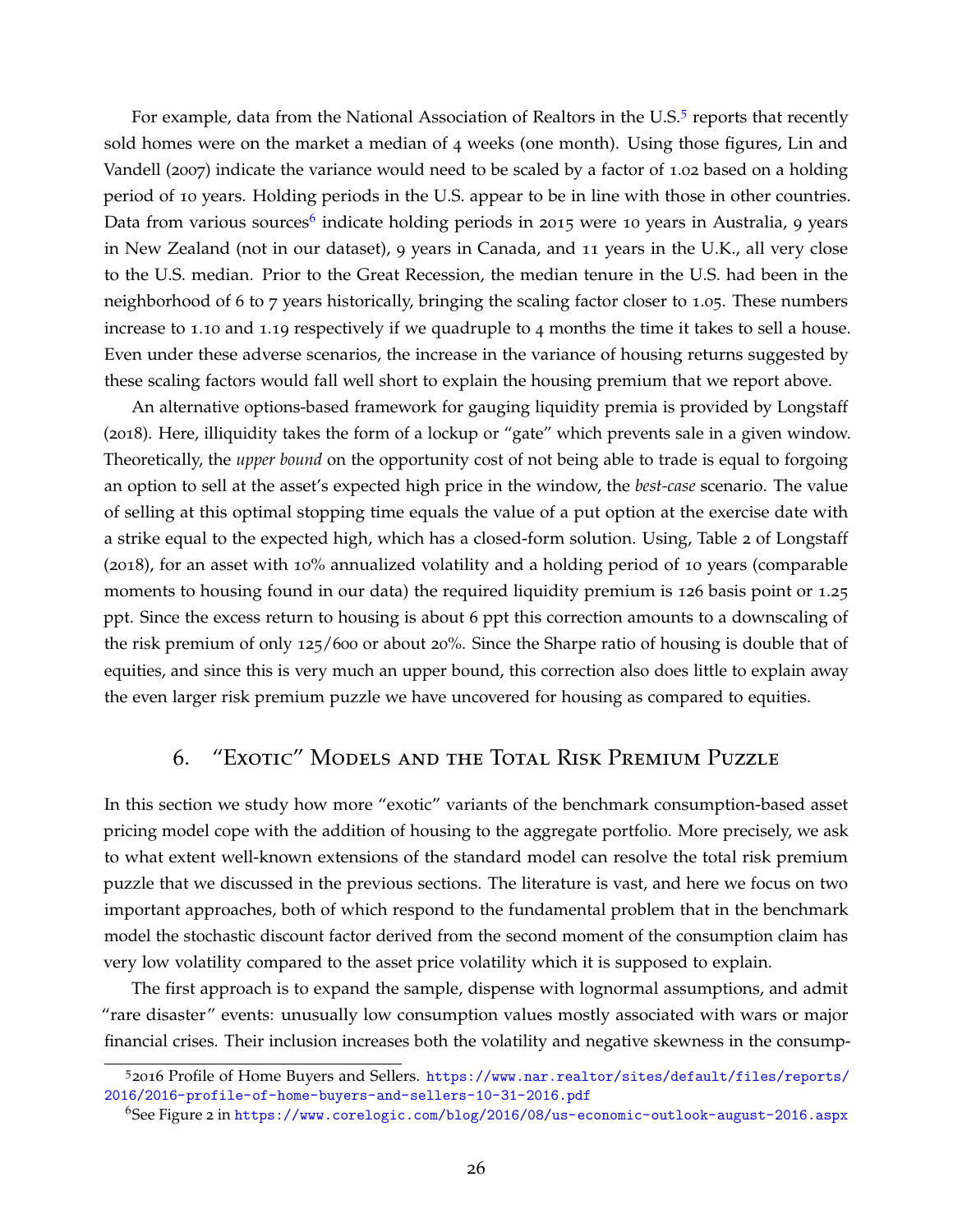tion growth process, making the asset less attractive, i.e., boosting the risk premium. An asset that loses its value in disasters provides poor insurance and an investor may therefore demand a high risk premium on such an asset. This is the argument developed by Rietz (1988) and advanced further by Barro (2006) and subsequent papers, to explain why there is a large equity premium. A key idea is that the sample sizes used in much previous research may have been too short (or too focused on the U.S.) to include any or many such rarely observed disasters, where consumption declines by dramatic amounts. In related research, Muir (2017) expands on this idea, using historical data similar to ours, and finds risk premium spikes in disasters: that is, asset prices fall by significantly more than dividends. But while this is true in financial crises, it is not very evident in deep recessions or even wars—suggesting still another conundrum for the traditional consumption based asset pricing model even allowing for a disaster-based approach.

The other major approach, instead of boosting the volatility of the claim, changes the underlying utility functions of agents to amplify the volatility of the model's stochastic discount factor. The two influential examples we consider are the habits model of Campbell and Cochrane (1999) and the long-run risk model of Bansal and Yaron (2004). In the habits model, preferences are such that the relevant consumption level is not absolute, but the level relative to some inherited habitual baseline that originates from the agent's past history; by construction, volatility around this sluggishlymoving level is far more pronounced when consumption is persistent and the habitual baseline lags behind actual consumption. Thus, the stochastic discount factor gets more variable.

In the long-run risks model, preferences are such that utility derives not just from today's consumption but also from a recursive term incorporating future expectations. Where habits add a backward-looking term, this model adds a forward-looking term, but it serves a similar purpose here when combined with a volatile long-run growth. If utility puts weight on this recursive term, small changes in the agent's expectations of long-run growth can deliver large changes in utility, and hence in the stochastic discount factor. As with rare disasters, this model makes the consumption path change, but it does this via a small growth rate change along the entire future path, rather than a large front-loaded drop in levels, and recursion then makes the change bite on asset prices today.

Looking at rare disasters, habits, and long-run risk approaches, we now ask how these models stand up to inclusion of housing into the asset portfolio. How successful are such extensions in explaining the total risk premium puzzle? To address this question we now augment and refine some of the models, implement them with two risky assets, rather than just one, and discuss the details of how we implement these extensions.

Still, when all is said and done, the bottom line is not that surprising. Although all of these approaches have been shown to make some progress in addressing the equity risk premium puzzle, they are, like the benchmark model, faced with a much harder challenge when seeking to explain the housing risk premium puzzle and the total risk premium puzzle. For these latter two puzzles, as we have seen, the risk premium is just as high as in the case of equities, but the key correlation between the asset return and the consumption process is even lower. In most models, this also leads to an even bigger problem to match model to data with "reasonable" parameters.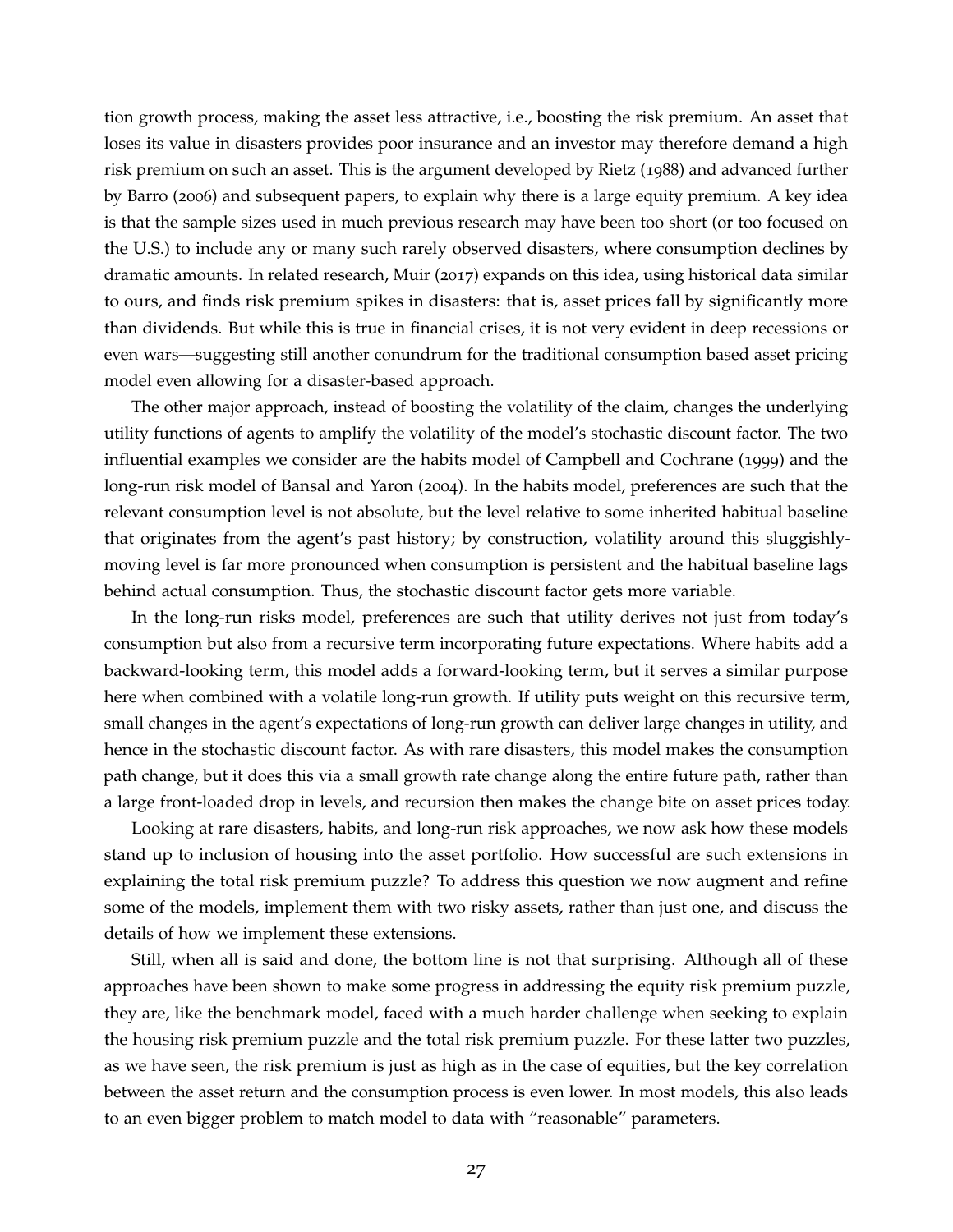## 6.1. Barro (2006) with Risky Assets

A series of influential papers building on Rietz (1988) and Barro (2006) attributes the risk premium on equity to the existence of rare disasters. Infrequent but severe disasters, such as World Wars, the Great Depression and major financial crises, generate dramatic contractions in output and consumption, which in conjunction with diminishing marginal utilities imply large risk premiums despite their infrequent nature. The rarity of disasters, of course, implies a "peso problem": as Barro (2006) notes, the mere *potential* for disasters has major effects on required rates of returns despite prolonged stability in most Western countries during the second half of the 20th century.

In the spirit of the Barro (2006) rare disasters model, we augment the model to incorporate two risky assets and investigate whether the distinct behavior of equity and housing claims during consumption disasters can work in this framework to explain the total risk premium puzzle. In a nutshell, we show empirically that rare disasters trigger larger risk premiums for equity claims, but not housing claims. Rare disasters hence cannot resolve the issue of of similar observed equity and housing returns and risk premiums given the much more severe equity price declines seen during consumption disasters.

One contribution vis-à-vis the standard Barro (2006) model relates to deriving a closed form solution for the expected risky return of any arbitrary asset.[7](#page-29-0) Full details are given in the Appendix and in Barro (2006) for the initial setup, yet we briefly highlight our procedure. In essence, we assume that the dividend stream follows a similar exogenous process as the consumption process, i.e., it is characterized by uncertainty during normal times as well as rare disasters which unfold over one period. We allow for co-movement during calm periods by introducing a joint normal process for regular fluctuations. With respect to disaster periods, we impose simultaneity among consumption and assets disasters. As such, we restrict attention to dividend declines during consumption disaster periods and not vice versa. We believe this assumption is justified given that the risk premium crucially depends on high marginal utilities during consumption disasters. In our setting, assets are by construction only imperfectly correlated with consumption. As such, required risk premiums for assets are lower than the risk premium on the consumption claim itself.

We present the results of our exercise in Table [12](#page-30-0). The risk premium for the consumption claim equals 4.7% and is about 1.1% higher than the risk premium in Barro (2006) for output claims. Most of the gap can be attributed to a higher disaster probability of 2.1% versus 1.7% (in our data) for consumption versus output disasters. More importantly though, the model clearly predicts lower risk premiums for housing returns. The associated premium equals 0.5% while the risk premium for equity returns amounts to 2.9%. The gap is substantial and partially due to a higher correlation between equity and consumption claims during normal times. However, the majority of this difference can be attributed to the behavior during consumption disasters simply because

<span id="page-29-0"></span><sup>&</sup>lt;sup>7</sup>Barro and Ursúa (2008) extend the CRRA framework and introduce Epstein-Zin preferences. Epstein-Zin preferences do not affect the risk premium per se, but mitigate some counterfactual asset pricing implications. Since we focus on differences in risk premiums among equity and housing claims in the presence of rare disasters, we review the CRRA case which we also impose in the main body of this paper.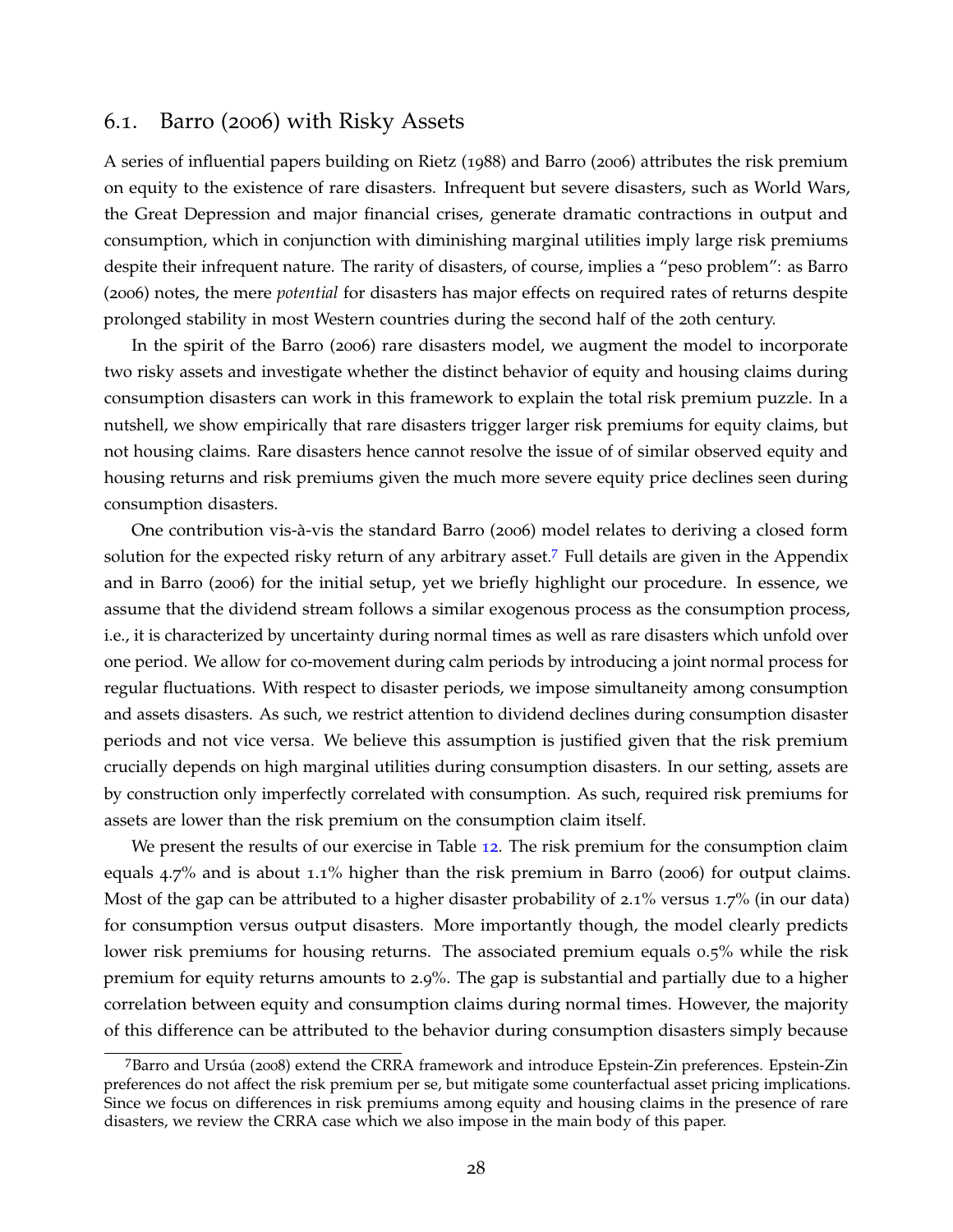<span id="page-30-0"></span>

| Model<br>Asset   |                                                       | Barro (2006)<br>Y claim | JST this paper<br>C claim | JST this paper<br>E claim | JST this paper<br>H claim |
|------------------|-------------------------------------------------------|-------------------------|---------------------------|---------------------------|---------------------------|
|                  | Parameters                                            |                         |                           |                           |                           |
| $\theta$         | (relative risk aversion)                              | 4                       | 4                         | 4                         | 4                         |
| $\sigma$         | (s.d. of cons. claim,<br>no disasters)                | 0.02                    | 0.043                     | 0.043                     | 0.043                     |
| $\gamma$         | (growth of cons claim,<br>no disasters)               | 0.025                   | 0.024                     | 0.024                     | 0.024                     |
| $\rho$           | (time preference)                                     | 0.03                    | 0.03                      | 0.03                      | 0.03                      |
| $\mathcal{V}$    | (disaster probability)                                | 0.017                   | 0.021                     | 0.021                     | 0.021                     |
| $\boldsymbol{q}$ | (bill default probability<br>in disaster)             | 0.4                     | $\Omega$                  | $\Omega$                  | $\Omega$                  |
| $\tilde{\sigma}$ | (s.d. of asset claim,<br>no disasters)                |                         |                           | 0.272                     | 0.071                     |
| $\kappa$         | (corr. between asset and<br>cons. claim, no disaster) |                         |                           | 0.105                     | 0.077                     |
|                  | <b>Implied Returns</b>                                |                         |                           |                           |                           |
|                  | Risky Return                                          | 0.071                   | 0.071                     | 0.054                     | 0.030                     |
|                  | <b>Bill Return</b>                                    | 0.035                   | 0.025                     | 0.025                     | 0.025                     |
|                  | <b>Risk Premium</b>                                   | 0.036                   | 0.047                     | 0.029                     | 0.005                     |

**Table 12:** *Barro (2006) model with risky assets*

*Notes:* This table shows the extended Barro (2006) model with risky assets applied to our data. The first column reproduces the Barro (2006) estimates and calibration for comparison. The remaining columns are based on our data. Y=Output, C=Consumption, E=Equity, H=Housing. Consumption disaster definitions are based on Barro and Ursúa (2008) and include peak to trough declines of at least 10%. Barro (2006) defines a threshold of 15% which he subsequently revised to 10% in follow-up papers. The partial default rate for the "risk-free" asset is set to zero to more closely align with observed returns.

owning houses seem to be a superior hedge—that is, during the rare disasters, drops in prices in the housing market are statistically less associated with (utility weighted) consumption declines than equity. We shall expand on this point when we turn to our application of the Muir (2017) methodology below.

# 6.2. Nakamura, Steinsson, Barro, and Ursúa (2013) with Risky Assets

We just highlighted that the Barro (2006) rare disasters model is unable to explain the total risk premium puzzle of roughly equal housing and equity returns. Yet as Gourio (2008) and Constantinides (2008) among others argue, the Barro (2006) model features two assumptions that are not supported by data and could potentially undermine any conclusions, namely instant disasters and irreversibility. Intuitively, fast recoveries reduce the persistence of disasters on dividend streams and therefore reduce the drop in prices when disasters occur. Multi-period disasters, everything else equal, make disasters less risky.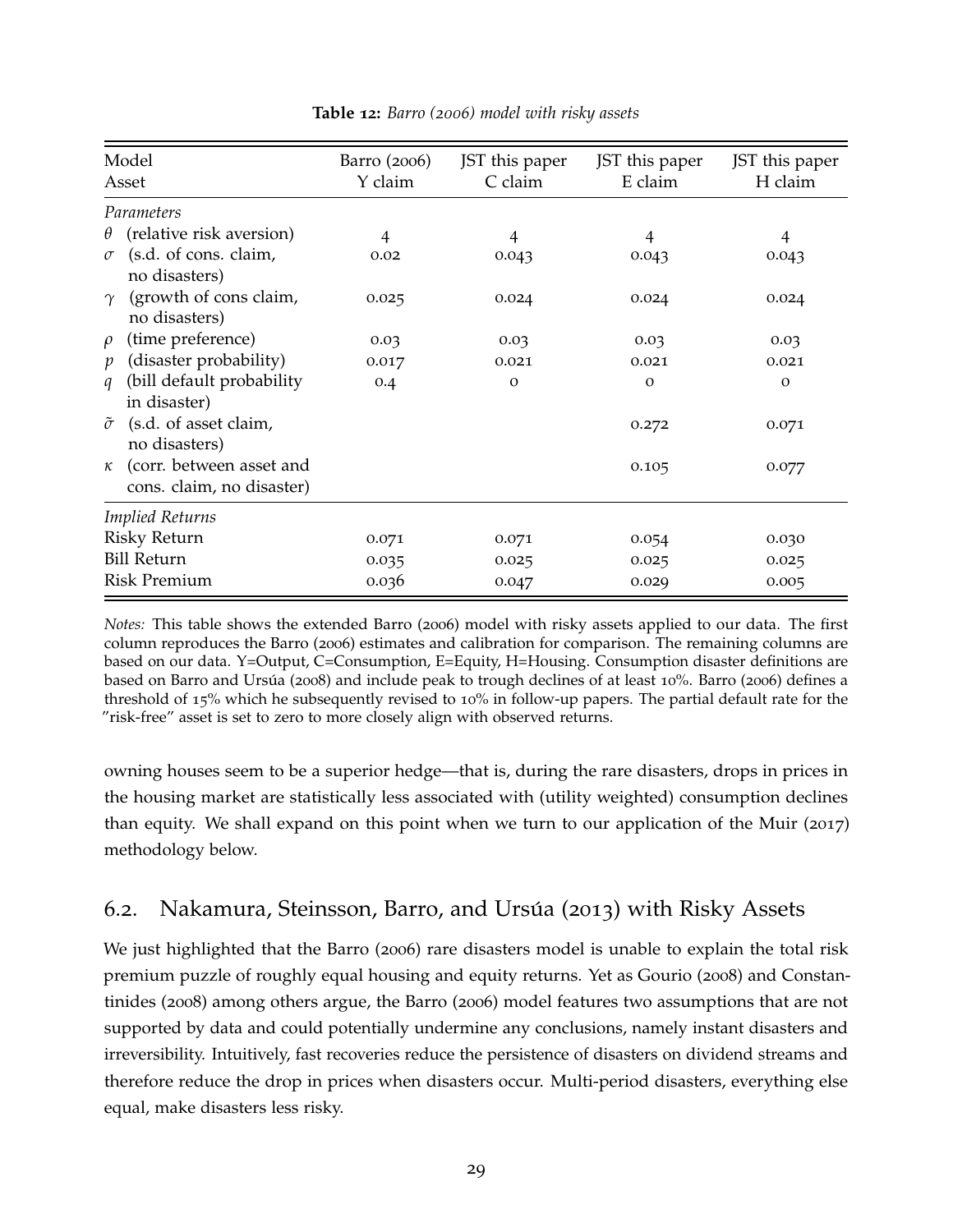In subsequent influential work, Nakamura, Steinsson, Barro, and Ursúa (2013) addressed this critique and consequently adjust the rare disaster model of Barro (2006), again focusing only on the consumption claim. They find strong support for partial recoveries and disasters that last for multiple periods. Their associated (consumption claim) risk premium therefore ranks in between the Barro (2006) model and the plain vanilla asset pricing model of Mehra and Prescott (1985).

Before diving into details about why we think including partial recoveries and multi-period disasters makes the total risk premium puzzle more puzzling, it is worth stressing the conditions under which the new features may help to bridge the gap in risk premiums and hence resolve the puzzle proposed in this paper. First, equity disasters may unfold over a considerably longer stretch of time and losses could hence be distributed over multiple periods. Second, despite the severity of peak to trough equity declines, stock markets might recover more substantially than housing markets, thereby reducing the persistence of equity disasters.

In the remainder of this section, we provide evidence against these possibilities and conclude that the total risk premium puzzle gets worse when the model expands to include recoveries and multi-period disasters. Our strategy, following Nakamura, Steinsson, Barro, and Ursúa (2013), is to develop a method to re-estimate the model for equity and housing claims. We then show that shortrun per period declines are stronger and recoveries weaker for equity compared to housing claims. We further highlight that housing and not equity disasters unfold over a longer period of time. Last but not least we provide evidence of a positive co-movement between disaster probabilities for equity and consumption claims if a country finds itself in a consumption disaster, but we find no such pattern for housing claims. The latter breaks the link between a high marginal utility of consumption during consumption disasters and housing price drops, which in turn ultimately and counter-factually implies a much lower risk premium for housing.

We briefly highlight the empirical model and focus on three parameters of interest: the temporary drop and permanent decline in assets or consumption due to a disaster, as well as the persistence of disasters. The model itself is estimated using Bayesian MCMC methods. We use the same prior calibration as in Nakamura, Steinsson, Barro, and Ursúa (2013) and refer to their paper for full details. In particular, the prior on the long-run impact of disasters is uninformative in the sense that we are agnostic about whether disasters have any long-run effect at all and allow for positive long-run effects.

Formally, we denote log dividends or consumption *di*,*j*,*<sup>t</sup>* , in country *i* in year *t*, where the claim type is *j* ∈ {Consumption, Equity, Housing}. These are modeled as the sum of three unobserved components: Potential "output" (*xi*,*j*,*<sup>t</sup>* ), a disaster gap (*zi*,*j*,*<sup>t</sup>* ) and an i.i.d. distributed normal shock  $(\epsilon_{i,j,t})$ . Equations ([7](#page-31-0)) and ([8](#page-31-1)) highlight the evolution of potential consumption and the disaster gap.

<span id="page-31-1"></span><span id="page-31-0"></span>
$$
d_{i,j,t} = x_{i,j,t} + z_{i,j,t} + \epsilon_{i,j,t},
$$
\n<sup>(6)</sup>

$$
\triangle x_{i,j,t} = \mu_{i,j,t} + \theta_{i,j,t} I_{i,j,t} + \eta_{i,j,t} \tag{7}
$$

$$
z_{i,j,t} = \rho_j z_{i,j,t-1} - \theta_{i,j,t} I_{i,j,t} + \phi_{i,j,t} I_{i,j,t} + \nu_{i,j,t}.
$$
 (8)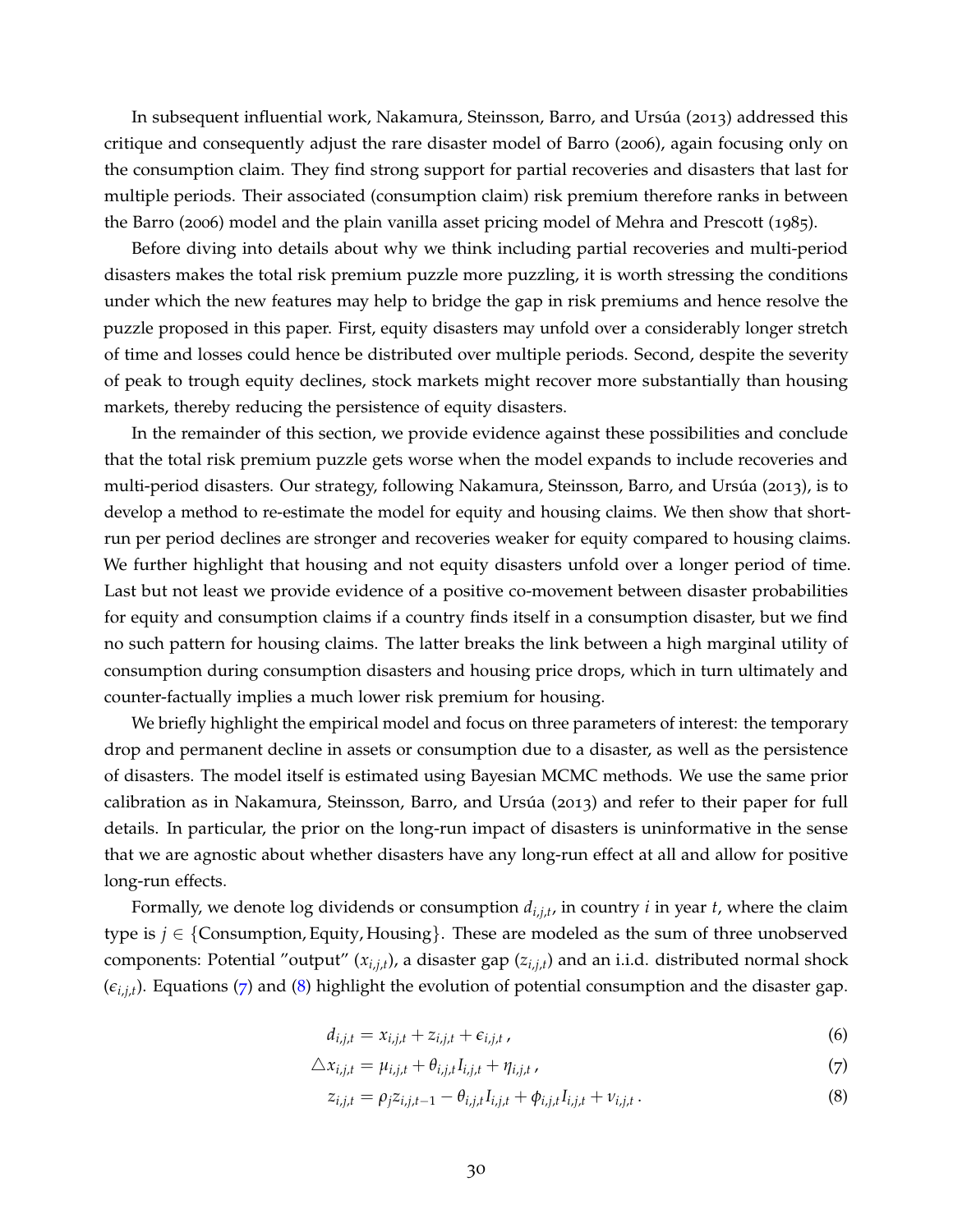| Model<br>Asset | NBSU (2013)<br>C claim | JST this paper<br>C claim | JST this paper<br>E claim | JST this paper<br>H claim |
|----------------|------------------------|---------------------------|---------------------------|---------------------------|
| $1-p_e$        | 0.835                  | 0.7517                    | 0.7102                    | 0.8003                    |
| $\phi$         | $-0.111$               | $-0.0771$                 | $-0.1479$                 | $-0.0426$                 |
| $\theta$       | $-0.025$               | $-0.0190$                 | $-0.1284$                 | 0.0031                    |

<span id="page-32-0"></span>**Table 13:** *Disaster Parameters for Nakamura, Steinsson, Barro and Ursua ( ´ 2013) Extended Model*

*Notes:* This table shows the NSBU and Extended NSBU model parameters. Estimates are posterior means. In line with Nakamura, Steinsson, Barro, and Ursúa (2013), we assume that disaster parameters are common across countries and time. The first column refers to the original estimates in Nakamura, Steinsson, Barro, and Ursúa ( $2013$ ) for comparison, and the remaining columns to results based on our data. C=Consumption, H=Housing, E=Equity. The estimates are based on 40 runs with 50,000 iterations each.

The disaster gap follows an AR(1) structure with persistence given by  $\rho_j$ , while potential consumption follows a random walk with drift. The terms  $v_{i,j,t}$  and  $\eta_{i,j,t}$  are i.i.d. shocks similar to  $\epsilon_{i,j,t}$ , and  $\mu_{i,j,t}$  is the country-specific average growth rate. The term *Ii*,*j*,*<sup>t</sup>* is a Bernoulli random variable and indicates disaster periods. The occurrence of disasters itself follows a Markov process. It is characterized by an exit probability in each period (*pe*), based on which we are able to compute the average duration of disasters. The term *φi*,*j*,*<sup>t</sup>* captures the temporary drop and only enters the disaster gap equation. In contrast,  $θ$ <sub>*i,j,t*</sub> captures the permanent loss. As in Nakamura, Steinsson, Barro, and Ursúa (2013), we assume that the permanent decline does not affect assets or consumption during the disaster, hence the opposing signs in equations  $(7)$  $(7)$  $(7)$  and  $(8)$  $(8)$  $(8)$ .

We estimate our empirical version of the NSBU model for our consumption, equity, and housing data separately. The sample consists of countries for which we have data prior to World War 1 (Australia, Belgium, Denmark, France, Norway, Sweden, UK, USA) in order to ensure sufficient disasters in the sample and hence allow the model to properly estimate disaster parameters. Since we directly compare estimation results for assets and consumption, it is furthermore crucial to have identical data availability among all three models. Table  $13$  presents the estimates of our main disaster parameters.

The first row displays the probability of remaining in a disastrous state if a country is currently exposed to a disaster. Comparing the different assets, we conclude that equity disasters are less likely to continue followed by consumption and housing disasters. Based on these numbers we compute the average disaster duration, which equals 4 years for consumption claims, and roughly 3.5 years and 5 years for equity and housing disasters, respectively. Turning attention to the second row, i.e., short-run drops, we conclude that equity disasters are characterized by much larger drops than housing, whereas consumption is in between. Finally, in the third row, we see that equity disasters feature almost no reversal, while housing disasters are associated with a more than complete recovery. Hence, based on this exercise, we can conclude that—compared to housing disasters—equity disasters are of shorter duration, feature more significant within-disaster drops, and experience less recovery.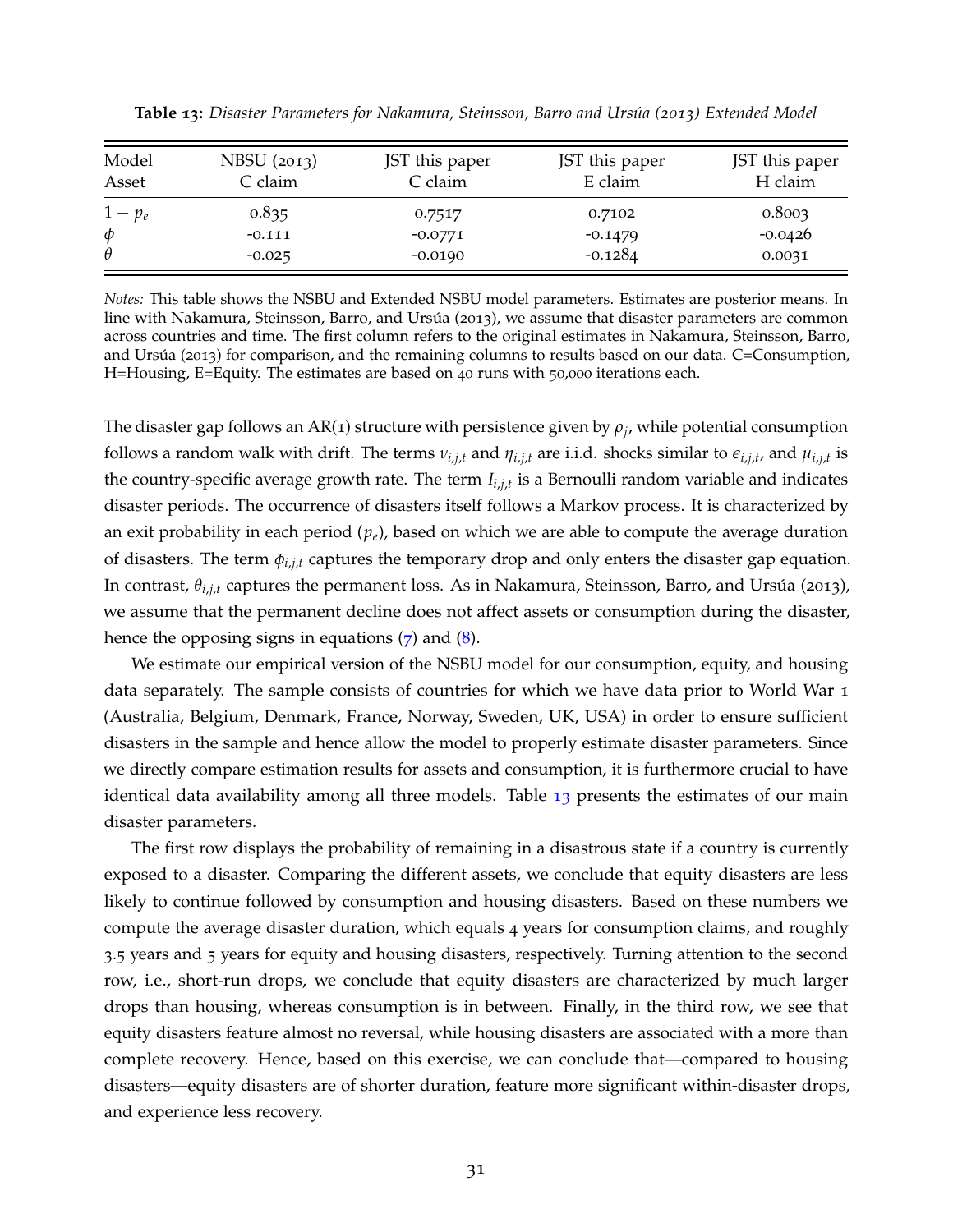

<span id="page-33-0"></span>

*Notes:* This figure shows the median percentage change in  $D/P$  ratios in a  $\pm$ 4-year disaster window. We set parameter estimates for long-run and short-run drops equal to the posterior means as displayed in Table [13](#page-32-0). The average disaster duration equals 3.5 years for equity and 5 years for housing. All idiosyncratic shocks are shut-off and the mean growth rate is set to zero.

We can visualize results via impulse response functions for "typical disasters" which, following Nakamura, Steinsson, Barro, and Ursúa (2013), we define as disasters with average duration and with the short-run and long-run effects equal to their respective posterior means, as in Table [13](#page-32-0). All remaining parameters, in particular the idiosyncratic shocks, are set equal to zero.

These impulse response functions are shown in Figure  $\frac{1}{5}$  $\frac{1}{5}$  $\frac{1}{5}$  and they resemble the parameter estimates highlighted in Table [13](#page-32-0). Specifically, we observe much larger within-disaster drops for equity as compared to housing claims. Further, the graphs are very illustrative with respect to the long-term impact. Housing disasters are more than offset by subsequent recoveries, while reversal is very small for equity disasters. Finally, the graphs highlight a stronger peak-to-trough decline for equity, consistent with the above replication of Barro (2006) in the previous subsection.

The above evidence clearly suggests that equity disasters are worse than housing disasters. However we still lack one important puzzle piece before we can infer a larger equity premium. The missing piece relates to the co-movement of asset disasters with consumption disasters. Risk premiums are ultimately determined by the riskiness of a particular asset in conjunction with its co-movement with consumption. If equity disasters were totally unrelated to consumption disasters while housing disasters were not, high marginal utilities due to a consumption disaster would not align with drops in stock prices and the risk premium would be small or even zero, despite all of the above.

However, we can provide evidence against this hypothesis too, based on correlations between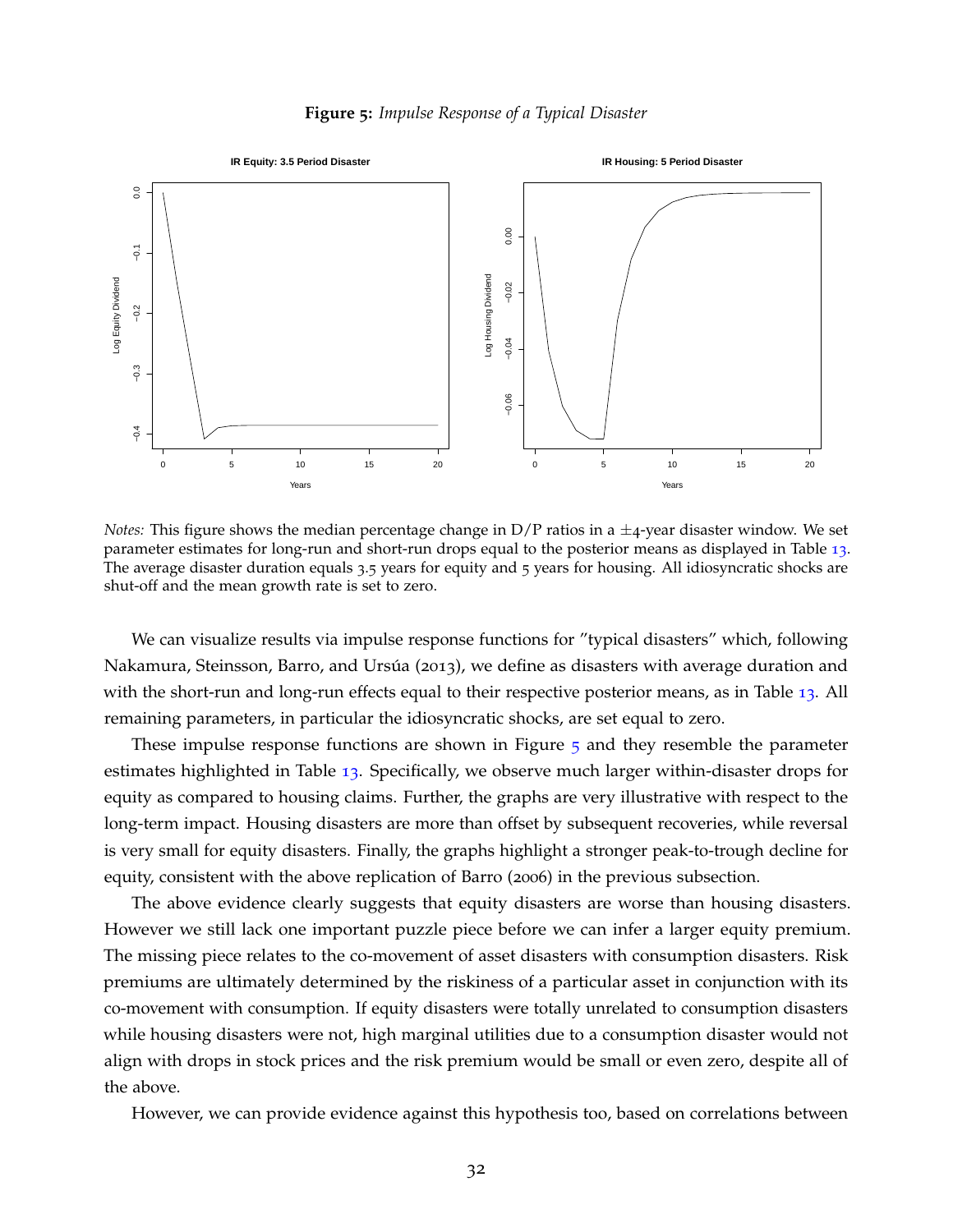disaster probabilities for each country. We restrict the sample to observations with a consumption disaster probability of at least 50% since we are primarily interested in correlations during consumption disaster periods. The numbers are however robust to different specifications. The results are striking: The correlation between consumption and housing disaster probabilities is negative (-0.04), but for consumption and equity disasters it is positive (0.19). Consumption disasters tend to coincide with equity disasters in terms of likelihood, while there is no such pattern for housing disasters, which strengthens our previous argument.<sup>[8](#page-34-0)</sup>

To sum up, we are confident that the Nakamura, Steinsson, Barro, and Ursúa (2013) extensions, i.e., partial recovery and disasters that unfold over multiple periods, will likely increase the equity premium vis-à-vis the baseline Barro (2006) model, but it does not work for housing in the same way. Equity declines during disasters are more severe than housing declines and recovery is essentially non-existent. Moreover, the probability of equity disasters co-moves with consumption disasters, which is also consistent with a sizable risk premium for equity. Yet this is not the case for housing.

## 6.3. Muir (2017) with Two Risky Assets

The rare disaster approach teaches us that examining the performance of assets during consumption disasters could be a useful starting point for evaluating risk premiums. Having reviewed leading asset pricing models which feature particularly severe disasters, i.e., the rare disaster models of Barro (2006) and Nakamura, Steinsson, Barro and Ursúa (2013), we now provide empirical facts regarding the performance of equity and housing dividend yields during different types of disasters, a granular approach suggested by Muir (2017).

Consumption disasters are inherently volatile and by definition they are associated with drops in consumption as shown in Table [14](#page-35-0). Generally speaking, assets that perform well when marginal utilities are high should be associated with a low required return. Further, since households care more about periods in which the marginal utility is high, the risk premium should be largely determined by asset behavior during disasters.

We find most notably that housing yields fail to respond to disasters at their onset and display heterogeneous behavior afterwards. Equity dividend yields in contrast, co-move well with the arrival of a disasters, independent of the type of disaster, and level-off afterwards. Based on these observations, we would expect a higher premium for equity returns compared to housing returns; however as we documented in the main body of the paper, this does not seem to be the case.

In line with Muir (2017), we define four different types of disasters—recessions, deep recessions, financial crises, and wars—and compare dividend price ratios of equity and housing claims before and after these disasters. Recessions are described as consumption declines smaller than 2%, deep recessions as collapses of more than 2% in a given year. Wars are characterized as consumption

<span id="page-34-0"></span><sup>&</sup>lt;sup>8</sup>Values are computed separately for each country and then averaged across all 8 countries. Since we are predominately interested in correlations during consumption disasters, correlations are based on a subset in which the posterior mean consumption disaster probability is at least 50%.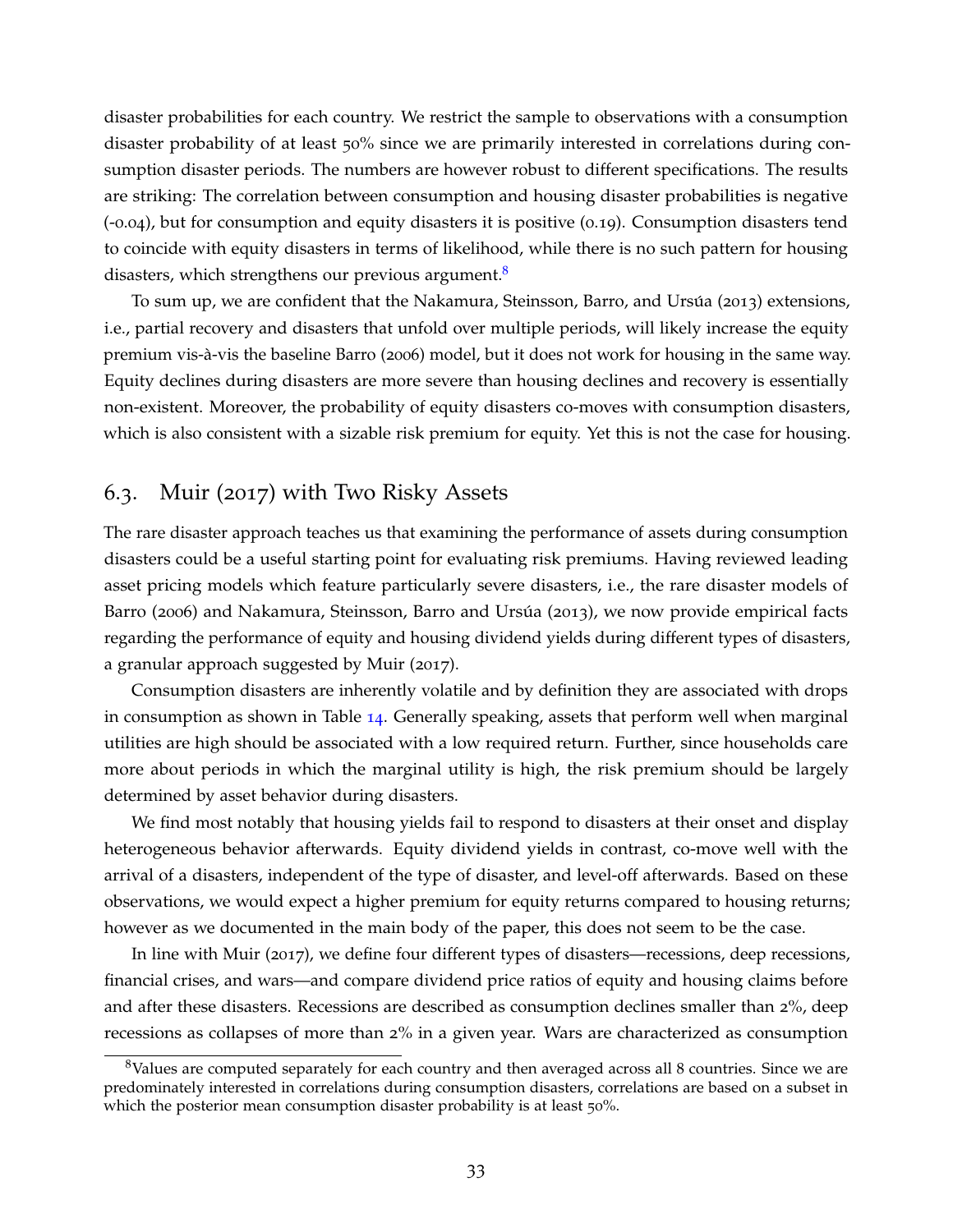<span id="page-35-0"></span>

| Event Type             | Recession | Deep Recession | War   | <b>Financial Crisis</b> |
|------------------------|-----------|----------------|-------|-------------------------|
| Peak to Trough Decline | 1.20      | 5.34           | 16.24 | 1.59                    |
| $\sigma_c$             | 2.81      | 4.04           | 9.48  | 3.91                    |
| N                      | 129       | 89             | 32    | 79                      |

**Table 14:** *Disaster characteristics following Muir (2017)*

*Notes:* Based on our data. The median peak to trough decline is defined as the median of the maximum consumption growth declines over a five year window around the disaster date.  $\sigma_c$  represents the median standard deviation of consumption growth during 10 years after the disaster date.

<span id="page-35-1"></span>

**Figure 6:** *Change in Dividend Price Ratios around Consumption Disasters*

*Notes:* Median disaster percentage change in D/P ratios around a four period window. Recessions are described as consumption declines smaller than 2%, deep recessions as collapses of more than 2% in a given year. Wars are characterized as consumption drops during war periods and financial crises are defined as in Jordà, Schularick, and Taylor (2017). Consecutive disaster events up to five years are aggregated into one single event to avoid double counting.

drops during war periods and financial crises are defined as in Jordà, Schularick, and Taylor (2017), who follow Laeven and Valencia (2012) in determining financial crises as "events during which a country's banking sector experiences bank runs, sharp increases in default rates accompanied by large losses of capital that result in public intervention, bankruptcy, or forced merger of financial institutions." We use dividend yields as a well-established proxy for expected risk premiums, since dividend yields strongly predict future stock returns and only weakly forecast future dividend growth (Shiller 1981; Campbell 1988; Campbell and Cochrane 1999).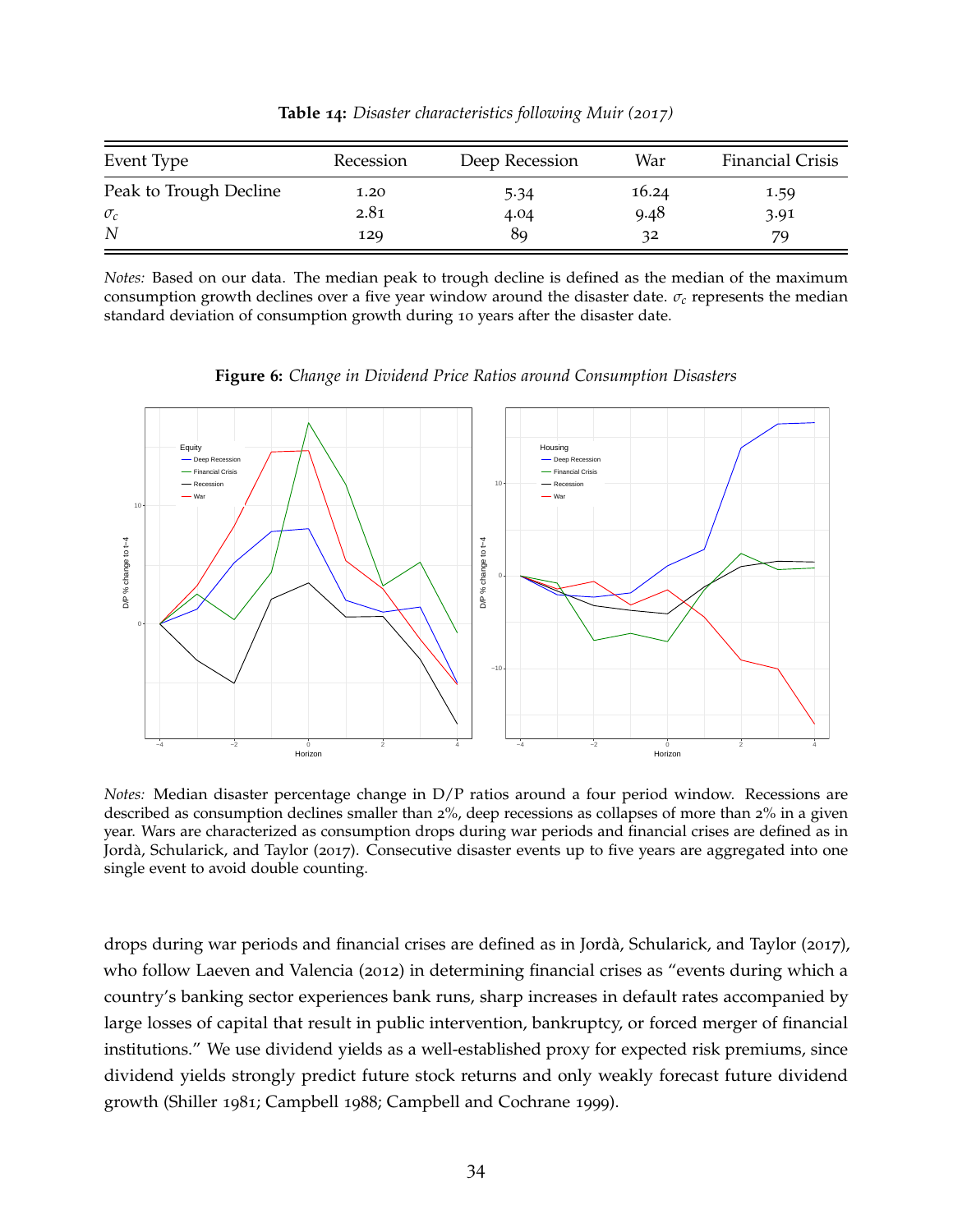Further insight can be gleaned from Figure [6](#page-35-1) which displays the median dividend price change with reference to 4 years prior to a consumption disaster event split by asset type, with equity on the left and housing on the right. The left panel highlights that changes in equity dividend yields are well aligned with the arrival of consumption disaster at period  $t = 0$ . Deep recessions are worse than regular recessions in terms of dividend yields as well, while both are topped by war and financial crises. Financial crises tend to be the worst, exactly in line with the finding of Muir (2017). But, as he noted, this finding is puzzling, since wars are associated with the largest peak to trough consumption declines as well as the largest volatility following a disaster as is evident in Table [14](#page-35-0).

We repeat the same exercise for housing dividend yields in the right panel of Figure [6](#page-35-1). Most notably, in contrast to equity claims, housing claims do not contemporaneously respond to consumption disasters and they show a heterogeneous response afterwards. Due to the well established link between dividend yields and the risk premium, we would hence expect a larger risk premium for equity versus housing. However, as discussed in the main body of the paper, we observe roughly equal risk premiums in the data.

# 6.4. Campbell and Cochrane (1999) with Two Risky Assets

In an alternative approach to resolving the equity risk premium puzzle, Campbell and Cochrane (1999) augment the standard Mehra and Prescott (1985) asset pricing model with a slow moving external habit process following Abel (1[9](#page-36-0)90).<sup>9</sup> In contrast to the Barro (2006) rare disasters model, risk premiums are internally propagated and thus don't rely on large, infrequent exogenous consumption drops. Intuitively, habits penalize varying consumption growth rates and households care about their relative performance vis-a-vis the habit level rather than declines in the actual absolute consumption level.

We re-evaluate the original Campbell and Cochrane (1999) habits model and fit it to our post-WW2 balanced sample (1963–2015) for equity, housing, and total returns. We find that habit formation is able to explain observed equity risk premiums but not housing premiums: that is, as in the original study, we are able to match the equity risk premium with a coefficient of relative risk aversion of about 1, but meanwhile an implausibly high risk aversion parameter, way beyond 10, is then required to match the housing risk premium.

The intuition is that this result is driven by the quite different serial correlation properties of dividend/price and rent/price ratios. The autocorrelation is around 0.85 for equity dividend/price ratios but is a much higher 0.96 for housing rent/price ratios. This means that housing rent/price ratios are going to be much more sluggish in their adjustments, since they have much more powerful persistence. Note that we also considered the entire sample, and re-ran the autocorrelation estimates. This resulted in a first order auto-correlation of 0.52 for equity and 0.96 for housing, so this result is robust. Our results based on the post-WW2 period instead of the entire sample are therefore quite

<span id="page-36-0"></span><sup>9</sup>Uhlig (2007) and Grishchenko (2010), among others, present more recent evidence on habits as a way of explaining risk premiums.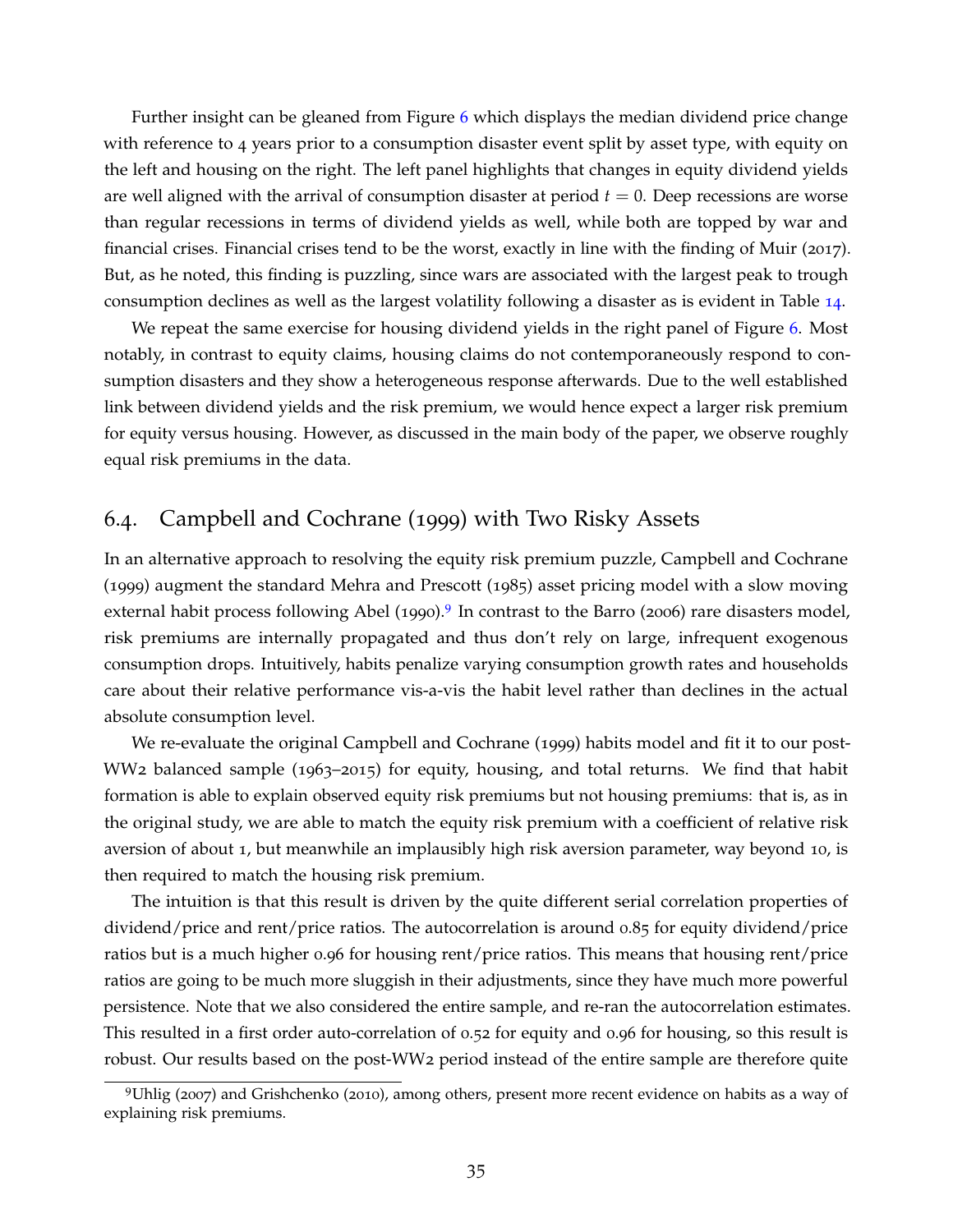|                                              | Risk premium (log times 100) |                |              |               |              |              |  |  |  |
|----------------------------------------------|------------------------------|----------------|--------------|---------------|--------------|--------------|--|--|--|
|                                              | $\gamma = 2$                 |                |              | $\gamma = 10$ |              |              |  |  |  |
|                                              | Equity                       | <b>Housing</b> | Total        | Equity        | Housing      | Total        |  |  |  |
| Model, $\Phi = 0.85$<br>Model, $\Phi$ = 0.90 | 5.63<br>3.07                 | 6.52<br>4.10   | 6.49<br>3.98 | 7.63<br>4.46  | 7.23<br>4.50 | 7.88<br>4.91 |  |  |  |
| Data                                         | 3.74                         | 5.38           | 5.34         | 3.74          | 5.38         | 5.34         |  |  |  |

<span id="page-37-0"></span>**Table 15:** *Campbell and Cochrane (1999) with Two Risky Assets: Risk Premiums versus Risk Aversion*

*Notes:*  $\gamma$  is the CRRA parameter and  $\Phi$  governs the persistence of habits. A large value is associated with volatile habits and hence a muted impact on the risk premium. Calibration:  $g_c$ =0.02,  $\sigma_c$ =0.024,  $r_f$ =1.03,  $\sigma_{eq}$ =0.25,  $\rho(\triangle c, \triangle d_{eq})$ =0.10,  $\sigma_{hou}$ =0.043,  $\rho(\triangle c, \triangle d_{hou})$ =0.20,  $\sigma_{tot}$ =0.13,  $\rho(\triangle c, \triangle d_{tot})$ =0.14. Post-WW2 balanced sample (1963-2015). The model is estimated using a log scale, and units are log times 100.

conservative.

However, for any asset, a more persistent dividend process will require a more smooth "effective risk aversion." However, as we now explain, a smooth "effective risk aversion" is then associated with weak or quickly adjusting habits. In detail, in the Campbell and Cochrane (1999) habits model, the effect of external habits on the curvature of the utility function can be described by the "effective relative risk aversion"  $(\eta_t)$ , which is defined as and equal to

$$
\eta_t \equiv \frac{C_t U_{cc}}{U_c} = \frac{\gamma}{S_t}.\tag{9}
$$

where *U<sup>c</sup>* (*Ucc*) is the first (second) derivative of a standard CRRA utility function with respect to consumption and  $S_t$  represents the surplus consumption ratio defined as  $S_t = \frac{C_t - X_t}{C_t}$  $\frac{-X_t}{C_t}$ . Here,  $X_t$ characterizes the external habit, and *γ* indicates risk aversion absent habits. However with habits, curvature is enhanced for low values of  $S_t$ , that is, when actual consumption  $C_t$  is close to habits *Xt* . As a result of this property of the model, Campbell and Cochrane (1999) are able to to generate reasonable risk premiums on consumption claims even for modest levels of *γ*.

A crucial target for fitting this model to the data is the serial correlation of equity and housing dividend price ratios, which–as noted above—is significantly higher for housing (0.96) than for equity (0.85) in the post-WW2 balanced sample. Persistence in Campbell and Cochrane (1999) is mainly driven by the adjustment process of the consumption habit characterized by  $\Phi$ . A large value of Φ implies slowly moving surplus consumption ratios, which is equivalent to swift adjustments in habits, i.e., weak habits. Hence, the observed serial correlation of equity streams is associated with stronger habits than housing dividend yields, which in turn corresponds to a large premium for equity returns. Table [15](#page-37-0) quantifies this verbal argument, where note that returns and premiums are now measured using a log scale, given this is the correct definition for the habits model setup.

A few features are worth highlighting. Foremost, the results are very sensitive to the degree of habit persistence. A change of  $\Phi$  by just 0.05 corresponds to a 2-3 log point change in risk premium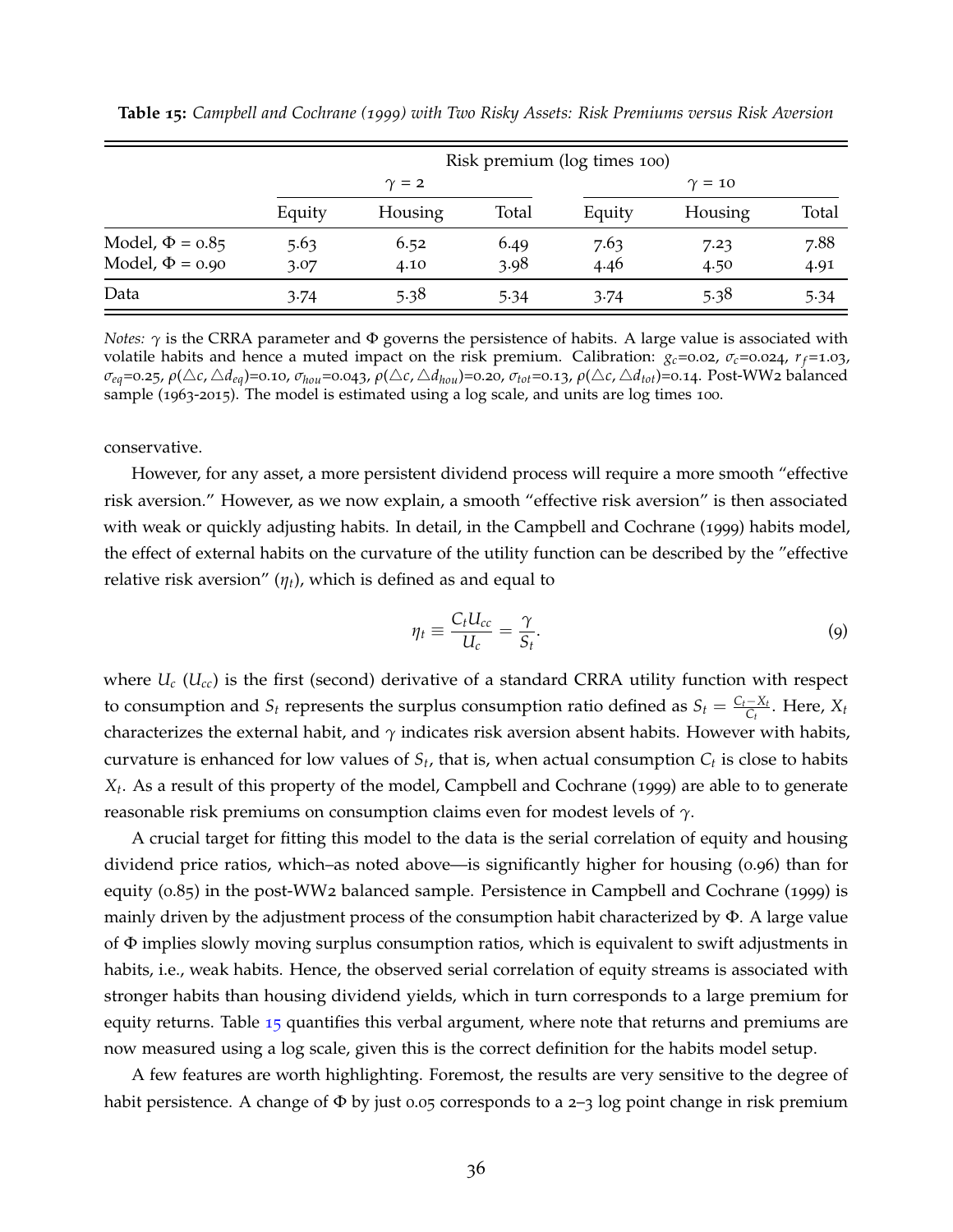

<span id="page-38-0"></span>**Figure 7:** *Campbell and Cochrane (1999) with Two Risky Assets: Risk Premiums versus Risk Aversion*

*Notes:* Model implied risk premiums for varying degrees of relative risk aversion ( $\gamma$ ). The dashed line represents an equally weighted risk premium between equity and housing for comparison. Calibration: *gc*=0.02,  $\sigma_c$ =0.024,  $r_f$ =1.03,  $\sigma_{eq}$ =0.25,  $\rho(\triangle c, \triangle d_{eq})$ =0.10,  $\sigma_{hou}$ =0.043,  $\rho(\triangle c, \triangle d_{hou})$ =0.20,  $\sigma_{tot}$ =0.13,  $\rho(\triangle c, \triangle d_{tot})$ =0.14. Post-WW2 balanced sample (1963-2015). The model is estimated using a log scale, and units are log times 100.

(where  $\mu$  log point = 0.01 times 100). We are able to explain the observed equity risk premium (3.74%) with a risk aversion parameter of less than 2, as is clear in row one. However, housing dividend yields are more persistent, hence the appropriate row is Φ=0.90 (or higher still). We see here that a relative risk aversion of 10, which is considered the upper bound of reasonable values in the literature, is still insufficient to match observed risk premiums (4.50 versus 5.38 log points).

The sensitivity of the model with respect to habits is further illustrated in Figure [7](#page-38-0). The plots are an extension to the previous table and provide model implied risk premiums (vertical axis) for a range of "reasonable" relative risk aversion parameters (horizontal axis). The left figure relates to stronger habits and should be consulted to gauge the risk premium on equity, while the right figure features weaker habits and is hence associated with housing returns. Nevertheless, we plot lines for equity, housing and total returns in both graphs. The graphs visualize the substantial impact of habits on the risk premium. Risk premiums are significantly shifted down by roughly 2%-3% despite a modest change in habit strength. Furthermore, the implied risk premiums with weak habits level off below 5% at higher relative risk aversion. Thus, it is very difficult to reconcile the observed housing risk premium with any reasonable choice of relative risk aversion.

# 6.5. Bansal and Yaron (2004) with Two Risky Assets

A different approach to resolving the equity premium puzzle proceeds by incorporating highly persistent long-run risk and news about consumption growth. This idea was pioneered by Bansal and Yaron (2004) and they showed that both components in combination with Epstein-Zin-Weil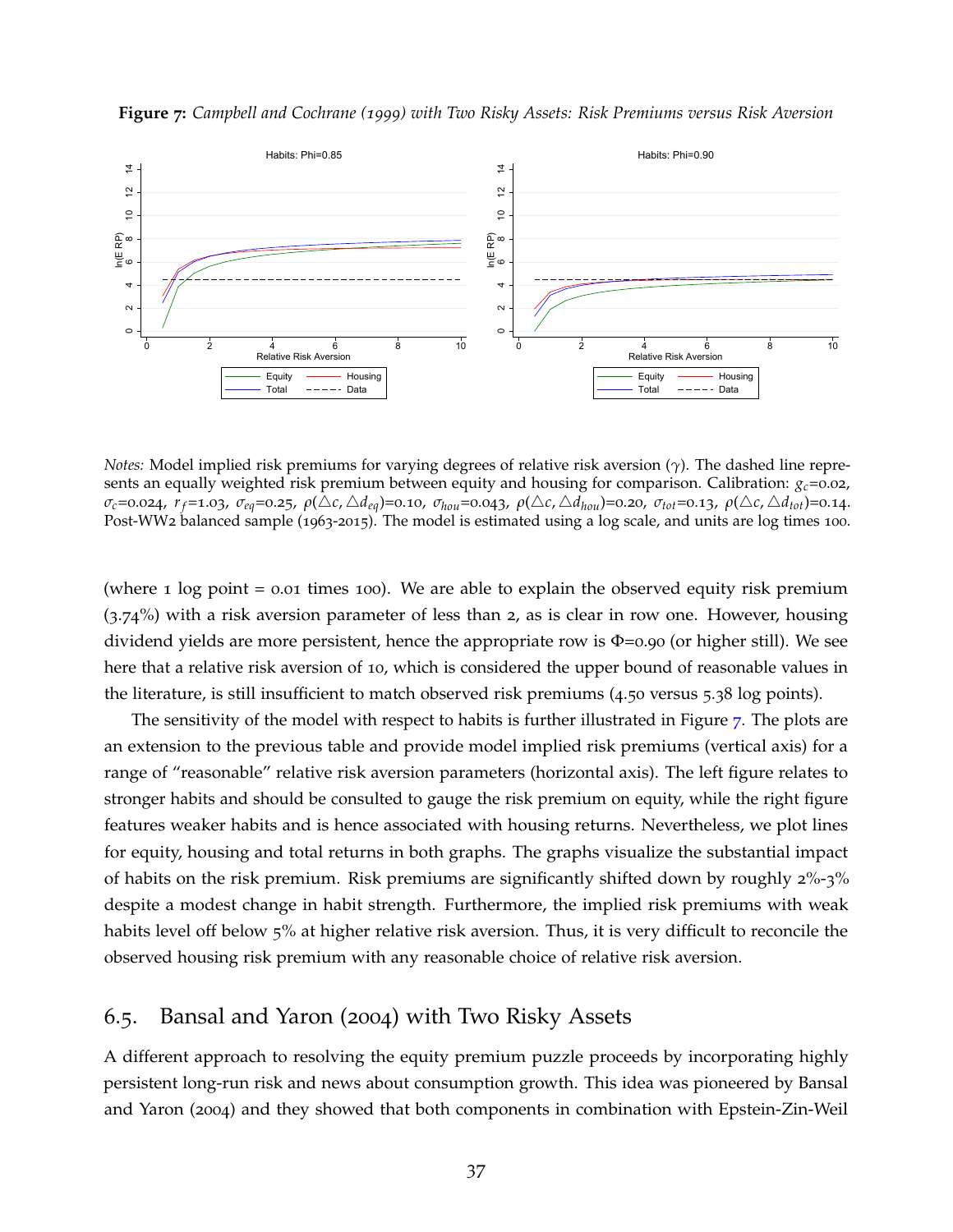preferences (Epstein and Zin 1989; Weil 1989) can yield a risk premium of roughly 7% for a market portfolio based on CRSP with reasonable choices for the relative risk aversion (10) and the intertemporal elasticity of substitution (1.5).

In this model, the mechanism depends on high persistence in both components such that a small shock is able to create a long-lasting almost permanent effect on dividend growth and volatility which ultimately manifests in large required risk premiums. We will argue that this framework is not suitable to resolve the housing or total risk premium puzzles.

The intuition for our claim is as follows. Since observed equity and housing returns are roughly in line, the model implies similar dividend processes with respect to the impact of the risk and news component. Yet we point out that with an almost identical calibration, model based moments are inconsistent with data.

Specifically, the Bansal and Yaron (2004) model induces a tight link between correlation of the dividend and consumption processes and the resulting model-implied risk premium. Since we observe higher correlations between equity returns and consumption as compared to housing returns and consumption, it is inevitable that the model cannot generate similar risk premiums for equity and housing.

The previously mentioned link between risk premium and correlation manifests in the news component, which is the only source of co-movement among assets and consumption in the model. At the same time news about future growth is crucial for deriving a large risk premium even more than the risk component. Consequently, the model implicitly ties co-movement with risk premiums for reasonably calibrated values.

In the data, equity returns are more volatile than housing returns. A proper calibration therefore requires us to either increase the dependence on uncertainty and/or news, as both, ceteris paribus, increase volatility. Raising the dependence on the predictable growth component generates the aforementioned problem, but increasing the impact of uncertainty generates another problem: It decreases the correlation between consumption and dividend stream. Hence both options, necessary for a good calibration, cause the model to fail when attempting to reconcile the housing and total risk premium puzzles.

In what follows we provide theoretical and empirical support by expanding the Bansal and Yaron (2004) model. The dynamics of the our expanded model are characterized by four equations: a consumption and dividend growth process as well as processes guiding the news component and uncertainty. *x<sup>t</sup>* represents news, *g<sup>t</sup>* and *gj*,*<sup>t</sup>* the consumption and asset growth rate where  $j \in \{$  Equity, Housing $\}$ .  $\sigma_t^2$  refers to time-varying economic uncertainty. All remaining parameters correspond to unconditional means, loadings to uncertainty and news, and the persistence thereof.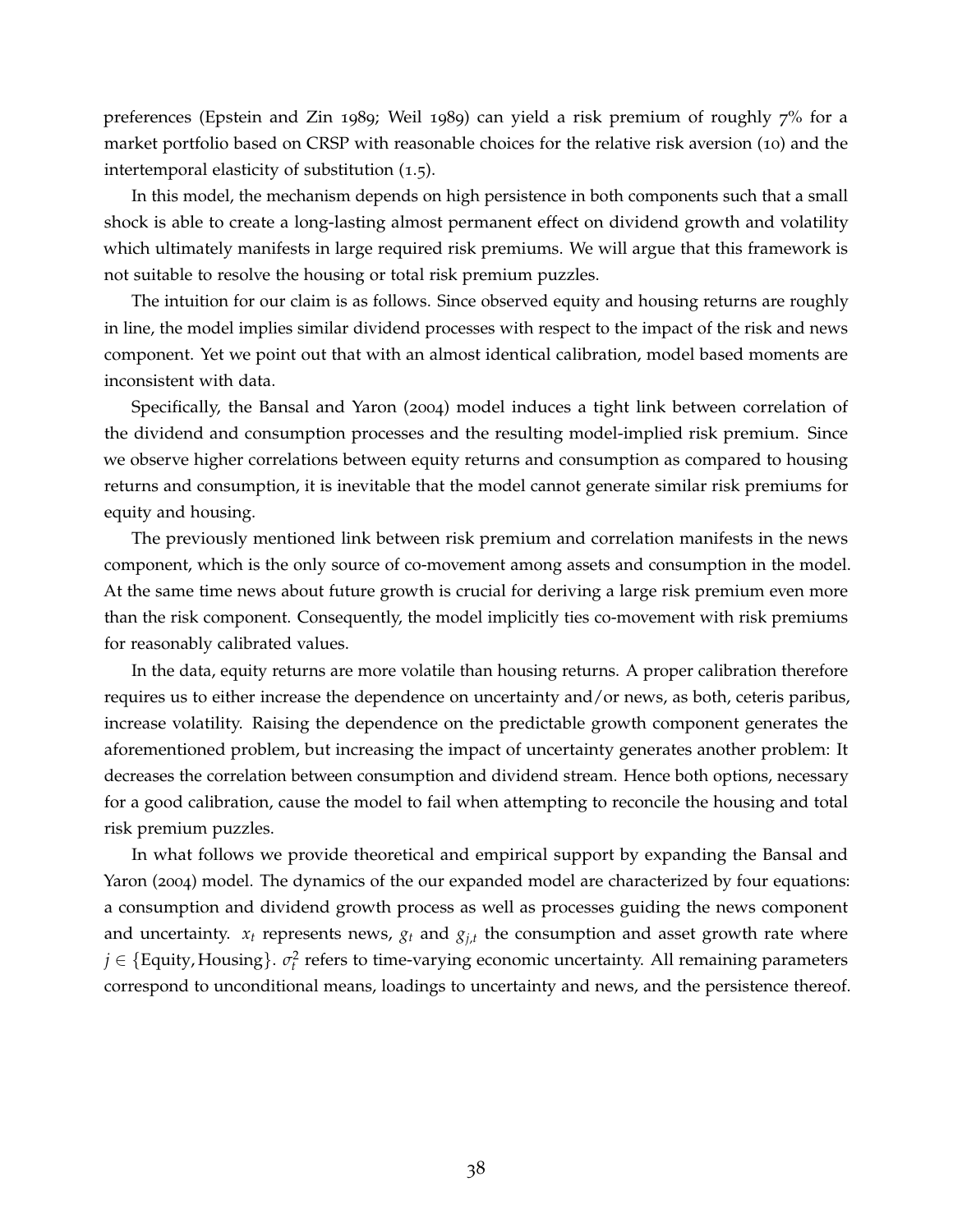<span id="page-40-0"></span>

|                | Consumption |       |      | Housing |         | Equity |
|----------------|-------------|-------|------|---------|---------|--------|
|                | Data        | Model | Data | Model   | Data    | Model  |
| $\sigma$       | 0.06        | 0.05  | 0.08 | 0.11    | 0.28    | 0.15   |
| AC(1)          | 0.12        | 0.26  | 0.45 | 0.39    | $-0.02$ | 0.59   |
| AC(2)          | 0.04        | 0.19  | 0.24 | 0.29    | $-0.06$ | 0.44   |
| $corr(g, g_i)$ |             |       | 0.18 | 0.39    | 0.24    | 0.48   |

**Table 16:** *Bansal and Yaron (2004) with Two Risky Assets: Moments*

*Notes:* The model is simulated in monthly frequency. Model parameters are based on the process characterized by Equations (1) - (4). The parameters are  $\mu = 0.00134$ ,  $\mu_e = 0.000143$ ,  $\mu_h = 0.000775$ ,  $\sigma = 0.0078$ ,  $\sigma_\omega =$ 0.23*x*10−<sup>5</sup> , *χ<sup>e</sup>* = 4.5, *χ<sup>h</sup>* = 4.5, *φ<sup>e</sup>* = 5, *φ<sup>h</sup>* = 3, *ρ* = 0.979, *ν* = 0.987, Intertemporal Elasticity of Substitution=1.5, Relative Risk Aversion = 10.  $AC(n)$  refers to the auto-correlation of lag *n*. The model statistics are based on 1,000 simulations each with 1,740 monthly observations to resemble the 145 years of data availability. The values display the annualized average over all samples and periods.

 $e_{t+1}$ ,  $\eta_{t+1}$ ,  $v_{i,t+1}$ ,  $\omega_{t+1}$  are i.i.d. normal distributed shocks with mean zero and variance one.

$$
x_{t+1} = \rho x_t + \chi \sigma_t e_{t+1} \tag{10}
$$

<span id="page-40-1"></span>
$$
g_{t+1} = \mu + x_t + \sigma_t \eta_{t+1} \tag{11}
$$

$$
g_{j,t+1} = \mu_j + \phi_j x_t + \chi_j \sigma_t v_{j,t+1}
$$
\n
$$
(12)
$$

$$
\sigma_{t+1}^2 = \sigma^2 + \nu(\sigma_t^2 - \sigma^2) + \sigma_\omega \omega_{t+1}
$$
\n(13)

With idiosyncratic error terms, the co-variance between dividend growth rates and consumption growth rates is pinned down by  $\phi_i$  and the volatility for each asset by a combination of  $\phi_i$  and *χj* . Further, distinct characteristics of equity and housing returns are characterized by the two parameters  $\phi_i$  and  $\chi_i$  only.

We calibrate the model using values in Bansal and Yaron (2004) for all parameters except the mean growth rates, which are straightforward to compute from our raw data, with one exception. The key difference relates to coefficient governing the loading for the news component. To account for the stronger correlation between equity and consumption streams plus the higher volatility of the former, we set the value to  $\phi_e = 5$  for equity and  $\phi_h = 3$  for housing. As we just explained, modifying the loading towards uncertainty generates a problematic trade-off between volatility and co-movement, hence we there decided to keep the value proposed in Bansal and Yaron (2004).

Table [16](#page-40-0) highlights the impact of distinct news loading on the correlation with consumption and volatility. The large value for equity clearly leads to both higher volatility as well as a stronger correlation with consumption growth. The model fit is reasonable with respect to the standard deviation and correlation, but poor with respect to the autocorrelation. This finding is in line with Bansal and Yaron (2004) and due to equation  $(12)$  $(12)$  $(12)$ , which suggests that comovement with consumption can only be achieved via higher autocorrelation.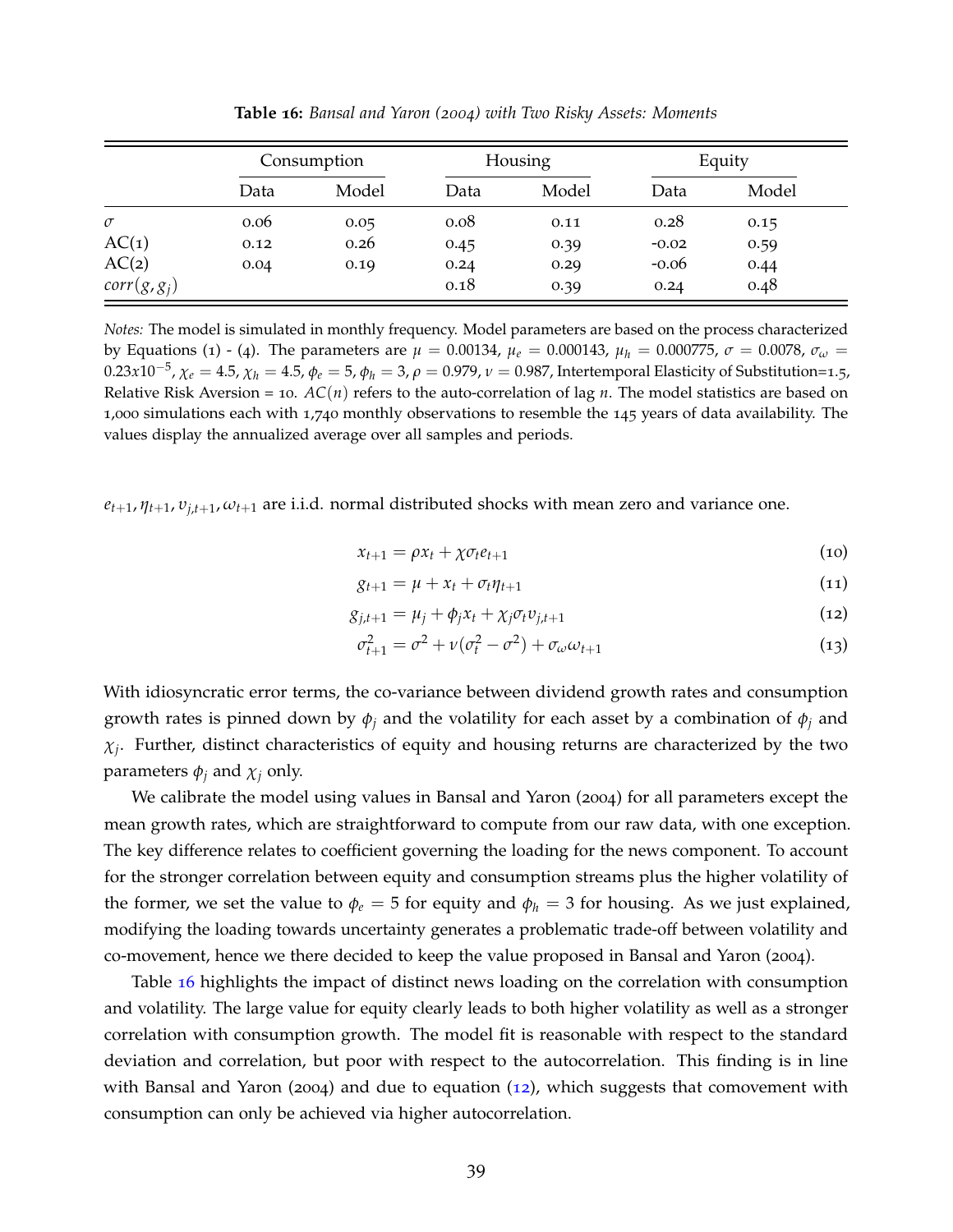<span id="page-41-1"></span>

|                            | Consumption | Housing | Equity    |
|----------------------------|-------------|---------|-----------|
| $E_t(r_{t+1} - r_{f,t+1})$ | $2.99\%$    | 7.98%   | $13.94\%$ |

*Notes:* The model statistics are based on 1,000 simulations each with 1,740 monthly observations to resemble the 145 years of data availability. The values display the annualized average over all samples and periods.

The model predictions for risk premiums are summarized in Table [17](#page-41-1). Most importantly, the annualized risk premium for equity is significantly higher than for housing. The difference in the risk premium equals 6% and purely results from a distinct loading towards news. Thus fitting the dividend growth equation to data yields a much larger risk premium for equity returns than for housing returns, whereas in the data these are equal.

To conclude, we are not able match the observed risk premiums for our equity and housing data. While the overall level of excess returns could be lowered by, for example, slightly lowering the persistence of the predictable consumption component, the qualitative difference between the risk premiums remains. Similar risk premiums require a similar calibration of the processes governing the dividend growth rates, which ultimately yields inconsistent simulated moments.

## 7. Conclusions

<span id="page-41-0"></span>The risk premium puzzle is worse than you think. The unadorned, benchmark, representative-agent, consumption-based asset pricing model implies an absurdly high risk-aversion parameter, because equity returns have low risk (low covariance with consumption-growth) but high excess returns (relative to safe assets). A gigantic research program has sought to ameliorate or explain away this puzzle, but the bar has been set too low: by ignoring half of total wealth invested outside firm equity, specifically in housing, the literature has hitherto avoided a more serious challenge.

Using a new database for the U.S. and 15 other advanced economies, from 1870 to the present, including housing as well as equities, we perform standard calculations using returns to equity, housing, and total wealth, and consumption growth, to show that the total risk premium puzzle is even bigger. Housing returns are comparable to those of equities and yet housing returns have even lower covariance with consumption growth than equities. The same also holds for a total-wealth portfolio, and over a range of horizons.

The implied risk aversion parameters for housing wealth and total wealth are even larger than those for equities, often by a factor of 2 or more. A variety of standard adjustments to the benchmark representative-agent model also appear to be unable to resolve these even bigger puzzles, since in all models, whether standard or exotic, the time series properties of housing and equity returns imply that the former should have a much lower risk premium than the latter, yet this is contradicted by the historical data.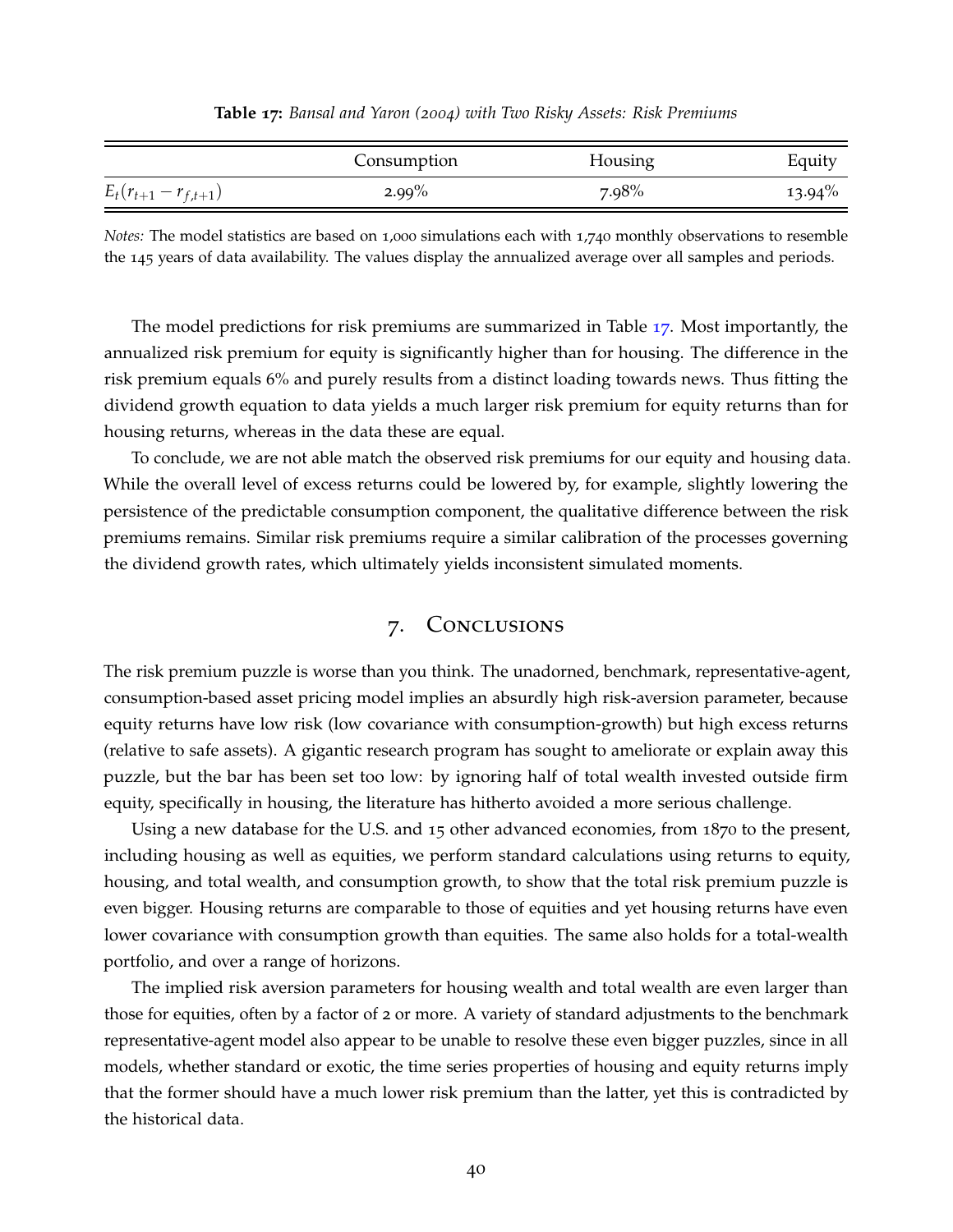#### **REFERENCES**

- Abel, Andrew. 1990. Asset Prices under Habit Formation and Catching Up with the Joneses. *American Economic Review* 80(2):38–42.
- Aït-Sahalia, Yacine, Jonathan A. Parker, and Motohiro Yogo. Luxury Goods and the Equity Premium *Journal of Finance* 59(6): 2959–3004
- Attanasio, Orazio P., and Guglielmo Weber. 1995. Is Consumption Growth Consistent with Intertemporal Optimization? Evidence from the Consumer Expenditure Survey. *Journal of Political Economy* 103(6): 1121–1157.
- Bachmann, Rüdiger, and Cooper, Daniel. 2014. The Ins and Arounds in the U.S. Housing Market. CEPR Discussion Paper 10041.
- Bansal, Ravi, and Amir Yaron. 2004. Risks for the Long Run: A Potential Resolution of Asset Pricing Puzzles. *Journal of Finance* 59(4): 1481–1509.
- Barras, Laurent, and Betermier, Sebastien. 2016. The Predominance of Real Estate in the Household Portfolio. SSRN. <https://ssrn.com/abstract=2776350>.
- Barro, Robert J. 2006 Rare Disasters and Asset Markets in the Twentieth Century. *Quarterly Journal of Economics* 121(3): 823–866.
- Barro, Robert J., and José F. Ursúa. 2008. Macroeconomic Crises since 1870. *Brookings Papers on Economic Activity* 39(1): 255–350.
- Beaudry, Paul, and Eric van Wincoop. 1996. The Intertemporal Elasticity of Substitution: An Exploration Using a US Panel of State Data. *Economica* 63(251): 495–512.
- Brav, Alon, George M. Constantinides, and Christopher C. Geczy. 2002. Asset Pricing with Heterogeneous Consumers and Limited Participation: Empirical Evidence. *Journal of Political Economy* 110(4): 793–824.
- Breeden, Douglas T., Robert H. Litzenberger, and Tingyan Jia. 2015a. Consumption-Based Asset Pricing, Part 1: Classic Theory and Tests, Measurement Issues, and Limited Participation. *Annual Review of Financial Economics* 7(1): 35–83.
- Breeden, Douglas T., Robert H. Litzenberger, and Tingyan Jia. 2015b. Consumption-Based Asset Pricing, Part 2: Habit Formation, Conditional Risks, Long-Run Risks, and Rare Disasters. *Annual Review of Financial Economics* 7(1): 85–131.
- Brown, Stephen J., William N. Goetzmann, and Stephen A. Ross. 1995. Survival. *Journal of Finance* 50 (3): 853–873.
- Campbell, John Y. 1999. Asset Prices, Consumption, and the Business Cycle. In *Handbook of Macroeconomics*, volume 1, edited by J. B. Taylor and M. Woodford. Amsterdam: Elsevier, pp. 1231–1303.
- Campbell, John Y. 1988. The Dividend-Price Ratio and Expectations of Future Dividends and Discount Factors. *Review of Financial Studies* 1(3): 195–228.
- Campbell, John Y. 2000. Asset Pricing at the Millennium. *Journal of Finance* 55(4): 1515–1567.
- Campbell, John Y. 2003. Consumption-Based Asset Pricing. In *Handbook of the Economics of Finance*, volume 1, edited by G.M. Constantinides, M. Harris, and R. M. Stulz. Amsterdam: Elsevier, pp. 803–887.
- Campbell, John Y. 2017. *Financial Decisions and Markets: A Course in Asset Pricing.* Princeton, N.J.: Princeton University Press.
- Campbell, John Y., and John H. Cochrane. 1999. By Force of Habit: A Consumption-Based Explanation of Aggregate Stock Market Behavior. *Journal of Political Economy* 107(2): 205–251.
- Campbell, John Y., and John H. Cochrane. 2000. Explaining the Poor Performance of Consumption-Based Asset Pricing Models. *Journal of Finance* 55(6): 2863–2878.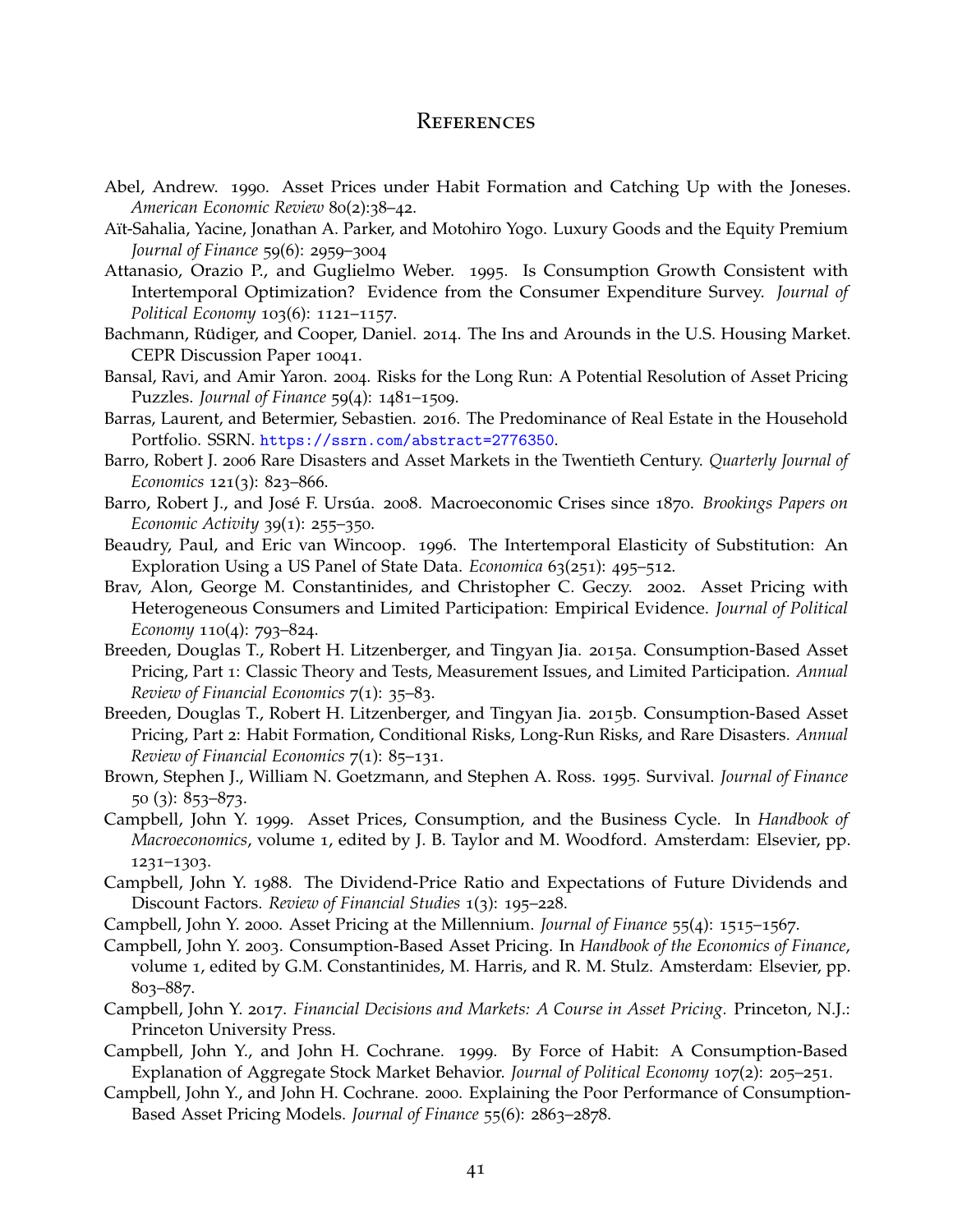- Case, Karl E., and Robert J. Shiller. 1987. Prices of Single Family Homes Since 1970: New Indexes for Four Cities. NBER Working Paper 2393.
- Case, Karl E., and Robert J. Shiller. 1989. The Efficiency of the Market for Single-Family Homes. *American Economic Review* 79(1): 125–137.
- Cheng, Ping, Zhenguo Lin, and Yingchun Liu. 2008. The Real Estate Risk Premium Puzzle: A Solution. Unpublished.
- Cochrane, John H. 2001. *Asset Pricing*. Princeton, N.J.: Princeton University Press.
- Cochrane, John H. 2008. Financial Markets and the Real Economy. In *The Handbook of the Equity Risk Premium* edited by R. Mehra. Amsterdam: Elsevier, pp. 237–325.
- Constantinides, George M. 2008. Macroeconomic Crises Since 1870: Comments and Discussion. *Brookings Papers on Economic Activity* 39(1): 336–350.
- Davis, Morris A., and Robert F. Martin. 2013. Housing, House Prices, and the Equity Premium Puzzle. Federal Reserve Board, Finance and Economics Discussion Series 2005-13.
- Davis, Morris A., and Stijn Van Nieuwerburgh. 2014. Housing, Finance and the Macroeconomy. NBER Working Paper No. 20287.
- Dimson, Elroy, Paul Marsh, and Mike Staunton. 2002. *Triumph of the Optimists: 101 Years of Global Investment Returns*. Princeton, N.J.: Princeton University Press.
- Dimson, Elroy, Paul Marsh, and Mike Staunton. 2008. The Worldwide Equity Premium: A Smaller Puzzle. In *The Handbook of the Equity Risk Premium* edited by R. Mehra. Amsterdam: Elsevier, pp. 467–514.
- Eisfeldt, Andrea, and Andrew Demers. 2015. Total Returns to Single Family Rentals. NBER Working Paper 21804.
- Epstein, Larry G., and Stanley E. Zin. 1989. Substitution, Risk Aversion, and the Temporal Behavior of Consumption and Asset Returns: A Theoretical Framework. *Econometrica* 57(4): 937–969.
- Flavin, Marjorie, and Xuan Liang. 2013. The Housing CCAPM with Adjustment Costs and Heterogeneous Agents. UCSD. Photocopy.
- Flavin, Marjorie, and Shinobu Nakagawa. 2008. A Model of Housing in the Presence of Adjustment Costs: A Structural Interpretation of Habit Persistence. *American Economic Review* 98(1): 474–495.
- Flavin, Marjorie, and Takashi Yamashita. 2002. Owner-Occupied Housing and the Composition of the Household Portfolio. *American Economic Review* 92(1): 345–362.
- Giacoletti, Marco. 2016. Idiosyncratic Risk in Housing Markets. Stanford University. Unpublished. [https://www.gsb.stanford.edu/sites/gsb/files/phd-job-market-paper/marcogiacoletti](https://www.gsb.stanford.edu/sites/gsb/files/phd-job-market-paper/marcogiacolettijmp.pdf)jmp. [pdf](https://www.gsb.stanford.edu/sites/gsb/files/phd-job-market-paper/marcogiacolettijmp.pdf).
- Goetzmann, William N. 1993. The Single Family Home in the Investment Portfolio. *Journal of Real Estate Finance and Economics* 6: 201–222.
- Goetzmann, William N., and Roger G. Ibbotson. 1990. The Performance of Real Estate as an Asset Class. *Journal of Applied Corporate Finance* 3(1): 65–76.
- Gourio, Fran cois. 2008. Disasters and Recoveries. *American Economic Review* 98(2):68–73.
- Grishchenko, Olesya V. 2010. Internal vs. External Habit Formation: The Relative Importance for Asset Pricing. *Journal of Economics and Business* 62(3): 176–194.
- Hansen, Lars Peter, and Ravi Jagannathan. 1991. Implications of Security Market Data for Models of Dynamic Economies. *Journal of Political Economy* 99(2): 225–262.
- He, Hua, and David M. Modest. 1995. Market Frictions and Consumption-Based Asset Pricing. *Journal of Political Economy* 103(1): 94–117.
- Iacoviello, Matteo M. 2011. Housing Wealth and Consumption. Federal Reserve Board, International Finance Discussion Paper 1027.
- Ibbotson, Roger G. and Laurence B. Siegel. 1984. Real Estate Returns: A Comparison with Other Investments. *Journal of the American Real Estate and Urban Economics Association* 12(3): 219–42.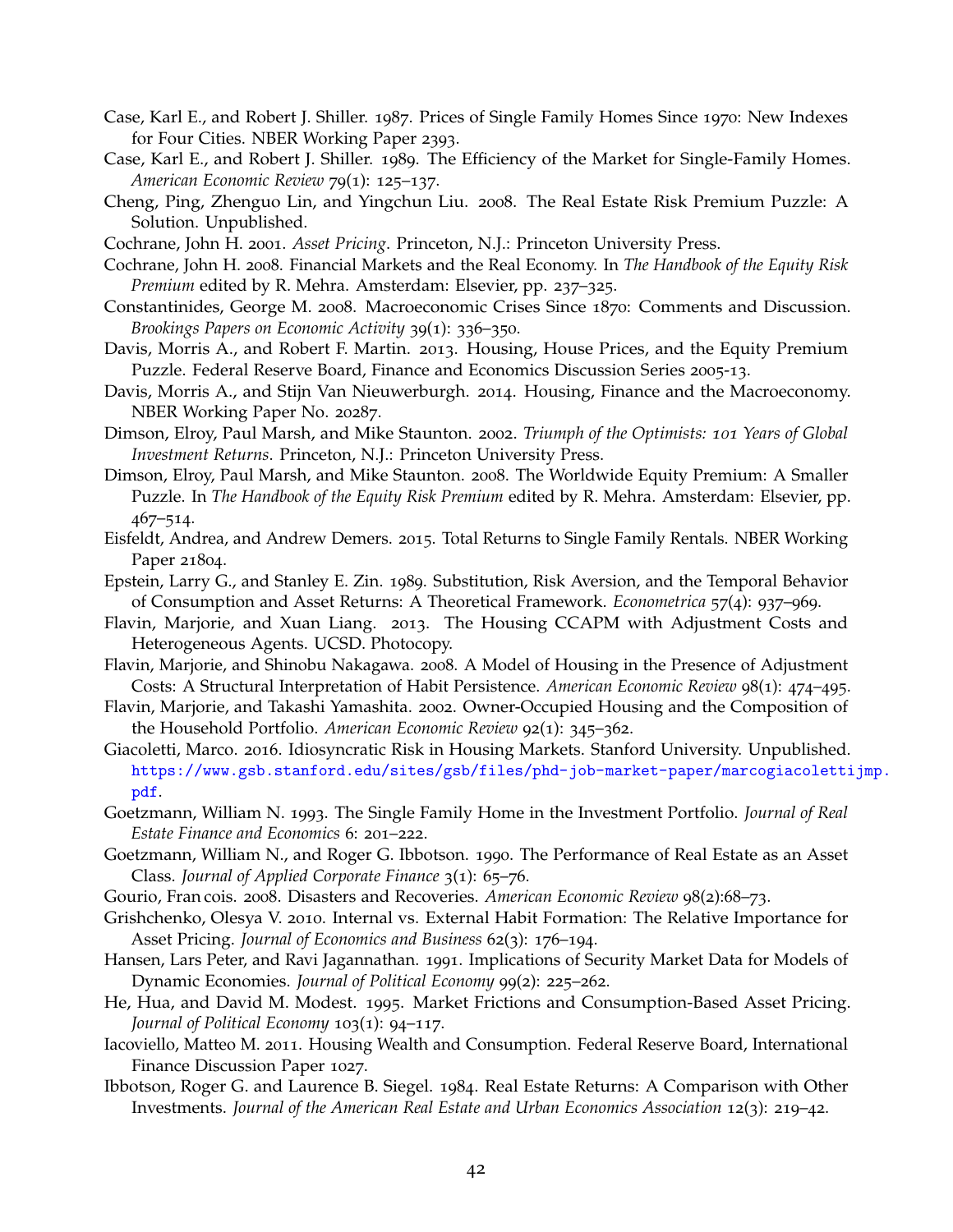- Jagannathan, Ravi, and Yong Wang, 2007. Lazy Investors, Discretionary Consumption, and the Cross-Section of Stock Returns. *Journal of Finance* 62(4): 1623–1661.
- Jones, Charles M. 2002. A Century of Stock Market Liquidity and Trading Costs. SSRN [https:](https://ssrn.com/abstract=313681) [//ssrn.com/abstract=313681](https://ssrn.com/abstract=313681).
- Jordà, Òscar, Moritz Schularick, and Alan M. Taylor. 2010. Financial Crises, Credit Booms, and External Imbalances: 140 Years of Lessons. *IMF Economic Review* 59(2): 340–378.
- Jordà, Oscar, Moritz Schularick, and Alan M. Taylor. 2016. Macrofinancial History and the New Business Cycle Facts. In *NBER Macroeconomics Annual 2016*, Volume 31, edited by Martin Eichenbaum, Jonathan A. Parker, pp. 213–263. Chicago, Ill.: University of Chicago Press.
- Jordà, Òscar, Katharina Knoll, Dmitry Kuvshinov, Moritz Schularick, and Alan M. Taylor. Forthcoming. The Rate of Return on Everything, 1870–2015. *Quarterly Journal of Economics*.
- Jorion, Philippe, and William N. Goetzmann. Global Stock Markets in the Twentieth Century. *Journal of Finance* 54 (3): 953–980.
- Knoll, Katharina. 2017. Our Home in Days Gone By: Housing Markets in Advanced Economies in Historical Perspective. Ph.D. thesis, Free University of Berlin. Chapter 3. As Volatile As Houses: Return Predictability in International Housing Markets, 1870–2015.
- Knoll, Katharina, Moritz Schularick, and Thomas M. Steger. 2017. No Price like Home: Global House Prices, 1870–2012. *American Economic Review* 107(2): 331–352.
- Krainer, John. 2001. A Theory of Liquidity in Residential Real Estate Markets. *Journal of Urban Economics* 49(1): 32–53.
- Kuhn, Moritz, Moritz Schularick, and Ulrike Steins. 2017. Income and Wealth Inequality in America, 1949–2013. CEPR Discussion Papers 12218.
- Landvoigt, Tim, Monika Piazzesi, and Martin Schneider. 2015. The Housing Market(s) of San Diego. *American Economic Review* 105(4): 1371–1407.
- Liang, Xuan. 2015. Implications of Homeownership for Endogenous Risk Aversion, Asset Pricing and Portfolio Composition. Ph.D. dissertation. UC San Diego.
- Lin, Zhenguo, and Kerry D. Vandell. 2007. Illiquidity and Pricing Biases in the Real Estate Market. *Real Estate Economics* 35(3): 291–330.
- Longstaff, Francis A. 2018. Valuing Thinly Traded Assets. *Management Science*. 64(8): 3868–3878.
- Lustig, Hanno, and Stijn Van Nieuwerburgh. 2006. Can Housing Collateral Explain Long-Run Swings in Asset Returns? NBER Working Papers 12766.
- Luttmer, Erzo G. J. 1996. Asset Pricing in Economies with Frictions. *Econometrica* 64(6): 1439–1467.
- Mankiw, N. Gregory, and Stephen Zeldes. 1991. The Consumption of Stockholders and Nonstockholders. *Journal of Financial Economics* 29(1): 97–112.
- Mehra, Rajnish. 2007. The Equity Premium Puzzle: A Review. *Foundations and Trends in Finance* 2(1): 1–81.
- Mehra, Rajnish. 2012. Consumption-Based Asset Pricing Models. *Annual Review of Financial Economics* 4(1): 385–409.
- Mehra, Rajnish, and Edward C. Prescott. 1985. The Equity Premium: A Puzzle. *Journal of Monetary Economics* 15(2): 145–161.
- Mehra, Rajnish, and Edward C. Prescott. 2003. The Equity Premium in Retrospect. In *Handbook of the Economics of Finance*, Volume 1, edited by G. M. Constantinides, M. Harris, and R. M. Stulz. Amsterdam: Elsevier, pp. 889–938.

Muir, Tyler. 2017. Financial Crises and Risk Premia. *Quarterly Journal of Economics* 132(2): 765–809.

Nakamura, Emi, Jón Steinsson, Robert J. Barro, and José Ursúa. 2013. Crises and Recoveries in an Empirical Model of Consumption Disasters. *American Economic Journal: Macroeconomics* 5(3): 35–74.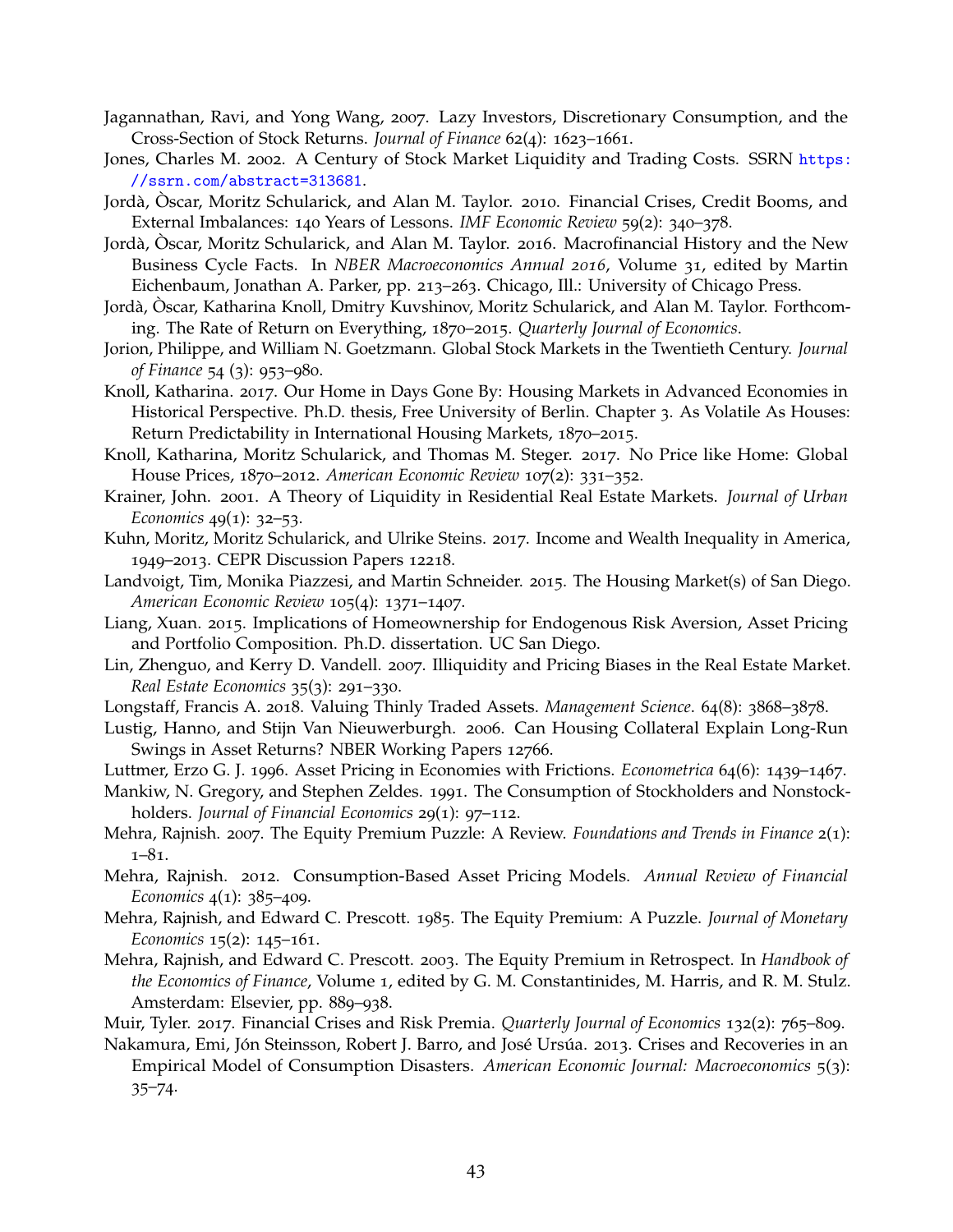- Ngai, L. Rachel, and Silvana Tenreyro. 2014. Hot and Cold Seasons in the Housing Market. *American Economic Review* 104(12): 3991–4026.
- Piazzesi, Monika, Martin Schneider, and Selale Tuzel. 2007. Housing, Consumption and Asset Pricing. *Journal of Financial Economics* 83(3): 531–569.
- Piazzesi, Monika, and Martin Schneider. 2009. Momentum Traders in the Housing Market: Survey Evidence and a Search Model. *American Economic Review, Papers and Proceedings*, 99(2): 406–411.
- Rietz, Thomas A. 1988. The equity risk premium a solution. *Journal of Monetary Economics* 22(1): 117–131.
- Shiller, Robert J. 1981. Do Stock Prices Move Too Much to be Justified by Subsequent Changes in Dividends? *American Economic Review* 71(3): 421–36.
- Shilling, James D. 2003. Is There a Risk Premium Puzzle in Real Estate? *Real Estate Economics* 31(4): 501–525.
- Tracy, Joseph, Henry Schneider, and Sewin Chan. 1999. Are Stocks Overtaking Real Estate in Household Portfolios? *Current Issues in Economics and Finance* vol. 5, no. 5. New York, N.Y.: Federal Reserve Bank of New York, pp. 1–6.
- Uhlig, Harald. 2007. Explaining Asset Prices with External Habits and Wage Rigidities in a DSGE Model. *American Economic Review* 97(2): 239–243.
- Vissing-Jørgensen, Annette. 2002. Limited Asset Market Participation and the Elasticity of Intertemporal Substitution. *Journal of Political Economy* 110(4): 825–853.
- Weil, Philippe. 1989. The equity premium puzzle and the risk-free rate puzzle. *Journal of Monetary Economics* 24(3): 401–421.
- Yoshida, Jiro. 2008. Technology Shocks and Asset Price Dynamics: The Role of Housing in General Equilibrium. University of Tokyo. Unpublished.
- Zimmermann, Kaspar. 2017. Breaking Banks? Bank Profitability and Monetary Policy. University of Bonn. Unpublished.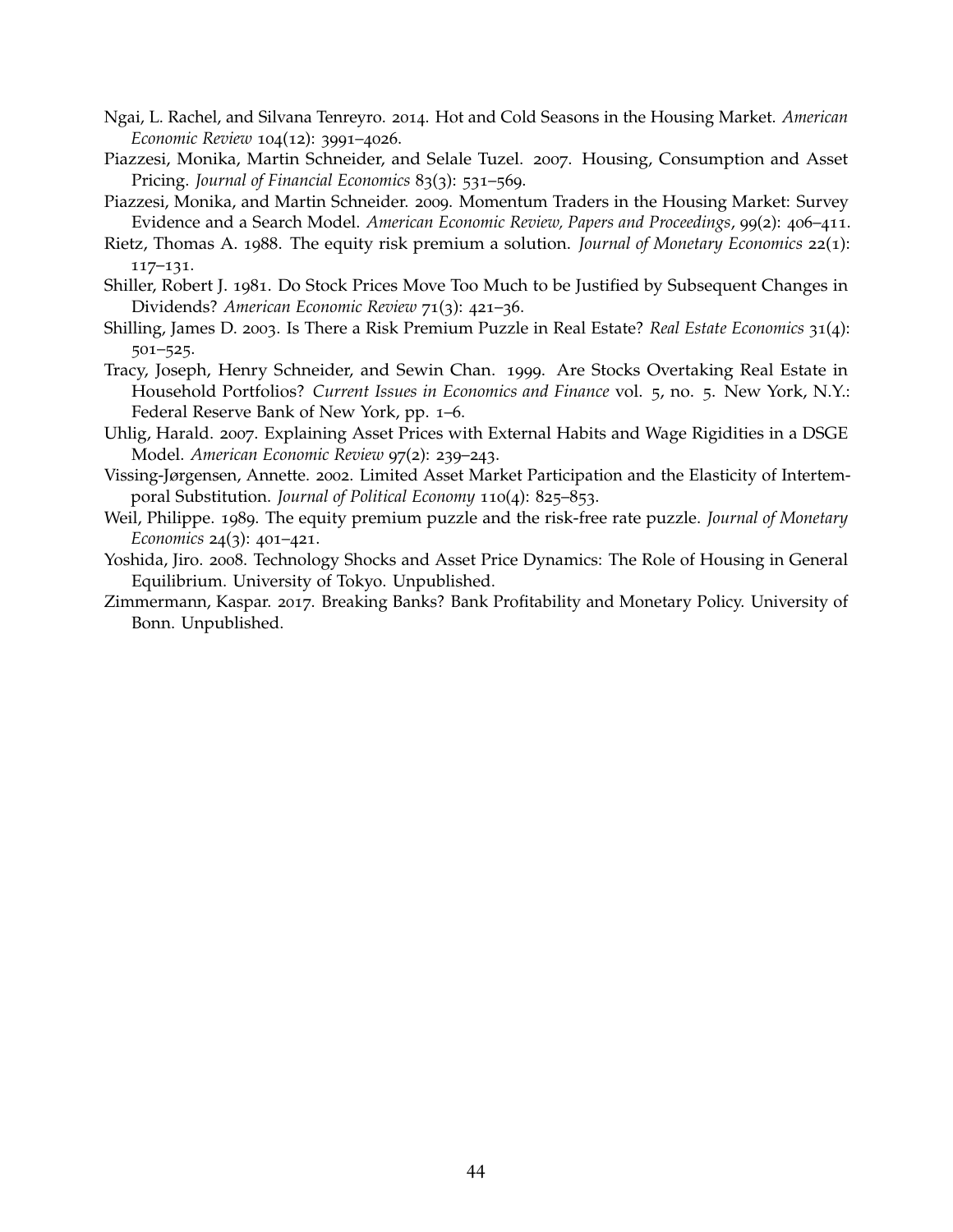#### **APPENDICES**

## A. Derivation of the Extended Barro (2006) model with Risky Assets

The original Barro (2006) model features a standard Lucas-Tree type model with an exogenous endowment, as in Mehra and Prescott (1985), augmented for one period rare disasters. We modify the economy and introduce risky assets. To keep things tractable and derive a closed form solution, we assume that asset disasters coincide with consumption disasters. Hence, a consumption crisis automatically triggers an asset crises, whereat the magnitude of the asset crisis is determined based on empirical grounds. To fix ideas, Barro (2006) assumes the following exogenous evolution of the endowment:

$$
log(A_{t+1}) = log(A_t) + \gamma + u_{t+1} + v_{t+1}
$$
\n(14)

where  $A_t$  denotes endowment which is equal to consumption in equilibrium,  $\gamma$  its long-run growth rate and  $u_t$  is i.i.d. normal with mean zero and variance  $\sigma^2$ . The term  $v_t$  captures rare disasters and equals  $log(1 - b)$  in bad times with probability *p* and zero with probability  $1 - p$ . *b* in turn is a random variables and captures the fractional consumption decline during disasters, which we derive based on peak to trough consumption declines. We assume dividends follow a similar process and denote variables related to assets with a tilde.

$$
log(\tilde{A}_{t+1}) = log(\tilde{A}_t) + \tilde{\gamma} + \tilde{u}_{t+1} + \tilde{v}_{t+1}
$$
\n
$$
(15)
$$

Each of the parameters associated with the dividend process is calibrated on asset data and hence distinct from the parameters chosen for the consumption claim. The only exception pertains to asset disaster probabilities. In order to derive an analytical solution we assume that asset disasters coincide with consumption disasters and calibrate this probability based on consumption data only. However, we do not make an assumption on the relationship between the fractional declines of consumption (*b*) and assets (*d*) during disasters. We further introduce correlation between consumption and dividend claims during normal times, hence we allow for a non-zero correlation  $(\kappa)$  between  $u_{t+1}$  and  $\tilde{u}_{t+1}$ .

In the remainder of the appendix, we derive a closed form solution for the asset return  $log E_t[\tilde{R}_{t+1}]$ which we combine with the formula for the risk free rate in Barro (2006) to derive the risk premium presented in the main body of the paper. As in Barro (2006) we assume a standard CRRA utility function. *ρ*  $\geq$  0 deontes the rate of time preference and *θ*  $>$  0 the coefficient of relative risk aversion. The Euler Equation for asset holdings corresponds to:

$$
A_t^{-\theta} = e^{-\rho} E_t [A_{t+1}^{-\theta} \tilde{R}_{t+1}]
$$
\n(16)

which is equivalent to

$$
\tilde{P}_t = e^{-\rho} E_t [A_{t+1}^{-\theta} \tilde{A}_{t+1}] A_t^{\theta} \tag{17}
$$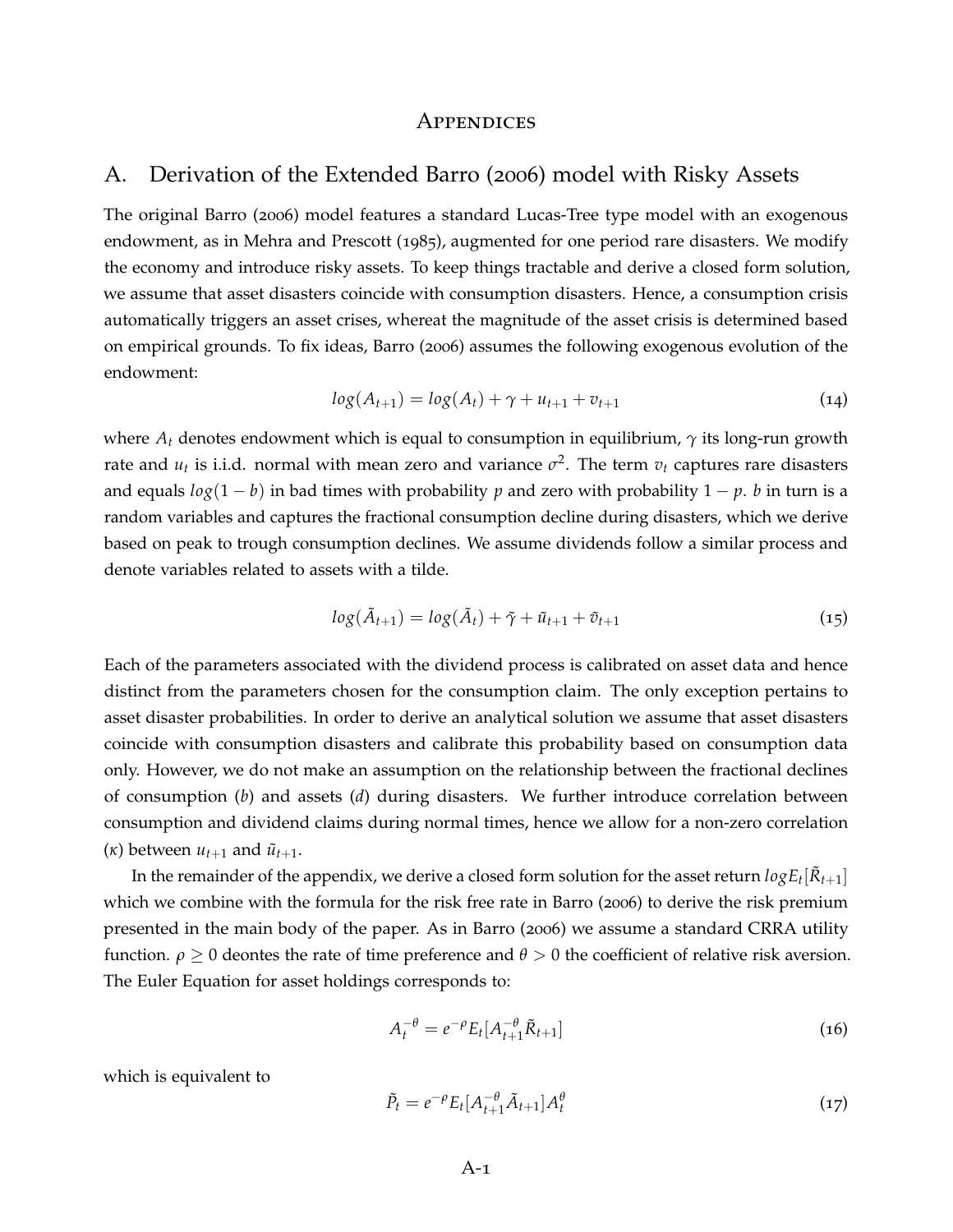due to the definition of the risky asset return  $\tilde{R}_{t+1} = \frac{\tilde{A}_{t+1}}{\tilde{P}_t}$ . We can rewrite the expectations operator as

$$
E_t[A_{t+1}^{-\theta}\tilde{A}_{t+1}] = E_t[A_t^{-\theta}e^{-\theta\gamma}e^{-\theta u_{t+1}}e^{-\theta v_{t+1}}\tilde{A}_t e^{\tilde{\gamma}}e^{\tilde{u}_{t+1}}e^{\tilde{v}_{t+1}}]
$$
(18)

Since we condition on period *t* we pull out constants as well as period *t* variables, hence:

$$
E_t[A_{t+1}^{-\theta}\tilde{A}_{t+1}] = A_t^{-\theta}e^{-\theta\gamma}\tilde{A}_t e^{\tilde{\gamma}}E_t[e^{-\theta u_{t+1}}e^{-\theta v_{t+1}}e^{\tilde{u}_{t+1}}e^{\tilde{v}_{t+1}}] \qquad (19)
$$

We once again focus on the expectations operator and decompose it into:

$$
E_t[e^{-\theta u_{t+1}}e^{-\theta v_{t+1}}e^{\tilde{u}_{t+1}}e^{\tilde{v}_{t+1}}] = E_t[e^{-\theta u_{t+1}}e^{\tilde{u}_{t+1}}]E_t[e^{\tilde{v}_{t+1}}e^{-\theta v_{t+1}}]
$$
(20)

Equivalence holds since idiosyncratic shocks are independent of crises. *u* and *u* follow a normal distribution with correlation *κ*. Further, the sum of normal distributed variables is normal distributed. Hence,

$$
E_t[e^{-\theta u_{t+1}}e^{\tilde{u}_{t+1}}] = E_t[e^{\tilde{u}_{t+1}-\theta u_{t+1}}] = e^{\frac{\tilde{\sigma}^2}{2} + \frac{\theta^2 \sigma^2}{2} - \theta \kappa \sigma \tilde{\sigma}}
$$
(21)

The second term involving expectations in Equation (7) depends on three random variables. A Bernoulli distributed variable on disaster occurrence independent of the fractional decline in consumption and the asset, and the fractional declines in consumption and asset claims, *b* and *d*. We can thus rewrite the expression as

$$
E_t[e^{\tilde{\sigma}_{t+1}}e^{-\theta v_{t+1}}] = pE[(1-b)^{-\theta}(1-d)] + 1 - p \tag{22}
$$

Technically, the expectations operator is conditioning on period *t*, however disaster declines are assumed to be independently distributed across time, hence we omit indexation. Once we plug the previous equations in Equation (4), the asset price can be determined as

$$
\tilde{P}_t = \tilde{A}_t e^{-\rho - \theta \gamma + \tilde{\gamma} + \frac{\tilde{\sigma}^2}{2} + \frac{\theta^2 \sigma^2}{2} - \theta \kappa \sigma \tilde{\sigma}} [pE[(1-b)^{-\theta}(1-d)] + 1 - p] \tag{23}
$$

Last but not least, we plug the asset price into the gross return formula. The derivation of  $E_t[\tilde{A}_{t+1}]$ is analogous to Barro (2006) and omitted.

$$
E_t[\tilde{R}_{t+1}] = \frac{E_t[\tilde{A}_{t+1}]}{\tilde{P}_t} = \frac{e^{\tilde{\gamma} + \frac{\tilde{\sigma}^2}{2}}[pE[1 - d] + 1 - p]}{e^{-\rho - \theta \gamma + \tilde{\gamma} + \frac{\tilde{\sigma}^2}{2} + \frac{\theta^2 \sigma^2}{2} - \theta \kappa \sigma \tilde{\sigma}}[pE[(1 - b)^{-\theta}(1 - d)] + 1 - p]} \tag{24}
$$

Taking logs results in the following approximation

$$
logE_t[\tilde{R}_{t+1}] \approx \rho + \theta\gamma - \frac{\theta^2\sigma^2}{2} + \theta\kappa\sigma\tilde{\sigma} - p[E\left[(1-b)^{-\theta}(1-d)\right] + E[d] - 1]
$$
 (25)

Equation (12) nests the risky return on consumption claims in Barro (2006) with  $d = b$  and  $\kappa = 1$ .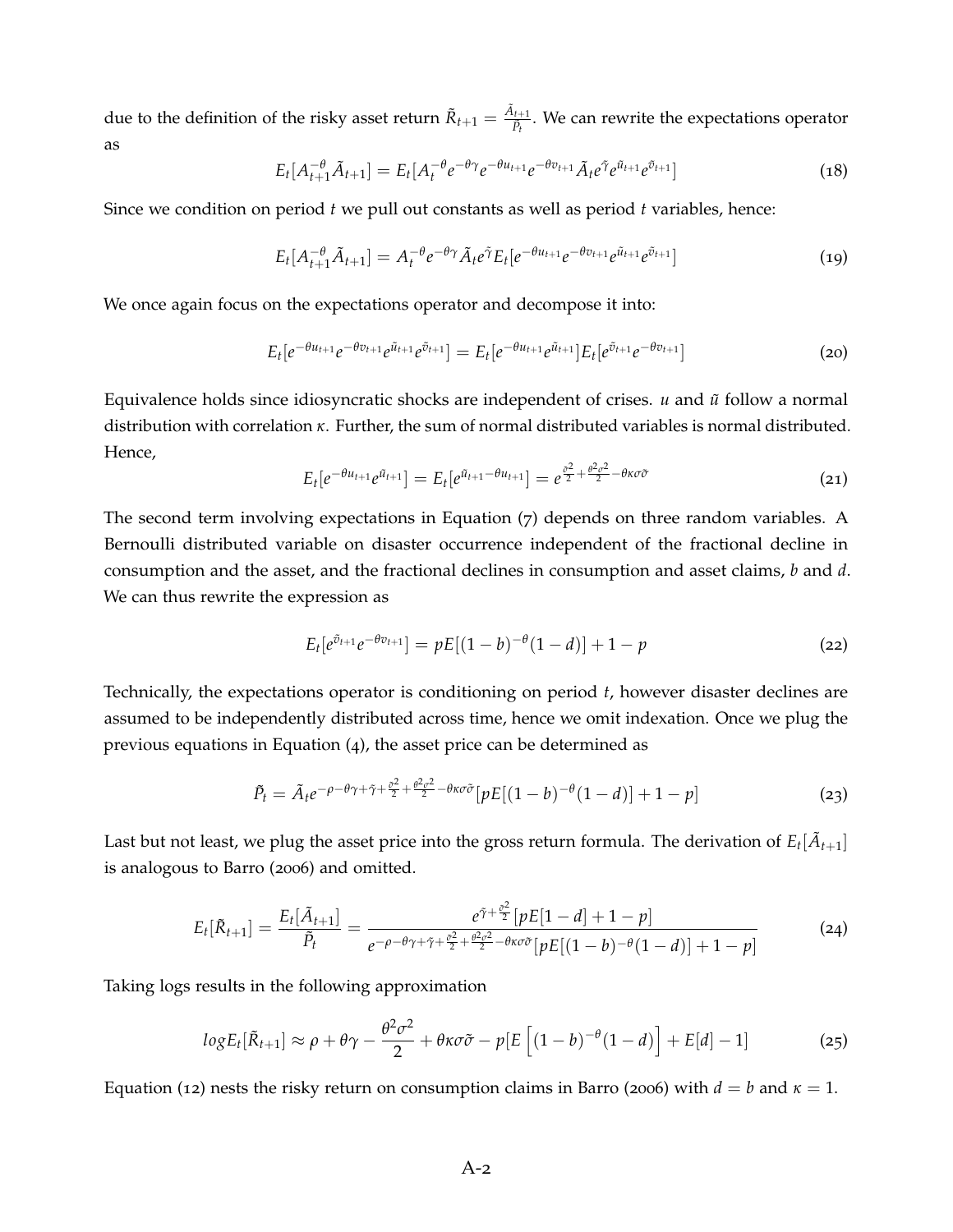# B. Our MS-VAR Version of the Nakamura, Steinsson, Barro, and Ursúa (2013) Model with Risky Assets

We standardize, pool all observations and estimate a Markov Switching VAR with two regimes, a crisis and a non-crisis regime.

We estimate an MS-VAR correlation matrix for the crisis regime as follows:

|    | H                        | E. |
|----|--------------------------|----|
|    | $C$ 1.0000 0.1615 0.2542 |    |
|    | H 0.1615 1.0000 0.1755   |    |
| Е. | 0.2542 0.1755 1.0000     |    |

## **MS-VAR: Correlation Matrix Crisis Regime**

The correlation matrix is based on standardized pooled data and two regimes.

We only report here the correlation matrix for the crisis regime. The striking feature of the correlation matrix is the difference between the correlation between consumption and housing (0.16), and consumption and equity (0.25).

Thus equity crises tend to be more in line with consumption crises than housing crises, which consequently strengthens our previous findings.

Despite the limitations, the VAR exercise hints towards a larger risk premium for equity.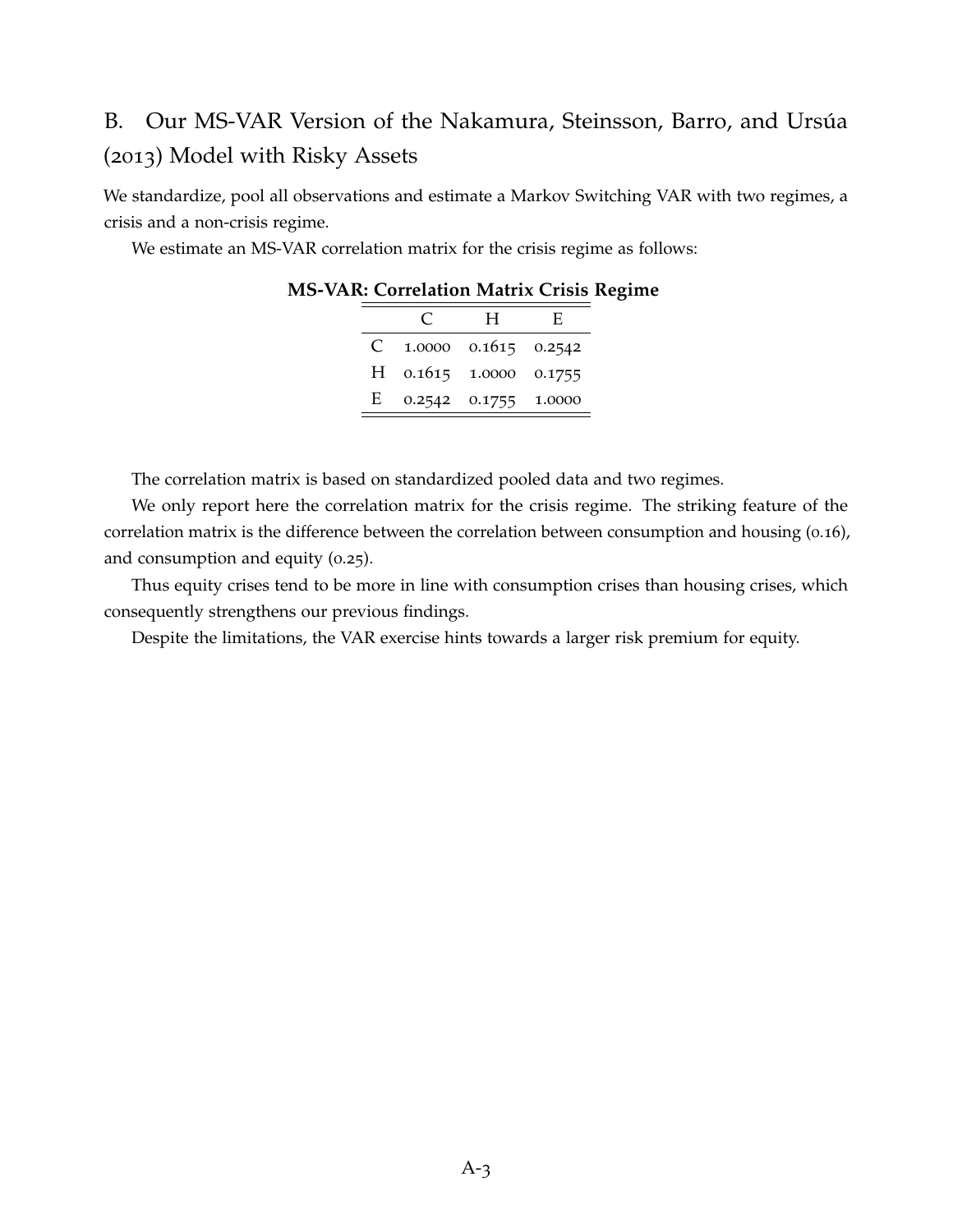# C. Detailed Tables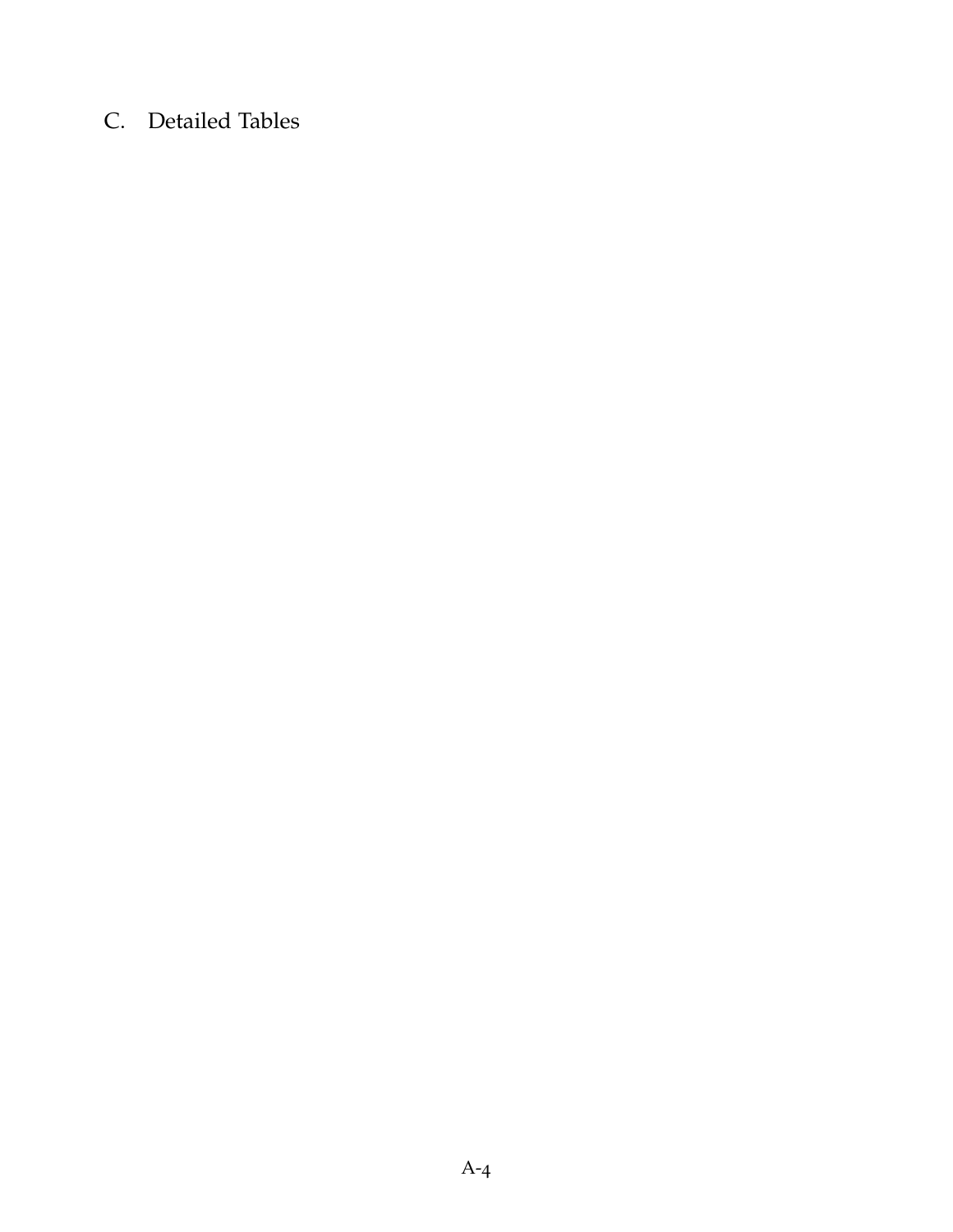<span id="page-50-0"></span>

|                       |              |              | $E(R)-1$ |         |       |          | $\sigma(R)$ |       |
|-----------------------|--------------|--------------|----------|---------|-------|----------|-------------|-------|
|                       | <b>Bills</b> | <b>Bonds</b> | Equities | Housing | Total | Equities | Housing     | Total |
| (a) Full Sample       |              |              |          |         |       |          |             |       |
| <b>AUS</b>            | 1.29         | 2.13         | 7.79     | 6.37    | 7.08  | 16.94    | 11.92       | 10.87 |
| <b>BEL</b>            | 1.37         | 2.07         | 6.23     | 7.89    | 7.06  | 23.61    | 15.51       | 16.42 |
| <b>CHE</b>            | 2.90         | 3.04         | 7.49     | 8.22    | 7.86  | 16.45    | 7.60        | 9.66  |
| <b>DEU</b>            | 0.08         | 3.87         | 9.98     | 9.58    | 9.78  | 31.92    | 15.62       | 19.51 |
| <b>DNK</b>            | $-0.47$      | 0.23         | 3.24     | 6.39    | 4.81  | 22.15    | 10.03       | 13.14 |
| <b>ESP</b>            | 2.65         | 3.69         | 7.11     | 7.82    | 7.47  | 21.72    | 10.16       | 12.48 |
| <b>FIN</b>            | 1.37         | 2.62         | 7.32     | 4.77    | 6.04  | 28.75    | 9.61        | 15.40 |
| <b>FRA</b>            | 0.39         | 1.39         | 6.09     | 6.54    | 6.31  | 19.25    | 8.41        | 11.34 |
| <b>GBR</b>            | 0.78         | 1.88         | 7.09     | 7.28    | 7.18  | 21.25    | 9.38        | 12.18 |
| <b>ITA</b>            | 0.90         | 2.13         | 5.55     | 8.03    | 6.79  | 19.48    | 8.70        | 11.15 |
| JPN                   | $-0.48$      | 0.99         | 4.37     | 6.31    | 5.34  | 33.47    | 8.73        | 18.52 |
| <b>NLD</b>            | $-0.23$      | 0.50         | 5.46     | 5.21    | 5.34  | 20.58    | 12.00       | 12.52 |
| <b>NOR</b>            | 1.56         | 2.35         | 7.98     | 8.30    | 8.14  | 20.12    | 8.88        | 11.25 |
| PRT                   | 0.72         | 1.65         | 6.71     | 5.63    | 6.17  | 19.48    | 6.66        | 10.45 |
| <b>SWE</b>            | 1.15         | 2.03         | 6.90     | 5.44    | 6.17  | 19.90    | 9.15        | 11.04 |
| <b>USA</b>            | 1.52         | 2.10         | 8.46     | 6.10    | 7.28  | 19.17    | 8.12        | 11.60 |
| World (pooled)        | 1.04         | 2.03         | 6.73     | 6.93    | 6.83  | 21.92    | 10.31       | 12.92 |
| (b) Post-WW2 Balanced |              |              |          |         |       |          |             |       |
| <b>AUS</b>            | 1.98         | 2.71         | 7.76     | 7.15    | 7.46  | 21.09    | 5.50        | 10.78 |
| <b>BEL</b>            | 2.36         | 3.53         | 10.10    | 8.26    | 9.18  | 22.48    | 6.00        | 11.34 |
| <b>CHE</b>            | 2.30         | 3.50         | 10.20    | 5.88    | 8.04  | 23.17    | 7.90        | 13.13 |
| <b>DEU</b>            | 0.87         | 2.24         | 12.63    | 9.56    | 11.09 | 35.68    | 8.89        | 19.53 |
| <b>DNK</b>            | 1.63         | 2.69         | 5.23     | 7.48    | 6.35  | 23.70    | 6.46        | 11.80 |
| <b>ESP</b>            | 1.71         | 3.25         | 7.53     | 5.30    | 6.41  | 21.60    | 4.32        | 10.79 |
| <b>FIN</b>            | 1.32         | 2.51         | 4.14     | 5.75    | 4.95  | 27.27    | 10.12       | 13.42 |
| <b>FRA</b>            | 0.98         | 1.52         | 5.97     | 5.54    | 5.75  | 20.29    | 6.53        | 11.17 |
| <b>GBR</b>            | 1.29         | 2.54         | 8.74     | 7.63    | 8.18  | 21.19    | 9.51        | 11.73 |
| <b>ITA</b>            | 0.26         | 2.04         | 8.39     | 9.55    | 8.97  | 27.38    | 7.57        | 14.16 |
| JPN                   | $-1.04$      | 0.39         | 4.65     | 5.63    | 5.14  | 37.42    | 8.51        | 20.49 |
| <b>NLD</b>            | 0.13         | 0.50         | 6.45     | 5.15    | 5.80  | 24.81    | 8.29        | 13.91 |
| <b>NOR</b>            | 1.09         | 2.68         | 11.79    | 9.13    | 10.46 | 25.32    | 6.93        | 13.33 |
| PRT                   | $-0.11$      | 1.22         | 7.48     | 5.60    | 6.54  | 22.03    | 4.49        | 10.74 |
| <b>SWE</b>            | 1.63         | 2.60         | 8.79     | 7.10    | 7.94  | 23.29    | 9.09        | 11.74 |
| <b>USA</b>            | 1.66         | 2.55         | 7.35     | 5.83    | 6.59  | 16.29    | 3.56        | 8.71  |
| World (pooled)        | 1.11         | 2.26         | 7.92     | 6.89    | 7.41  | 25.03    | 7.46        | 13.29 |

**Table A.1:** *Total returns on safe and risky assets*

*Notes*: This table shows the means of annual real total returns *E*(*R*) − 1 for bills, bonds, housing, equities, and total wealth, and standard deviations  $\sigma(R)$ , for 16 countries and pooled World samples, for both the full period (1870–2015 including wars) and for the post-WW2 balanced sample (1963–2015). The moments are computed for raw returns, and the units are percent. See text.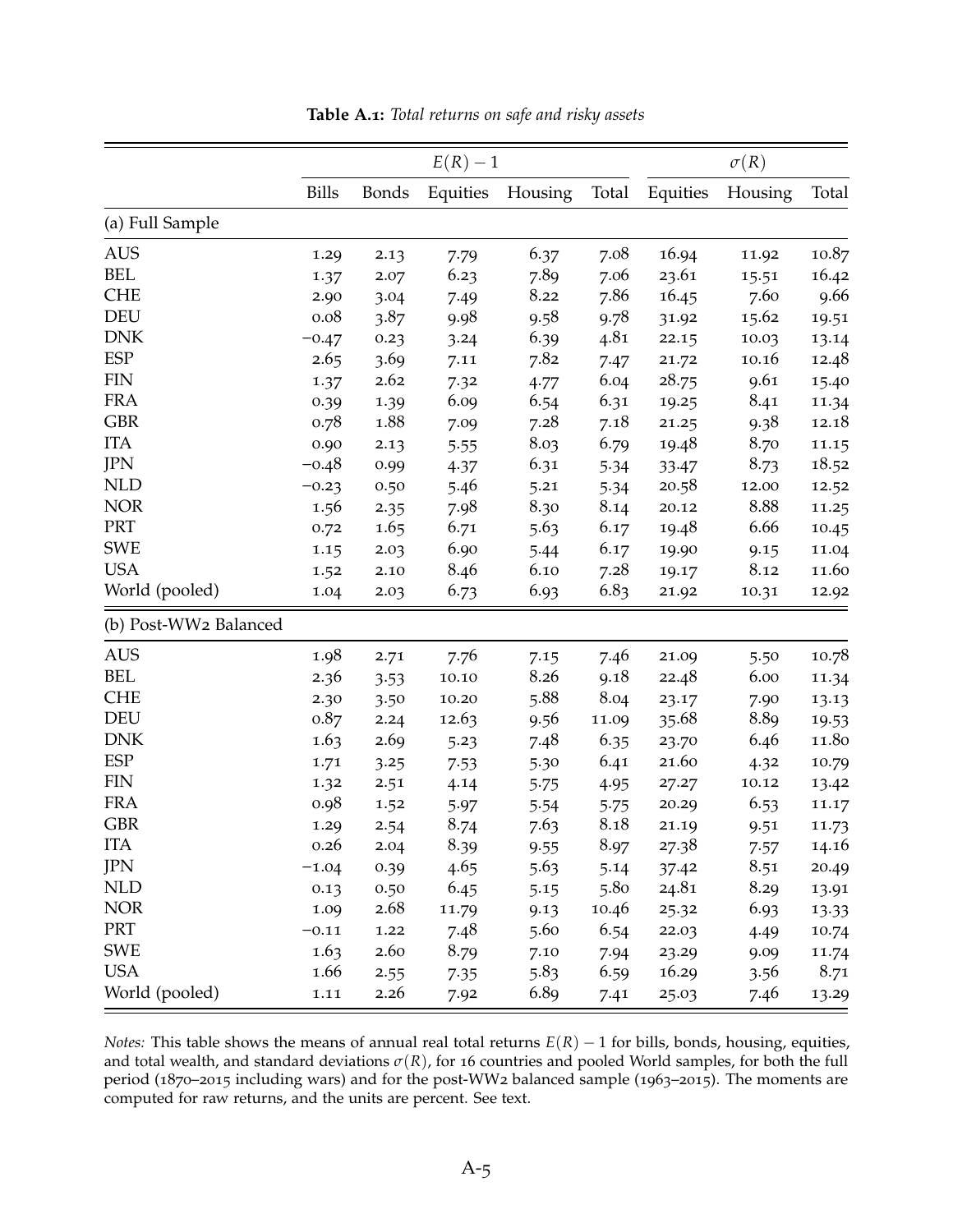<span id="page-51-0"></span>

|                       |          | $E(R - R_f^{bills})$ |       |          | $E(R - R_f^{bonds})$ |       |
|-----------------------|----------|----------------------|-------|----------|----------------------|-------|
|                       | Equities | Housing              | Total | Equities | Housing              | Total |
| (a) Full Sample       |          |                      |       |          |                      |       |
| <b>AUS</b>            | 6.44     | 5.25                 | 5.84  | 5.66     | 4.23                 | 4.95  |
| <b>BEL</b>            | 6.19     | 7.88                 | 7.04  | 4.77     | 6.52                 | 5.64  |
| <b>CHE</b>            | 4.60     | 5.32                 | 4.96  | 4.45     | 5.18                 | 4.82  |
| <b>DEU</b>            | 9.89     | 9.50                 | 9.70  | 7.79     | 7.44                 | 7.62  |
| <b>DNK</b>            | 4.49     | 7.61                 | 6.05  | 3.02     | 6.16                 | 4.59  |
| <b>ESP</b>            | 4.46     | 5.17                 | 4.81  | 3.42     | 4.13                 | 3.78  |
| <b>FIN</b>            | 5.95     | 3.39                 | 4.67  | 4.70     | 2.15                 | 3.42  |
| <b>FRA</b>            | 5.70     | 6.15                 | 5.93  | 4.69     | 5.14                 | 4.92  |
| <b>GBR</b>            | 6.31     | 6.50                 | 6.41  | 5.21     | 5.40                 | 5.30  |
| <b>ITA</b>            | 4.65     | 7.13                 | 5.89  | 3.42     | 5.90                 | 4.66  |
| <b>JPN</b>            | 4.85     | 6.80                 | 5.82  | 3.39     | 5.33                 | 4.36  |
| <b>NLD</b>            | 5.95     | 5.07                 | 5.51  | 5.18     | 4.52                 | 4.85  |
| <b>NOR</b>            | 6.42     | 6.74                 | 6.58  | 5.63     | 5.95                 | 5.79  |
| PRT                   | 5.99     | 4.90                 | 5.44  | 5.06     | 3.98                 | 4.52  |
| <b>SWE</b>            | 5.75     | 4.30                 | 5.02  | 4.87     | 3.41                 | 4.14  |
| <b>USA</b>            | 6.95     | 4.58                 | 5.76  | 6.37     | 4.01                 | 5.19  |
| World (pooled)        | 5.86     | 6.03                 | 5.94  | 4.82     | 5.00                 | 4.91  |
| (b) Post-WW2 Balanced |          |                      |       |          |                      |       |
| <b>AUS</b>            | 5.79     | 5.17                 | 5.48  | 5.05     | 4.44                 | 4.75  |
| <b>BEL</b>            | 7.74     | 5.90                 | 6.82  | 6.57     | 4.72                 | 5.65  |
| <b>CHE</b>            | 7.90     | 3.59                 | 5.74  | 6.70     | 2.38                 | 4.54  |
| <b>DEU</b>            | 11.77    | 8.69                 | 10.23 | 10.39    | 7.31                 | 8.85  |
| <b>DNK</b>            | 3.60     | 5.84                 | 4.72  | 2.55     | 4.79                 | 3.67  |
| <b>ESP</b>            | 5.82     | 3.59                 | 4.71  | 4.28     | 2.05                 | 3.17  |
| <b>FIN</b>            | 2.82     | 4.43                 | 3.63  | 1.63     | 3.23                 | 2.43  |
| <b>FRA</b>            | 4.99     | 4.56                 | 4.77  | 4.45     | 4.02                 | 4.24  |
| <b>GBR</b>            | 7.44     | 6.34                 | 6.89  | 6.20     | 5.10                 | 5.65  |
| <b>ITA</b>            | 8.12     | 9.28                 | 8.70  | 6.34     | 7.50                 | 6.92  |
| <b>JPN</b>            | 5.69     | 6.67                 | 6.18  | 4.26     | 5.24                 | 4.75  |
| <b>NLD</b>            | 6.32     | 5.02                 | 5.67  | 5.95     | 4.65                 | 5.30  |
| <b>NOR</b>            | 10.71    | 8.04                 | 9.38  | 9.11     | 6.45                 | 7.78  |
| PRT                   | 7.59     | 5.71                 | 6.65  | 6.26     | 4.38                 | 5.32  |
| <b>SWE</b>            | 7.16     | 5.47                 | 6.32  | 6.19     | 4.50                 | 5.34  |
| <b>USA</b>            | 5.69     | 4.17                 | 4.93  | 4.81     | 3.28                 | 4.05  |
| World (pooled)        | 6.81     | 5.78                 | 6.29  | 5.66     | 4.63                 | 5.14  |

**Table A.2:** *Excess returns*

*Notes:* This table shows the means of annual real excess returns *E*(*R* − *R<sup>f</sup>* ) for housing, equities, and total wealth, over bills and bonds, for 16 countries and pooled World samples, for both the full period (1870–2015 including wars) and for the post-WW2 balanced sample (1963–2015). The moments are computed for raw returns, and the units are percent. See text.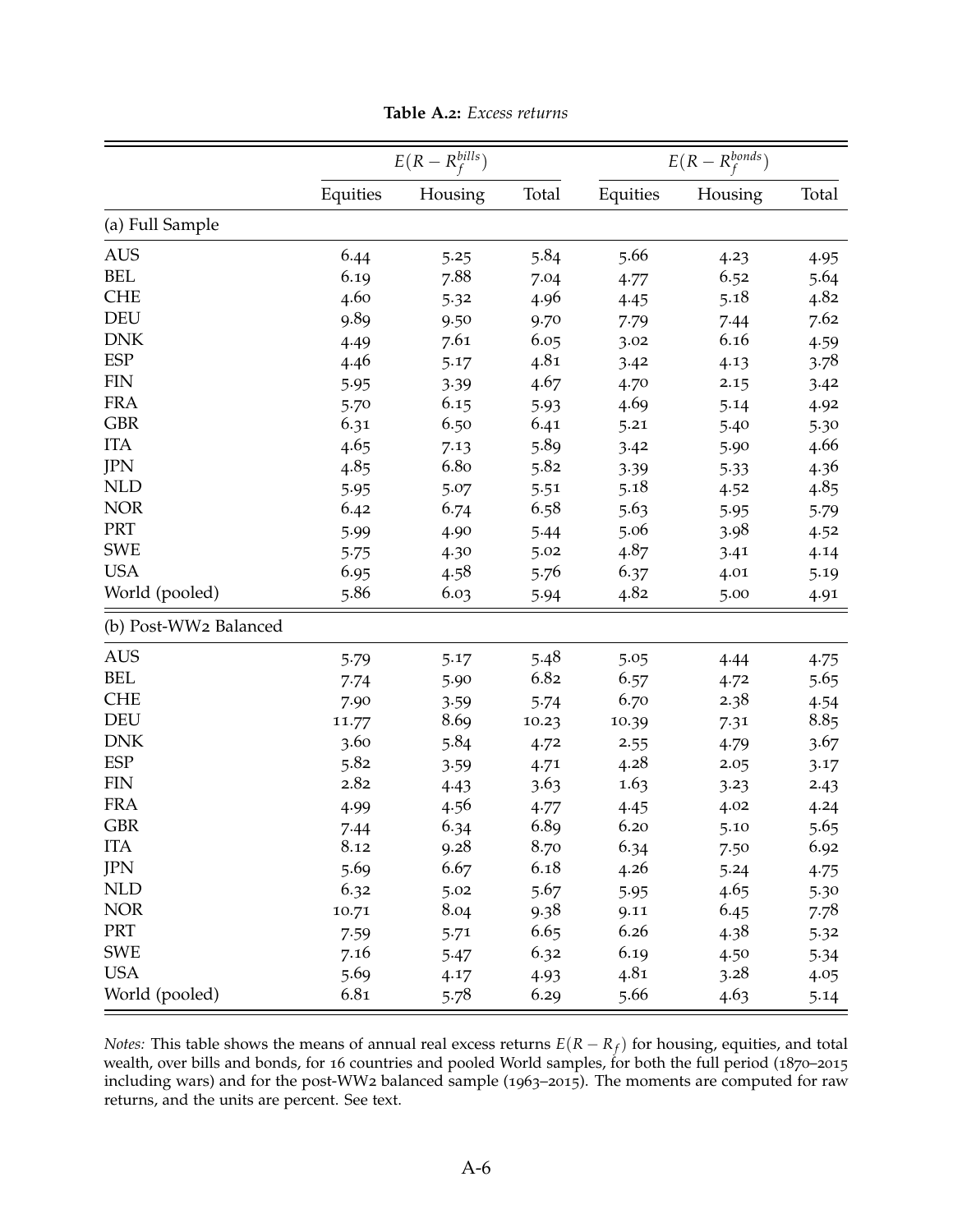<span id="page-52-0"></span>

|                | (a) Full Sample |           |       |             |          | (b) Post-WW2 Balanced |       |             |  |
|----------------|-----------------|-----------|-------|-------------|----------|-----------------------|-------|-------------|--|
|                |                 | <b>SR</b> |       |             |          | <b>SR</b>             |       |             |  |
|                | Equities        | Housing   | Total | $\sigma(g)$ | Equities | Housing               | Total | $\sigma(g)$ |  |
| <b>AUS</b>     | 0.39            | 0.41      | 0.54  | 0.05        | 0.28     | 0.87                  | 0.51  | $0.01\,$    |  |
| <b>BEL</b>     | 0.28            | 0.82      | 0.57  | 0.09        | 0.34     | 0.88                  | 0.59  | 0.01        |  |
| <b>CHE</b>     | 0.27            | 0.67      | 0.48  | 0.05        | 0.34     | 0.42                  | 0.42  | 0.03        |  |
| <b>DEU</b>     | 0.33            | 0.65      | 0.55  | 0.05        | 0.34     | 0.91                  | 0.54  | 0.03        |  |
| <b>DNK</b>     | 0.22            | 0.87      | 0.54  | 0.07        | 0.15     | 0.81                  | 0.40  | 0.02        |  |
| <b>ESP</b>     | 0.20            | 0.48      | 0.37  | 0.03        | 0.27     | 0.71                  | 0.42  | 0.02        |  |
| <b>FIN</b>     | 0.21            | 0.29      | 0.29  | 0.04        | 0.11     | 0.41                  | 0.27  | 0.03        |  |
| <b>FRA</b>     | 0.31            | 0.81      | 0.57  | 0.06        | 0.25     | 0.70                  | 0.44  | 0.03        |  |
| <b>GBR</b>     | 0.29            | 0.63      | 0.49  | 0.09        | 0.35     | 0.64                  | 0.58  | 0.02        |  |
| <b>ITA</b>     | 0.24            | 0.89      | 0.56  | 0.04        | 0.30     | 1.09                  | 0.62  | 0.02        |  |
| <b>JPN</b>     | 0.15            | 0.81      | 0.34  | 0.04        | 0.16     | 0.8 <sub>0</sub>      | 0.33  | 0.04        |  |
| <b>NLD</b>     | 0.30            | 0.42      | 0.46  | 0.08        | 0.27     | 0.60                  | 0.44  | 0.03        |  |
| <b>NOR</b>     | 0.32            | 0.90      | 0.63  | 0.04        | 0.43     | 1.18                  | 0.72  | 0.02        |  |
| <b>PRT</b>     | 0.32            | 0.83      | 0.58  | 0.04        | 0.35     | 1.16                  | 0.63  | $0.01\,$    |  |
| <b>SWE</b>     | 0.29            | 0.49      | 0.47  | 0.03        | 0.30     | 0.65                  | 0.52  | 0.02        |  |
| <b>USA</b>     | 0.38            | 0.54      | 0.52  | 0.03        | 0.35     | 1.00                  | 0.57  | 0.02        |  |
| World (pooled) | 0.28            | 0.62      | 0.49  | 0.05        | 0.28     | 0.74                  | 0.48  | 0.02        |  |

**Table A.3:** *Sharpe ratios and standard deviations of consumption growth*

*Notes:* This table shows the Sharpe Ratios  $SR = E(R - R_f)/\sigma(R - R_f)$  for excess returns for housing, equities, and total wealth, over bills only, for 16 countries and pooled World samples, for both the full period (1870–2015 including wars) and for the post-WW2 balanced sample (1963–2015). Also shown are standard deviations of real per capita consumption growth. The moments are computed for raw returns, and the units are raw, not percent. See text.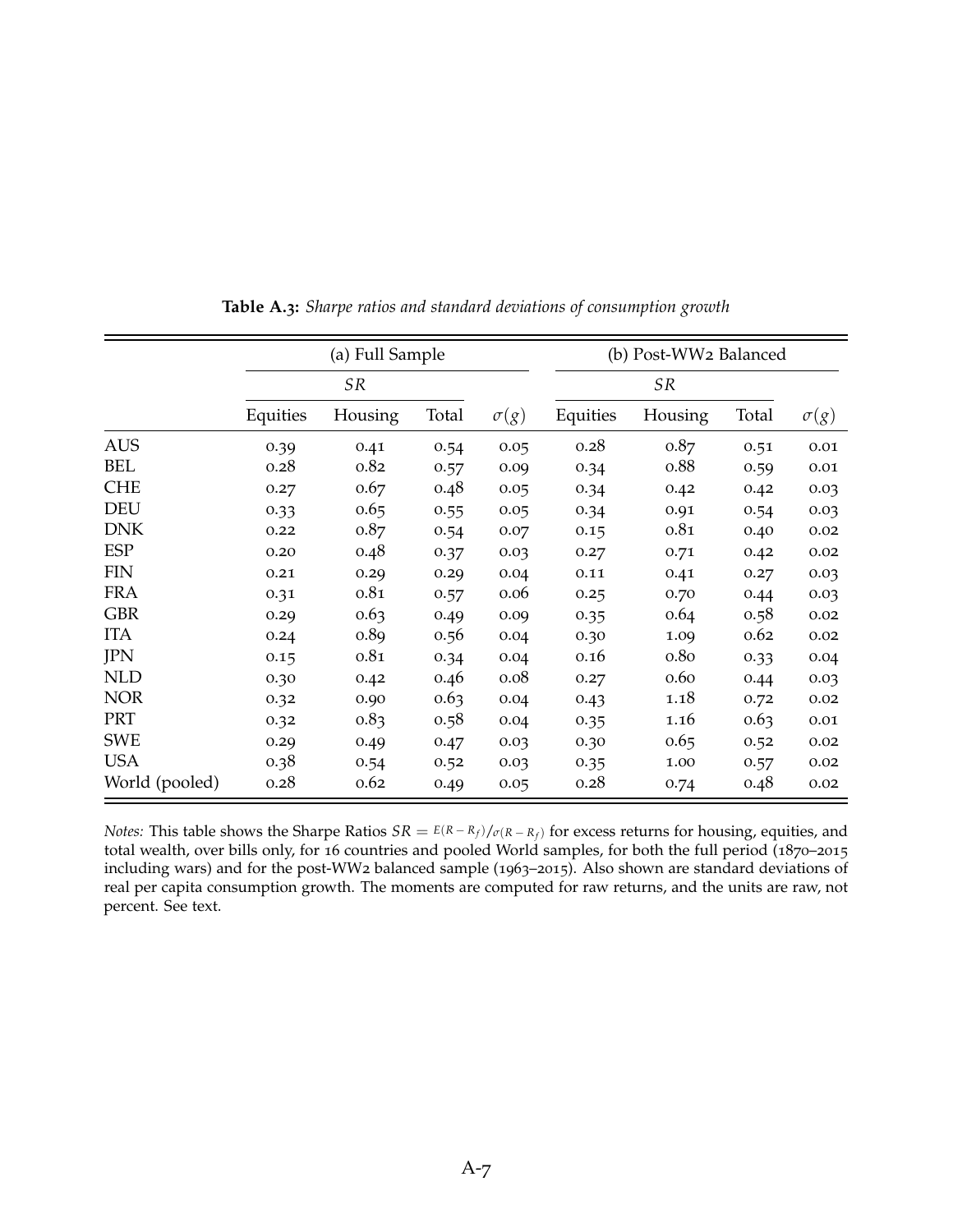|                |          | (a) Full Sample |         | (b) Post-WW2 Balanced |             |       |  |  |
|----------------|----------|-----------------|---------|-----------------------|-------------|-------|--|--|
|                |          | $\rho(R,g)$     |         |                       | $\rho(R,g)$ |       |  |  |
|                | Equities | Housing         | Total   | Equities              | Housing     | Total |  |  |
| <b>AUS</b>     | 0.23     | 0.02            | 0.18    | 0.25                  | 0.28        | 0.31  |  |  |
| <b>BEL</b>     | 0.03     | 0.18            | 0.10    | 0.19                  | 0.40        | 0.29  |  |  |
| <b>CHE</b>     | 0.09     | 0.19            | 0.15    | 0.26                  | 0.33        | 0.33  |  |  |
| <b>DEU</b>     | 0.25     | 0.24            | 0.30    | 0.37                  | 0.49        | 0.45  |  |  |
| <b>DNK</b>     | $-0.20$  | $-0.01$         | $-0.17$ | 0.00                  | 0.41        | 0.11  |  |  |
| <b>ESP</b>     | 0.36     | 0.17            | 0.38    | 0.19                  | 0.20        | 0.23  |  |  |
| <b>FIN</b>     | 0.35     | 0.22            | 0.39    | 0.24                  | $-0.06$     | 0.22  |  |  |
| <b>FRA</b>     | 0.22     | 0.39            | 0.33    | 0.22                  | 0.48        | 0.34  |  |  |
| <b>GBR</b>     | $-0.04$  | 0.03            | $-0.03$ | 0.21                  | 0.53        | 0.41  |  |  |
| <b>ITA</b>     | 0.07     | $-0.05$         | 0.04    | 0.23                  | $-0.03$     | 0.21  |  |  |
| <b>JPN</b>     | 0.37     | 0.23            | 0.39    | 0.39                  | 0.36        | 0.43  |  |  |
| <b>NLD</b>     | 0.00     | 0.14            | 0.06    | 0.31                  | 0.53        | 0.44  |  |  |
| <b>NOR</b>     | 0.10     | 0.04            | 0.11    | 0.40                  | 0.37        | 0.48  |  |  |
| <b>PRT</b>     | 0.25     | 0.38            | 0.35    | 0.21                  | 0.04        | 0.22  |  |  |
| <b>SWE</b>     | 0.28     | 0.18            | 0.32    | 0.27                  | 0.30        | 0.38  |  |  |
| <b>USA</b>     | 0.60     | 0.37            | 0.62    | 0.47                  | 0.33        | 0.50  |  |  |
| World (pooled) | 0.11     | 0.13            | 0.14    | 0.26                  | 0.30        | 0.33  |  |  |

#### **Table A.4:** *Correlations of returns and consumption growth*

<span id="page-53-0"></span>This table shows the correlation of returns and consumption growth  $\rho(R,g)$  for housing, equities, and total wealth, for 16 countries and pooled World samples, for both the full period (1870–2015 including wars) and for the post-WW2 balanced sample (1963–2015). The moments are computed for raw returns. See text.

*Notes:* This table shows the correlation of returns and consumption growth  $\rho(R, g)$  for housing, equities, and total wealth, for 16 countries and pooled World samples, for both the full period (1870–2015 including wars) and for the post-WW2 balanced sample (1963–2015). The moments are computed for raw returns. See text.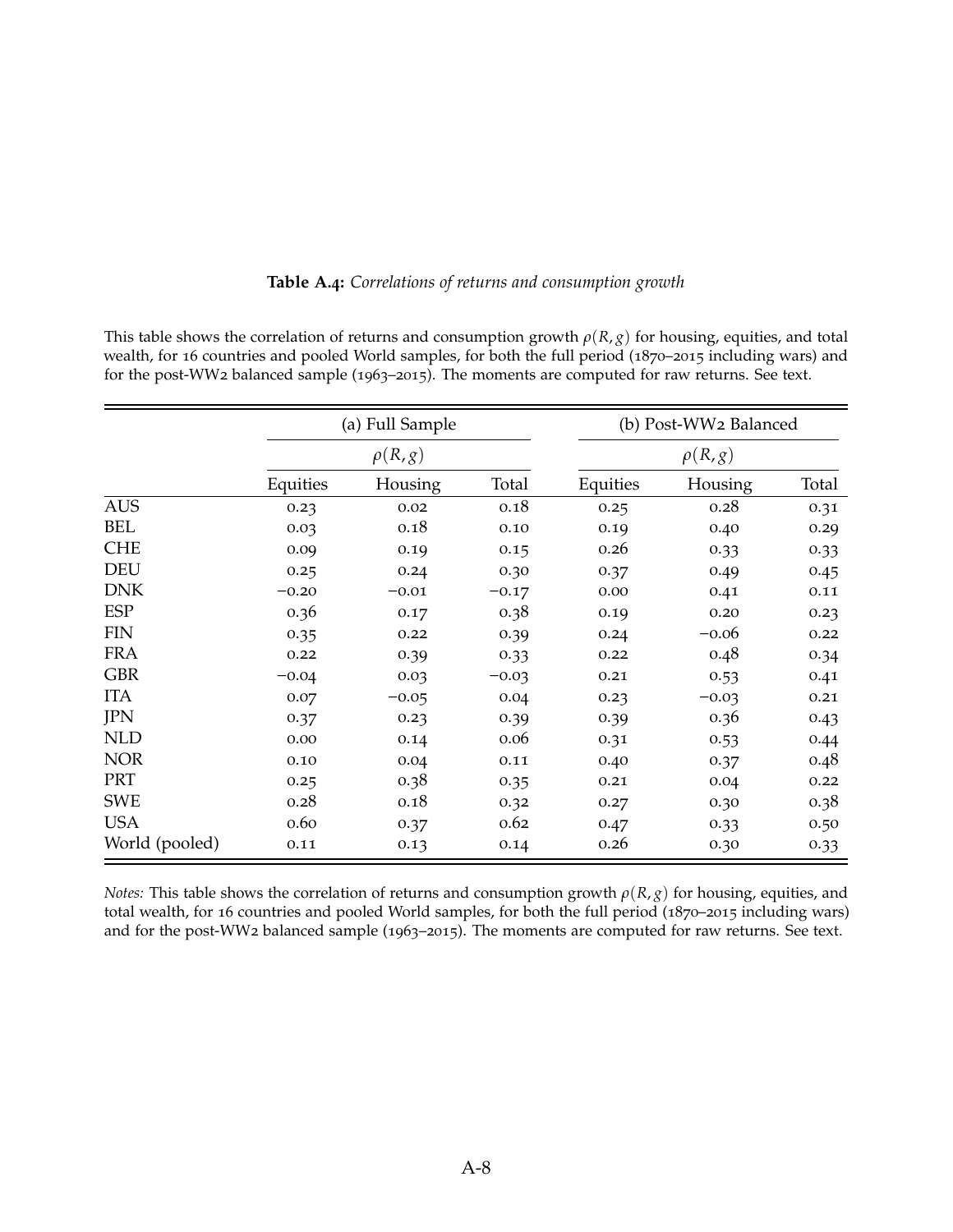#### **Table A.5:** *Consumption betas*

<span id="page-54-0"></span>This table shows the consumption beta  $\beta = \text{Cov}(R - R_f, g) / \text{Var}(g)$  for housing, equities, and total wealth, for 16 countries and pooled World samples, for both the full period (1870–2015 including wars) and for the post-WW2 balanced sample (1963–2015). The moments are computed for raw returns. See text.

|                |          | (a) Full Sample                                     |          |          | (b) Post-WW2 Balanced                               |       |  |  |
|----------------|----------|-----------------------------------------------------|----------|----------|-----------------------------------------------------|-------|--|--|
|                |          | $\beta = \frac{\text{Cov}(R-R_f,g)}{\text{Var}(g)}$ |          |          | $\beta = \frac{\text{Cov}(R-R_f,g)}{\text{Var}(g)}$ |       |  |  |
|                | Equities | Housing                                             | Total    | Equities | Housing                                             | Total |  |  |
| <b>AUS</b>     | 0.77     | 0.09                                                | 0.43     | 3.78     | 1.25                                                | 2.52  |  |  |
| <b>BEL</b>     | $-0.07$  | 0.22                                                | 0.07     | 2.66     | 1.27                                                | 1.97  |  |  |
| <b>CHE</b>     | 0.15     | 0.13                                                | 0.14     | 2.46     | 1.14                                                | 1.80  |  |  |
| <b>DEU</b>     | 1.95     | 1.09                                                | 1.52     | 4.54     | 1.56                                                | 3.05  |  |  |
| <b>DNK</b>     | $-0.46$  | 0.24                                                | $-0.11$  | 0.29     | 1.86                                                | 1.07  |  |  |
| <b>ESP</b>     | 2.52     | 0.69                                                | 1.60     | 2.23     | 0.47                                                | 1.35  |  |  |
| <b>FIN</b>     | 3.50     | 1.27                                                | 2.39     | 2.57     | $-0.24$                                             | 1.17  |  |  |
| <b>FRA</b>     | 0.19     | 0.05                                                | 0.12     | 1.39     | 0.94                                                | 1.16  |  |  |
| <b>GBR</b>     | $-0.06$  | 0.07                                                | $0.01\,$ | 2.25     | 2.52                                                | 2.39  |  |  |
| <b>ITA</b>     | 0.40     | $-0.09$                                             | 0.15     | 2.98     | 0.10                                                | 1.54  |  |  |
| <b>JPN</b>     | 3.14     | 0.25                                                | 1.70     | 3.45     | 0.45                                                | 1.95  |  |  |
| <b>NLD</b>     | $-0.01$  | 0.13                                                | 0.06     | 3.03     | 1.81                                                | 2.42  |  |  |
| <b>NOR</b>     | 0.61     | 0.21                                                | 0.41     | 5.00     | 1.17                                                | 3.09  |  |  |
| PRT            | 0.90     | 0.32                                                | 0.61     | 3.39     | 0.06                                                | 1.72  |  |  |
| <b>SWE</b>     | 1.71     | 0.35                                                | 1.03     | 2.45     | 0.85                                                | 1.65  |  |  |
| <b>USA</b>     | 3.17     | 0.64                                                | 1.91     | 4.18     | 0.46                                                | 2.32  |  |  |
| World (pooled) | 0.43     | 0.23                                                | 0.33     | 2.78     | 0.93                                                | 1.85  |  |  |

*Notes:* This table shows the consumption beta  $\beta = \frac{\text{Cov}(R - R_f, g)}{\text{Var}(g)}$  for housing, equities, and total wealth, for 16 countries and pooled World samples, for both the full period (1870–2015 including wars) and for the post-WW2 balanced sample (1963–2015). The moments are computed for raw returns. See text.